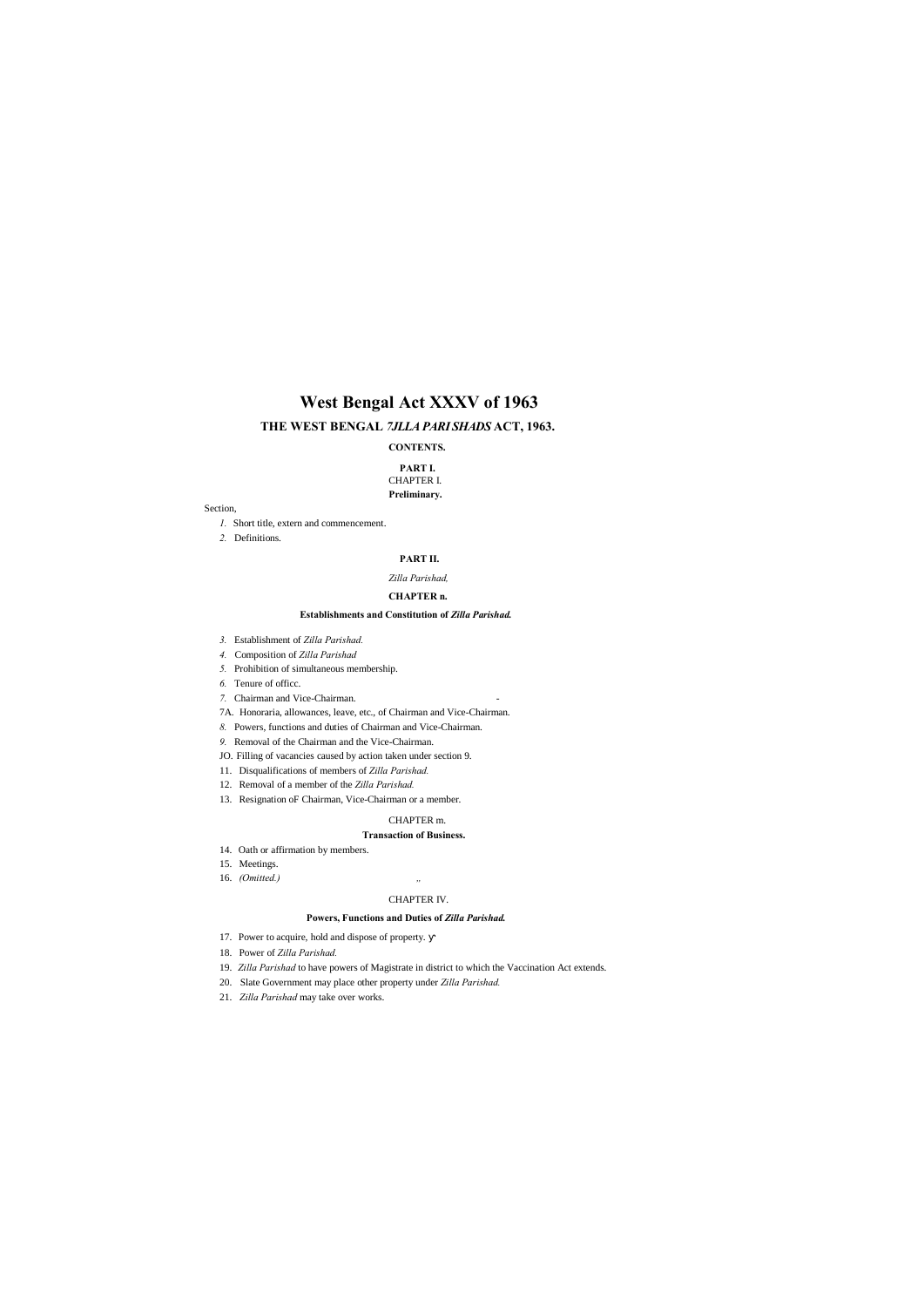# **[West-Ben. Act**

#### Scclion.

- 22. Power of *Zilla Parishad* to divert, discontinue or close road.
- 23. Power of *Zilla Parishad* to transfer roads to the Slate Government or *Anchalik Parishad.*
- 24. Vesting of *Zilla Parishad* with certain powers.
- 25. Joifii execution of schemes by two or more *Zilla Parishads.*
- 26. Power of *Zilla Parishad* to grant licence for fair or *niela.*
- 27. Power of supervision by *Zilla Parishad* over the *Anchalik Parishads,* etc.

27A. Exemption of Chairman and members of *Zilla Parishad* from attending registration office.

#### **CHAPTER V.**

# **Establishment of the** *Zilla Parishad.*

- 28. Staff of (he *Zilla Parishad.*
- 29. Placing ihc services of Slate Government Officers at the disposal of *Zilla Parishad,*
- 30. Control and punishment of the staff of the *Zilla Parishad,*
- 31. Appeal.
- 32. Exercise of powers, etc., by the officers and employees.

# CHAPTER VI.

# **Standing Committees of Ihc** *Zilla Parishad.*

- 33. Standing Committees.
- 34. Constitution of Standing Committees.
- 35. Term of office of members of Standing Committees.
- 36. Term of office of Chairman.
- 37. Powers of Standing Committees.
- 38. District School Board to function as Primary Education Committee.

# CHAPTER Vn.

# **Property, Finance and Taxation.**

39. Works constructed by *Zilla Parishad* to vest in it.

40. *Zilla Parishad* Fund. .

41 - Proceeds of road cess lo be credited to the *Zilla Parishad* Fund.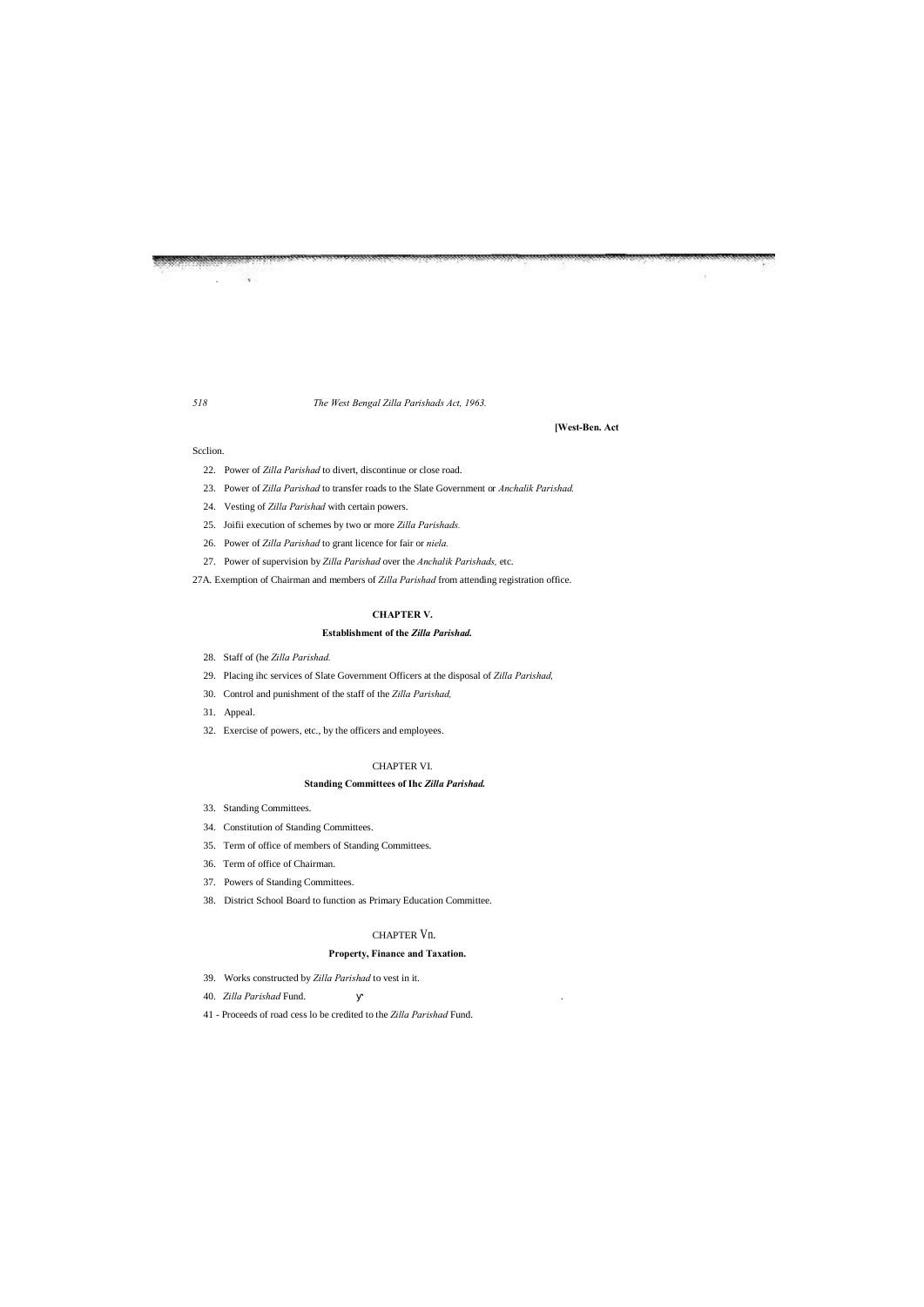# **XXXV of 1963.]**

#### Section.

- 42. Lftvy of lolls, fees and rales.
- 43. Scales of lolls, ctc,, to be provided by bye-laws.
- 44. Expenditure from the *Zilla Parishad* Fund. " .
- 45. *ZiUa Parishad* may raise loans and create a sinking fund.
- 46. Budget.
- 47. Supplementary budget. .
- 48. Accounts.
- 49. Audit.

# **PART IH.**

# *Anchalik Parishad.*

#### **CHAPTER** VIII.

# **Constitution of the** *Anchalik Parishad.*

- 50. Constitution of blocks.
- 51. Establishment of *Anchalik Parishad.*
- 52. **Composition or** *Anchalik Parishad. '*
- 53. Prohibition of simultaneous membership.
- 54. Tenure of office.
- 55. President and Vice-President,
- 55A. Honoraria, allowances, leave, etc., of the President and Vice-Presideni.
- 56. Powers, functions and duties of President and Vice-President.
- 57. Removal of the President and the Vice-President.
- 58. Filling of vacancies caused by action taken under section 57.
- 59. Disqualifications of members of *Anchalik Parishad.*
- 60. Removal of a member of the *Anchalik Parishad.*
- 61. Resignation of President, Vice-President or a member.

# . CHAPTER IX.

# **Transaction of Business.**

62. Meetings. 63. *(Omitled.)*

# CHAPTER X.

# **Powers, Duties and Functions of** *Anchalik Parishad.*

- 64. Power to acquire, hold and dispose of property.
- 65. Power of *Anchalik Parishad.*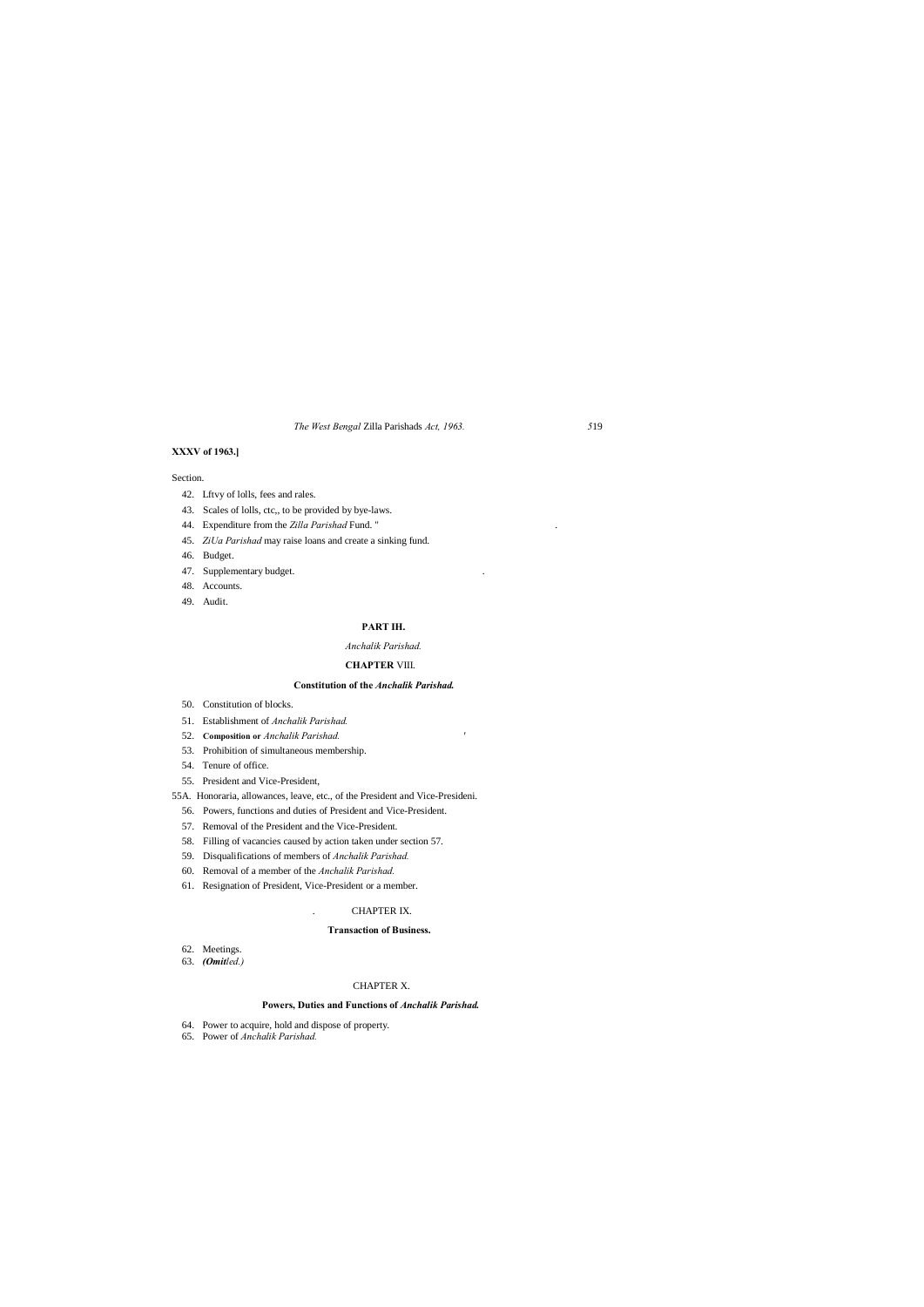# **[West Ben. Act**

#### Section.

- 67. Power of *Anchaiik Parishad* to transfer roads or properties to the State Government or the *Zilla Parishad.*
- 68. *Anchaiik Parishad* may take over works.
- 69. Power of *Anchaiik Parishad* to divert, discounlinue or close road.
- 70. Vesting of *Anchaiik Parishad* with certain powers.
- 71. Power of supervision by *Anchaiik Parishad* over the *Anchal Panchayats,* etc.
- 72. Power to prohibit certain offensive and dangerous trades without licence and lo levy fee.
- 73. Power of *Anchaiik Parishad* lo grant licence for *hat* or market.

- 79. Standing Committees *of the Anchaiik Parishad.*
- 80. Constitution of Standing Committees.
- 81. Term of office of members of Standing Committees.
- 82. Term of officc or Chairman.
- 83. Powers of Standing Committees.

# **CHAPTER XI.**

# **Establishment of the** *Anchaiik Parishad.*

- 74. Staff of the *Anchaiik Parishad. .*
- 75. Placing the services of State Government officers ai the disposal of *Anchaiik Parishad.*
- 76. Control and punishment of the staff of the *Anchaiik Parishad.*
- 77. Appeal.
- 78. Exercise of powers, etc., by the officers and employees.

# **CHAPTER XII.**

# **Standing Committees of the** *Anchaiik Parishad.*

# **CHAPTER Xm.**

# **Property, Finance and Taxation.**

- 84. Works constructed by *Anchaiik Parishad* lo vest in it.
- 85. *Anchaiik Parishad* Fund.
- 86. Levy of lolls, rales and fees.
- 87. Scales of lolls, etc., to be provided by bye-laws.
- 88. Expenditure from the *Anchaiik Parishad* Fund.
- 89. *Anchaiik Parishad* may raise loans.
- 90. Budget.

91. Supplementary budget.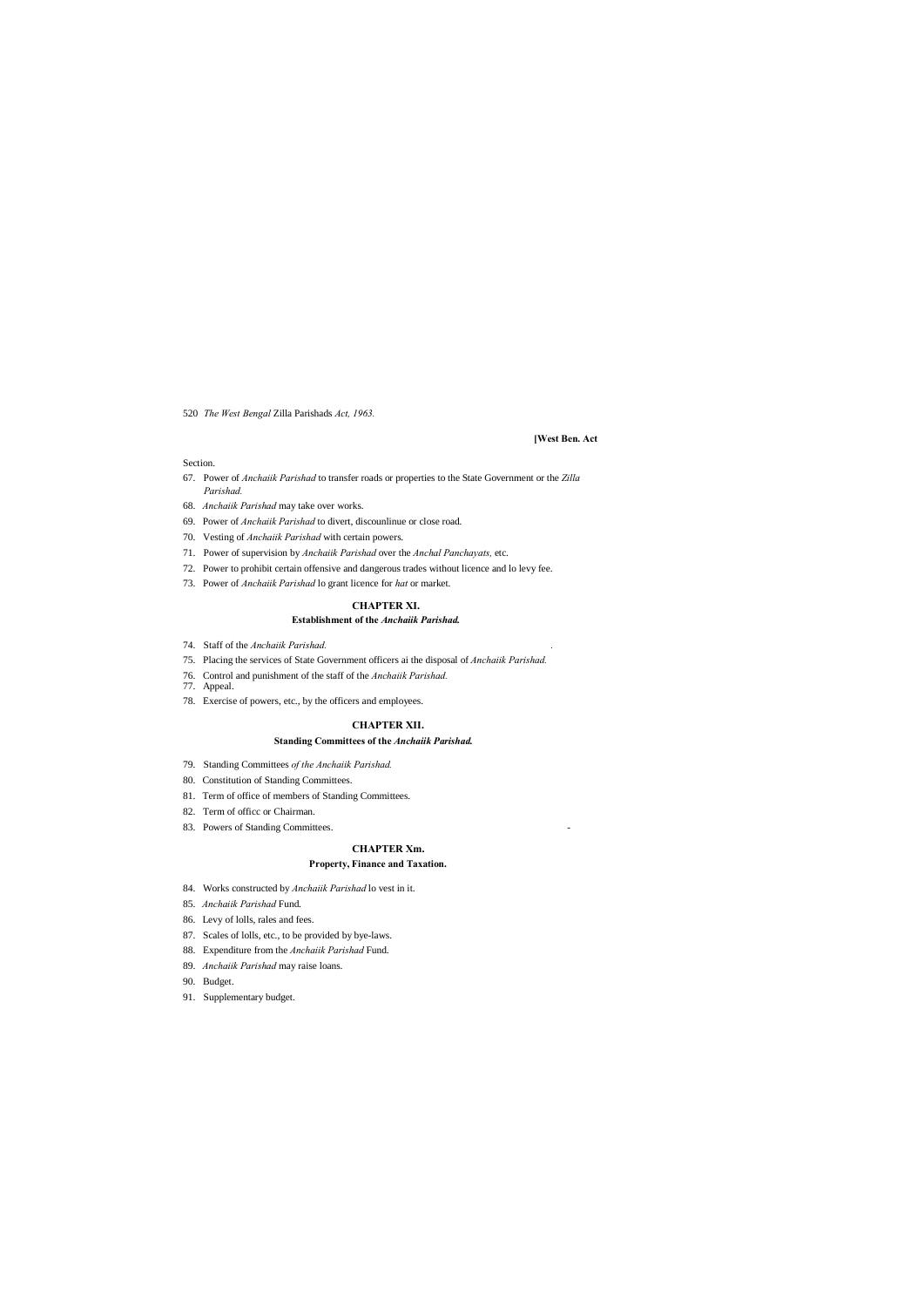**XXXV of 1963.]**

# **PART IV. CHAPTER XIV. Miscellaneous.**

Section.

- 93. Validation.
- 94. Backward community.
- 95. Members, officers and employees to be public servants.
- 96. Indemnily.
- 97. No suit to be brought against members of the *Zilla Parishad* or *Anchalik Parishad* or Ihcir officers until after notice.
- 98. Power to make compensation out of *Zilla Parishad* or *Anchalik Parishad* Fund.
- 99. Rcfercrvcc of disputes to *Anchalik Parishad-*
- 100. Reference of disputes to *Zilla Parishad.*
- 101. Reference of dispuics to State Government.
- 102. Disputes as to election.
- 103. Power of State Government officers to attend meetings.
- 104. Inspection by the Commissioner.
- 105. Delegation.
- 106. Transfer of institution and works.
- 107. Power of Slate Government to rescind resolutions of a *Zilla Parishad* or an *Anchalik Parishad* or any Standing CommiiLee.
- 108. Power of Si ale Government to supersede *Zilla Parishad* or *Anchalik Parishad.*
- 109. Consequences of supersession.
- I09A. Appointment of an Administrator where *Zilla Parishad* or *Anchalik Parishad* unable to function for defect of constitution, etc.
- 110. Period of limitation for suits by *Zilla Parishad* or *Anchalik Parishad.*
- 111. Repeal and vesting.
- 112. Rules.
- 113. Regulations and bye-laws.
- 114. Prosecution.
- 115. Recovery of arrears.
- 116. Directions by State Government.
- 117. Provision for removing difficulty.

118. Amendment of ihe Cess Act, 1880 and the Bengal (Rural) Primary Education Act, 1930. FIRST

SCHEDULE.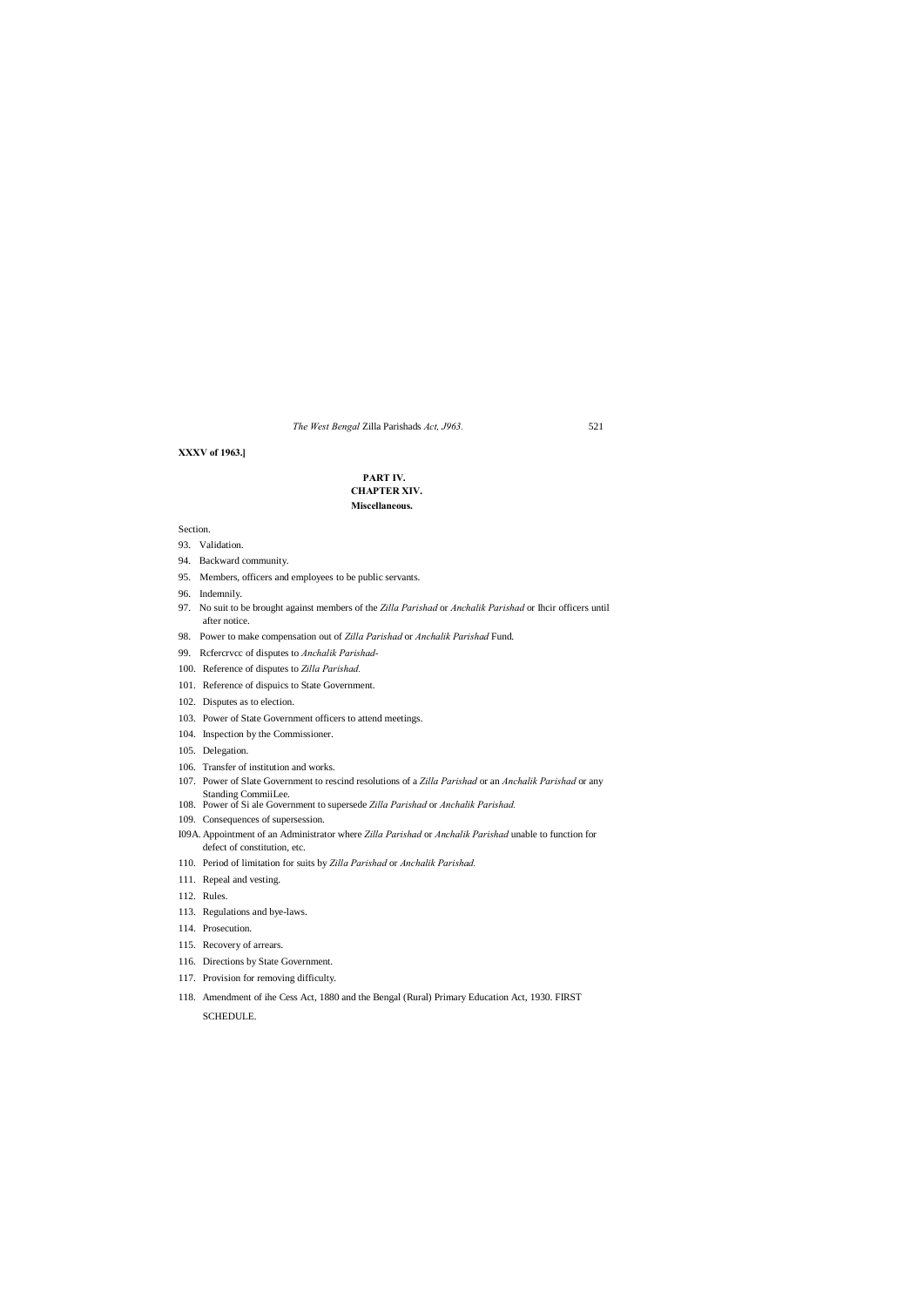AMENDED

West Ben.<br>Act XXX111 of 1951. Ben,<br>Act XV or 1932. West Ben. Act XVMof 1955. 2 of 1924.

**©**

# **West Bengal Act XXXV of 1963<sup>1</sup>**

# **THE WEST BENGAL** *ZILLA PARISHADS* **ACT, 1963.**

West Ben. Act XXVH of 1965. WesiBen. Act XII of 1967.

West Ben. Acl XIII of 1969.

Order No. 1504-L, da led the 31st July, 1970.

# **[5(/i** *December, 1963.]*

Shurt title, extent and commence-<br>ment.

II is hereby cnactcd in ihe Fourteenth Year of the Republic of India by the Legislature of West Bengal, as follows: $\hat{o}$ 

*An Act to provide for the re-modelling of Local Government with a view to associating the local authorities with development activities and bringing about democratic decentralisation and people's participation, in planning and development.*

West Ben. ment. 1. (1) This Act may be called Ihe West Bengal *Zilla Parishads* Acl, 1963. (2) It extends to Ihe whole of West Bengal, except the areas to which the provisions of the Calcutta Municipal Act, J 951, the Bengal Municipal Act,

WHEREAS it is expedient lo provide for the rc-modelling of Local Government with a view lo associating the local authorities wilh development activities and bringing about democratic decentralisation and people's participation in planning and development;

#### **PART I.**

#### **CHAPTER**

# **I.**

# **Preliminary**

**-**

1932, the Chondcrnagore Municipal Act, 1955 and the Cantonments Act, 1924, apply. -

(3) It shall come into 'force in such areas and on such dales as ihe State Government may, by notification, appoint and different dates may be appointed for different areas or for different provisions of this Act.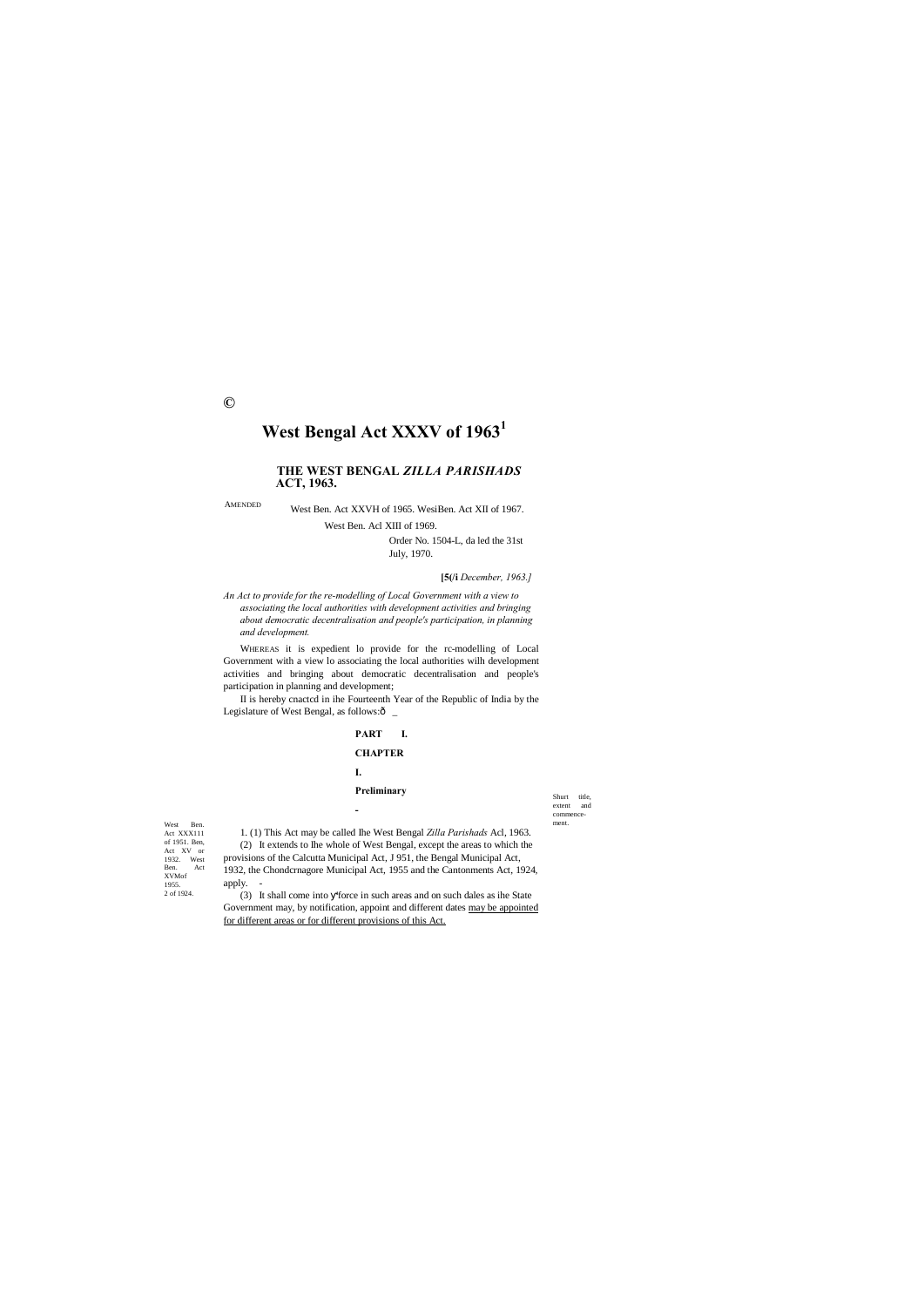#### **[West Ben. Act**

#### *(Part I.—Chapter I.—Preliminary.—Section 2.)*

Dt:firiHianv 2. (1) In this Act, unless [here is anything repugnam in [he subject or context, $\hat{o}$ 

(a) *"Adhyaksha"* means an *Adhyaksha* of a *Gram Panchayat* constituted under [he West Bengal *Panchayat* Act, 1957; Wcsl B, en-

Aci I of

- (b) *"Anchal"* means [he area included wi[hin [he territorial limits 1557 or an *Anchal Panchayat* as notified under section 25 of the West Bengal<sup>1</sup> *Panchayat* Aci, 1957;
- (c) *"Anchal Pan chayai'* 'means an *Anchal Panchayat conshiuicd* under [he West Bengal *Panchayat* Act, 1957;
- (d) *"AnchalikParishad" msausan Anchalik Parishad* established under section 51;
- (c) "associate member" means an associate member referred to in sections 4 and 52;
- (0 "backward community" means aeommuniiy specified by the Stale Government by a notification under section 94;
- (g) "block" means an area referred to in. section 50;
- (h) "Block Development Officer" means I he Officer appointed as such by [he S[a[e Government;
- (i) "Commissioner" means [he Commissioner of a Division;
- (j) "District Board" means a District Board established under Bun. **ACL HI** [he Bengal Local Self-Govenimeni Acl of 1885; or  $IB85$
- (k) "Dis[ric[ Panchaya[ Officer" means die officer appointed as such under ihe West Bengal *Panchayat* Act, 1957;
- (1) "District School Board" means-a District School Board established under ihe Bengal (Rural) Primary Education Ben. Act Acl, 1930; VIIof1930'
- (m) *"Gram Panchayat<sup>1</sup> '* means a *Grain Panchayat* constituted under (he West Bengal *Panchayat* Act, 1957;
- (n) "member" means a member of a *Zilla Parishad* or an *Anchalik Parishad* not being an associate member;
- (o) "notification" means a norification published in the *Official ■ Gazette,*
- (p) *"Pradhan"* means a *Pradhan* of an *Anchal Panchayat;*
- (q) "prescribed" means prescribed by rules made under this Act;
- (r) "prescribed authority" means an authority appointed by the S(a(e Government, by notification, for all or any of the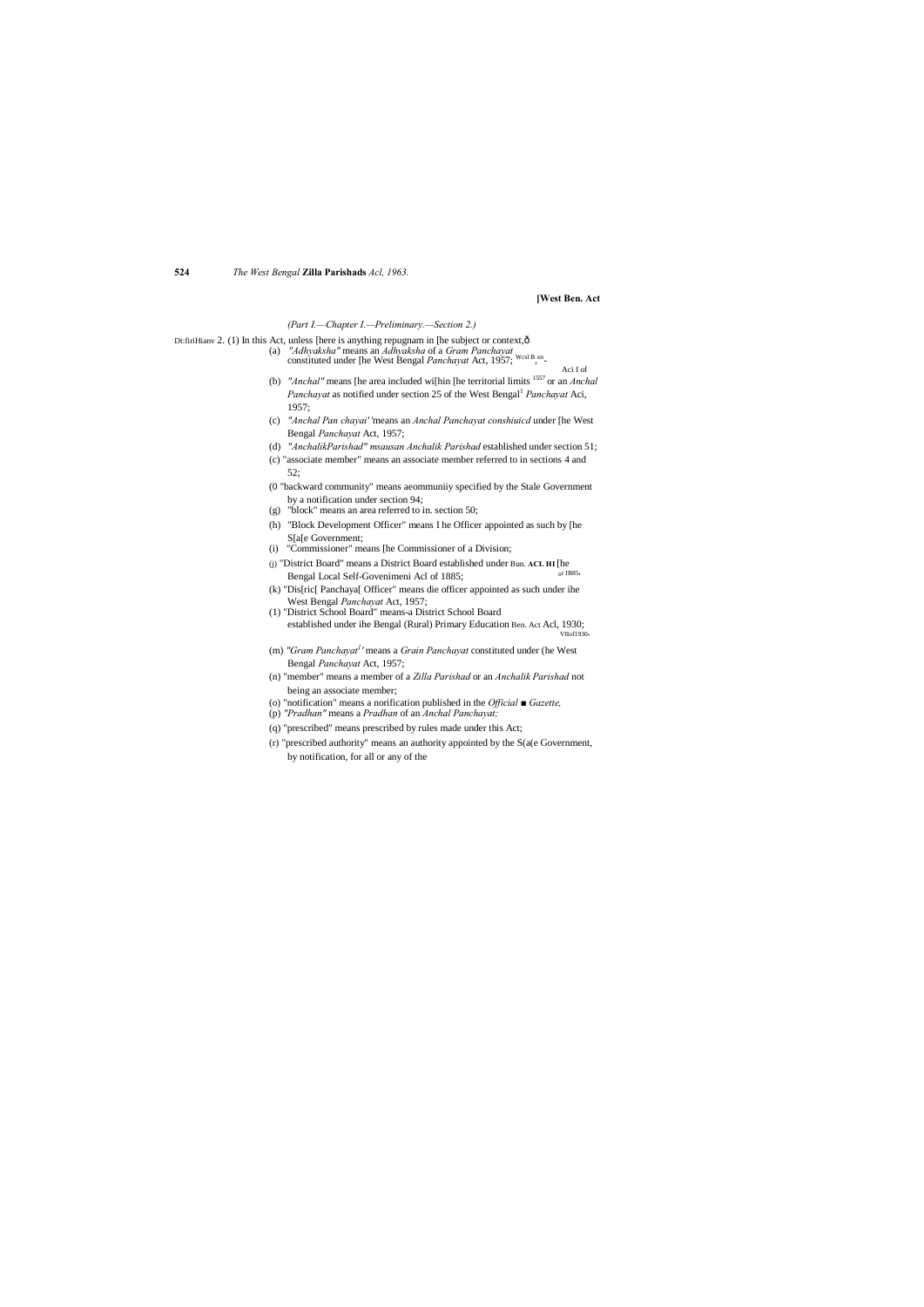Establishment *Parishad.*

#### *The West Bengal* Zilla Parishads *Act, 1963. 525*

# XXXV of 1963.]

#### *(Part [I.*—Zilla Parishad—*Chapter II.—Establishment and constitution of* Zilla Parishad.*Section 3.)*

- (s) "Sub-divisional Magistrate" includes any other officer appointed by [he Stale Government to discbarge the functions of the Subdivisional Magistrate under this Act;
	-
- (t) "Union Board" means a Union Board established under the Ben. A« v Bengal Village Self-Government Act, 1919;
	-
	- (u) "year" means the year beginning on the first day of April; (v) *"Zilla Parishad*" means a *Zilla Parishad* established under section
		- 3.

or 1919.

*'The d'lftcicnxZiHa Pari shad* which we re establ i shed as per d i ffc ro nl No I i fi cm inn s arc as follows: $\hat{o}$ 

of Z*ilia*  (2) A *Zilla Parishad* shall be a body corporate having perpetual succession and a common seal and may by its corporate name sue and be sued.

(2) The expression signifying 'residing in Ihe block\* or 'having a place of residence in or within ihe block or district' mean dwelling in the block or district for a period oF at least six months in the aggregate during the twelve months immediately prcccding the date of appointment or co-option under this Act, or having a dwelling-place in ihe block or district in any other case.

# **PART n.**

#### *2illa Parishad.*

# CHAPTER n.

#### **Establishment and constitution of** *Zilla Parishad.*

3. (1) The State Government shall, by notification, 'establish for each district, with effect from such date as may be specified in the nolification, a *Zilla Parishad* bearing Ihe name of ihe district.

> For ihc district of Muishidabad *see* Nolificalion No. 1244/Panch/lZ-14/64, dated ihe 1.3.64; Tor ihc district orBirbhum *sec* Nolificalion No. 7l46/Panch/lZ-14/64, dated the 15- 12,64; Tor Ihe district of MalJj set Nolificalion No, 7052/Panch/IZ-14/64. dated ihe 8.12.64; Tor ihc district of Midnaporc *see* Notification No.6849/PancWtZ-l4/64, dated ihc 1.12.64; Tor ihe dislricl of Datjccling *see* Nolificalion No. 6233/Panch/lZ-14/64, daied ihc 19.11.64: for ihc district of 24-Parganas *see* Nolificalion No. 6206/Ponch/IZ-14/64, daled Lhc S. 11.64; *[or* (he district of Burdwan *see* Nolificalion No. 6010/Panch/ 1Z-14/64, dated the 22.10.64; fur the district of How rah. West Dinajpur, Hooghly, Bank urn, Nadia. Jalpaiguri and Cooch-Bchai, *see* Notification No. 5716/Panch/lZ-14/64, daled Ihe 3.10.64. for Ihe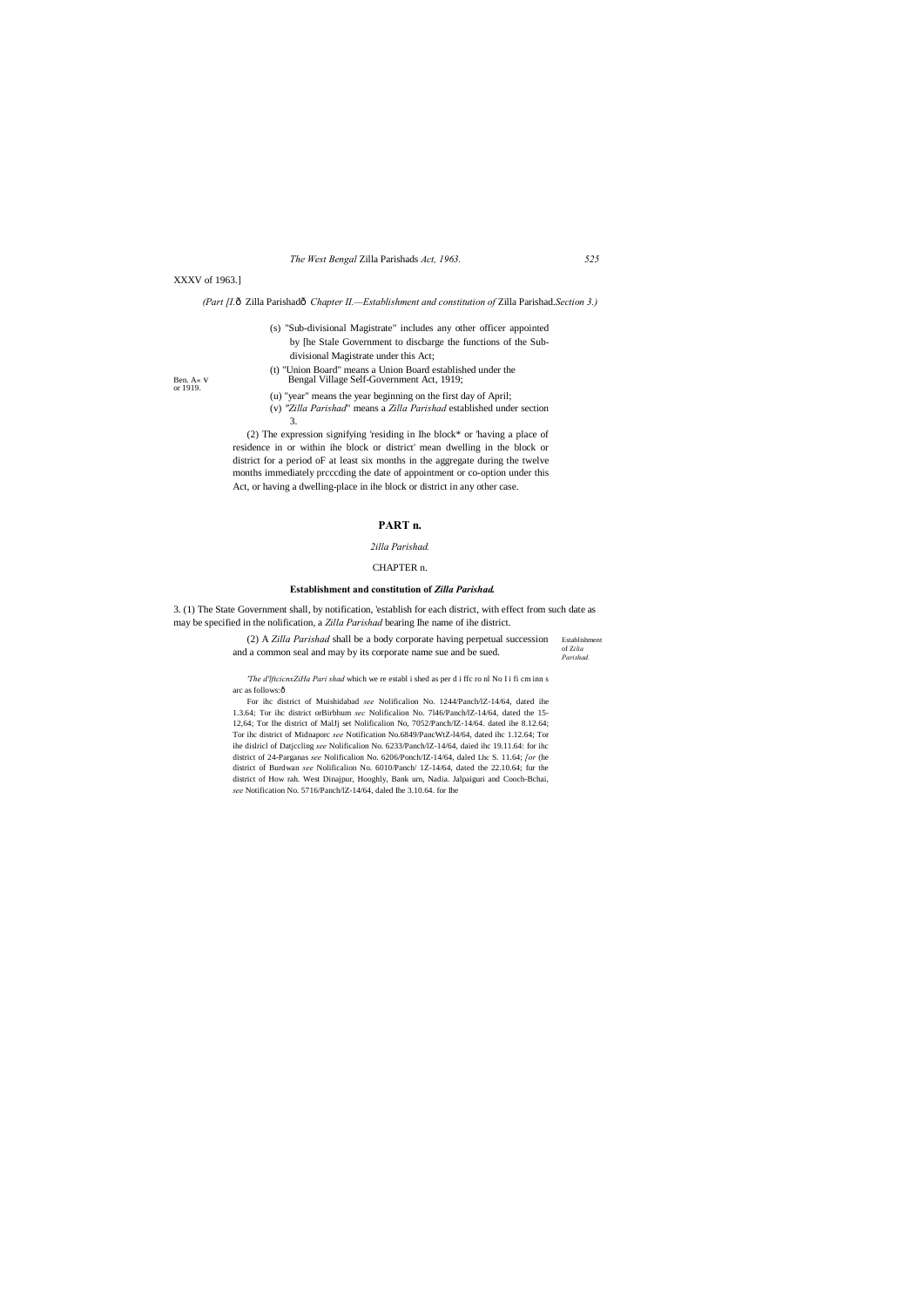#### **[West Ben. Act**

Composi- 4. Subject lo ihe provisions of sections 11 and 12, ihe Following persons shall be members and associate members of the *Zilla Parishad,* namely:ô

 $(1)$  Membersô

# *(Part II.*—Zilla Parishad.—*Chapter II.—Establishment and constitution of* Zilla Parishad.—*Section 4.)*

- (a) Presidents of *Anchalik Parishads* of [he blocks within [hfe districtô ex-officio:
- Provided [hat if any President of an *Anchalik Parishad* communicates to the Chairman of the *Zilla Parishad,* in writing, his unwillingness to acl as a member of the *Zilla Parishad,* he shall, \yith erfect from ihe dale of such communication, cease [o be a member of the *Zilla Parishad,*

and [he vacancy so caused shall be filled by election from among [he members of that *Anchalik Parishad* in such manner and within such time

as may be prescribed: . Provided further that if there be no *Anchalik Parishad* in any block the Slate Government may appoint a person residing

in the block as a member, - (b) two *Adhyakshas,* one from each of Lwo such constituencies comprised in a sub-division of the district as may be specified by notification, elected by the *Adhyakshas* in each constituency from among themselves at such lime and in such manner as may be prescribed:

Provided thai if a district has only one sub-division, four *Adhyakshas,* one from each of four such constituencies comprised in the district as may be specified by notification,

shall be elected by the *Adhyakshas* in each constituency from among themselves at such time and in such manner as may be prescribed:

Provided further that if within the time fixed for ihe clcclion, the *Adhyakshas* in a constituency Tail to elect ihe member, anoiher elec[ion shall be held on such dale as may be appointed by [he S[a[e Government by notification lo fill the vacancy and in case the *Adhyakshas* in [he constituency still fail to elect the member at such second election, ihe State Government may appoint a member from among the *Adhyakshas* in ihal constituency and any person so appointed . shall be deemed lo be a duly clected member,

(c) members of  $\hat{0}$ 

(i) the House of the People or the Legislative Assembly of (he Slate, elected thereto from a constituency comprising the district or any pan thereof, not being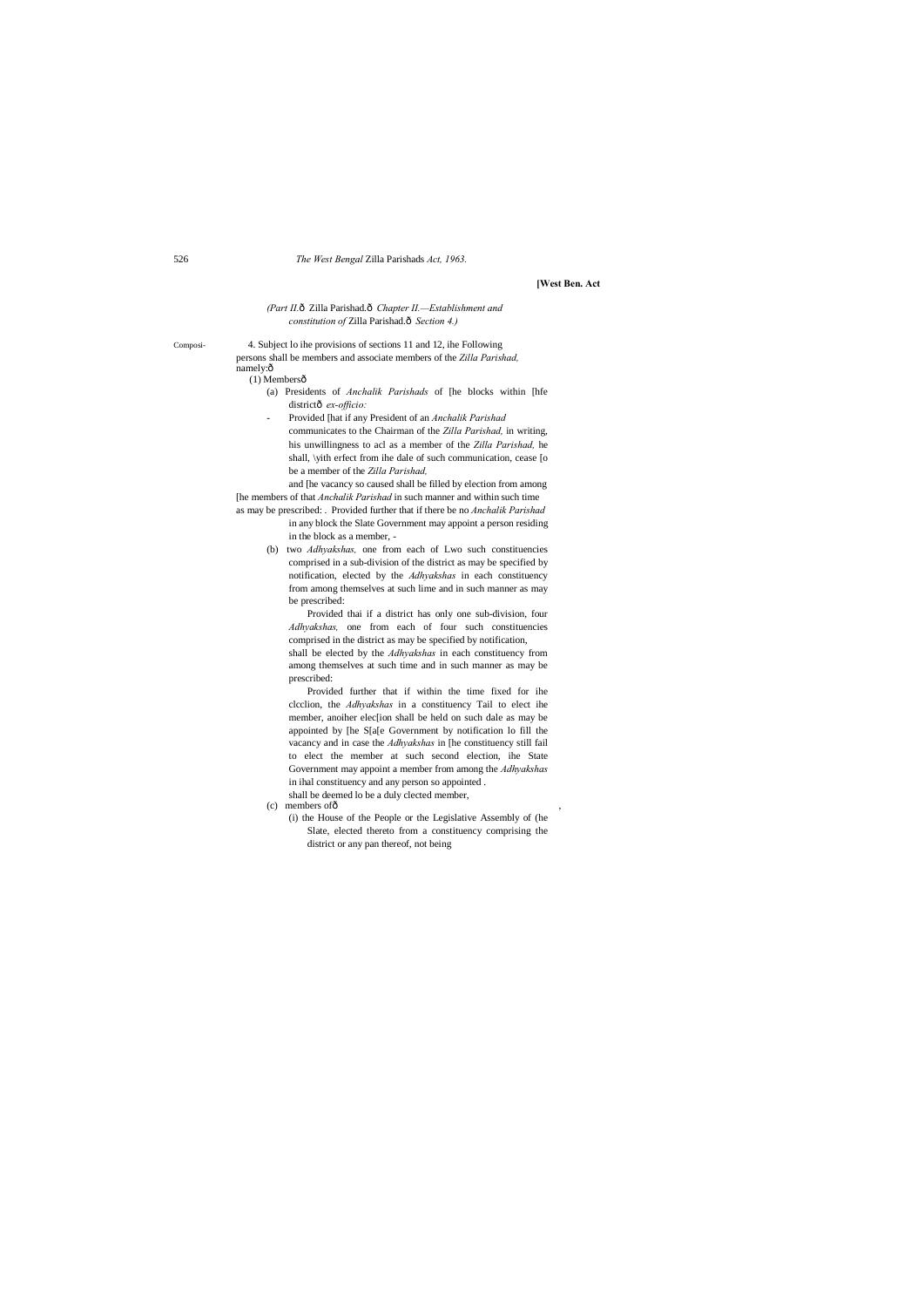Prohibition of simultaneous membership.

| The West Bengal Zilla Parishads Act, 1963. |  |
|--------------------------------------------|--|
|--------------------------------------------|--|

XXXV of *1963.]*

*(Part II.*—Zilla Parishad.—*Chapter U.—Establishment arid constitution* o/Zilla Parishad.—*Sections 5, 6.) .*

(ii) the Council of State'\*  $* * *$ , not being a

Ihe State Government; Provided thatô

Minister, having a place of residence in the district, (d) a Chairman of a municipality or a Mayor of a municipal corporation in the district

appointed by the State Government,

(c) President of the District School Board—*ex-officio,*

- and -
- (b) the District Panchayat Officer.

(f) two women having a place of residence in (he district appointed by

- 
- (i) no such appointment shall be made if two or more women have become members under the provisions of other subclauses of this clause, and
- (ii) one such appointment shall be made if only one woman has become member under the provisions of any other subclause of this clause;

(2) Associate membersô

(2) if a member referred to in sub-clause (b) of clause  $(1)$  of section 4 is subsequently electcd a member of ihe House of the People or ihe Legislative Assembly of ihe State or subsequently becomes a member of ihe Council of Stales '\*\*\*\*, he shall cease lo be a member of the *Zilla Parishad* under the provisions of sub-clause (b) of clause (1) of that section.

Tenure of officc. 6. .(1) A member elected under ihe first proviso to sub-clause (a) of clause (1) of section 4 shall hold office for a period of four years or for so long as he continues lo be a member of ihe *Anchaiik Parishad* or until a new President of the *Anchaiik Parishad* is elected, whichever is earlier.

(a) the Sub-divisional Magistrate of each sub-division of the dislricl,

5. (1) A member referred to in sub-clause (c) of clause (1) of section 4 shall nol be elected a member under the provisions of subclause (b) of clause (1) of that section.

> (2) A member appointed under the second proviso to sub-clause (a) of clause  $\tilde{H}$ !) of section 4 shall vacate office immediately on the establishment of an *Anchaiik Parishad* for the block and ihe election of a President thereof.

'The words "or ihe Legislative Council of the Stale" were omiucd by ihe order No. 1504- L, dated (he 31.7.70, published in the *Calcutta Gazelle. Extraordinary,* dated Ink' 1970 rinwe 170S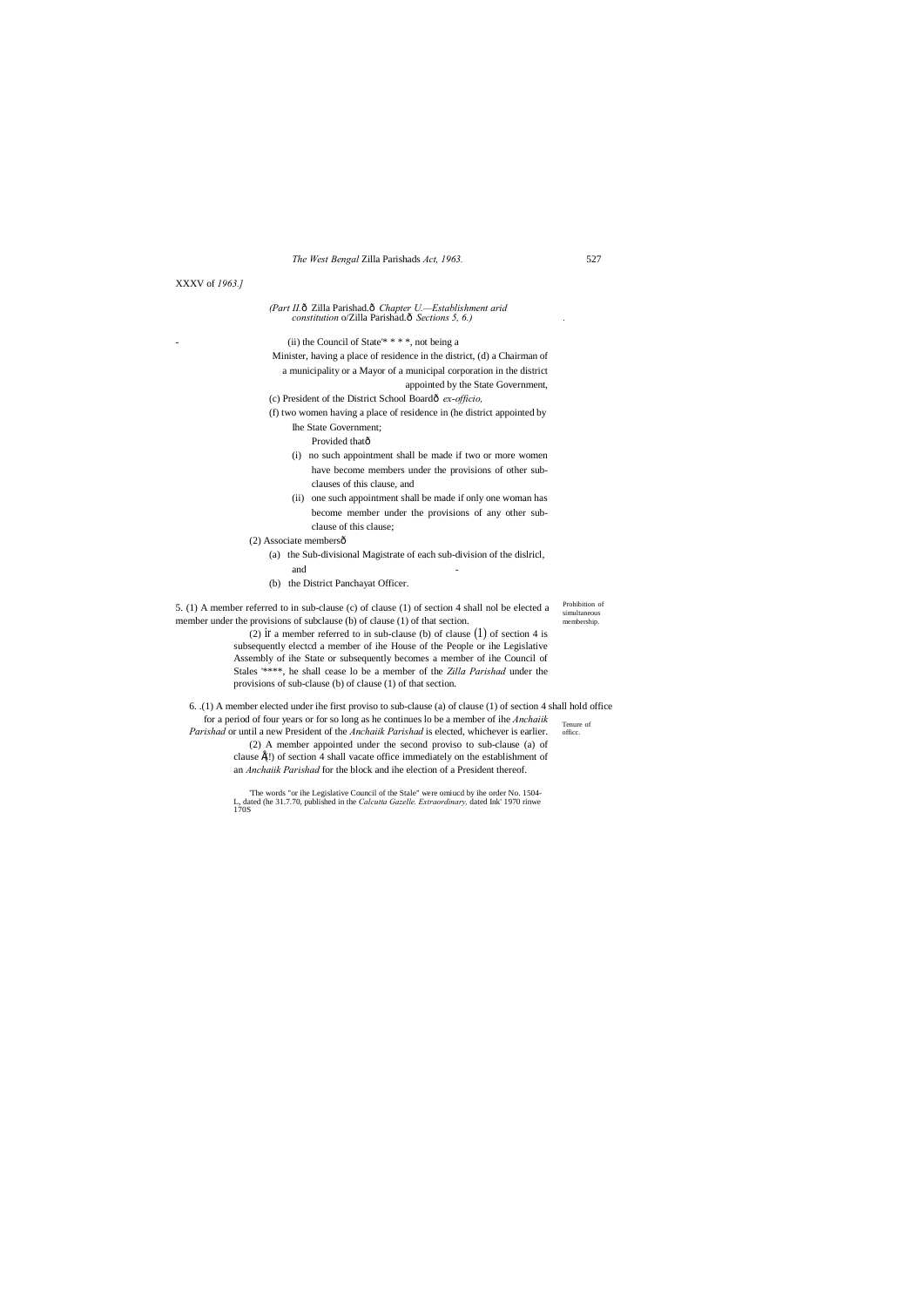#### **[West Ben. Act**

*(Part II.*—Zilla Parishad.—*Chapter II.—Establishment and constitution* <j/Zilla Parishad.—*Section* 7J

(3) A member elected under sub-clause (b) or clausc (1) of scction 4 shall, subject lo the provisions of seclion 5, hold office for a period of four years or for so long as he continues lo be Ihe *Adhyaksha,*

whichever is earlier.

(4) A Chairman or a Mayor appointed under sub-clause (d) of clausc (1) of seclion 4 shall hold office for a period of four years or for so long as he continues to be such Chairman or Mayor, whichever is earlier.

(5) Subjcct lo the provisions of sub-seclion (2), a member appointed under the second proviso lo sub-clause (a) of clause (1) of scction 4. and a member appointed under sub-clause (f) of clause (1) of lhal seclion shall hold office for a period or four years:

(2) The Chairman and the Vice-Chairman shall, subject lo the provisions of seclion 9 and lo his continuing as a member, hold office for a period oF four years:

Provided lhal such a member shall continue lo hold office on the expiry of the said lerm until another member is appointed by the State Government in his place.

(6) If any President oTan *Anchalik Parishad* or if any person referred to in sub-clauses (d) and (0 of clause (I) of section 4 be disqualified to be a member, the State Government may fill the vacancy in such manner and for such period as may be prescribed.

Chairman 7. (]) There shall be a Chairman and a Vice-Chairman for a *Zilla*

*Owimian. Parishad* elected by ihe members thereof from among ihe members referred 10 in sub-clauses (a), (b), (c) and (0 of clause (1) of section 4.

> Provided that a Chairman or Vicc-Chairman shall continue in oFfice aFicr expiry of ihe said period until a new Chairman or Vicc-Chairman is clccied and assumes office,

(3) (a) When the office of [he Chairman falls vacant by reason of death, resignation or removal or is otherwise vacant, or'

(b) when the Chairman is, by reason of leave, illness or other cause, temporarily unable lo exercise the powers, perform . the functions and discharge the duties of his office,

the Vice-Chairman shall exercisc the powers, perform ihe functions and discharge the duties of the Chairman until a new Chairman is elected and assumes office or unlit the Chairman resumes his duties, as the case may be.

(4) (a) When the office of ihe Vice-Chairman falls vacanL by reason nf Tpcirrnnimn rir rv»mr wi1 nr ic rtfb^rwi^p varnnl nr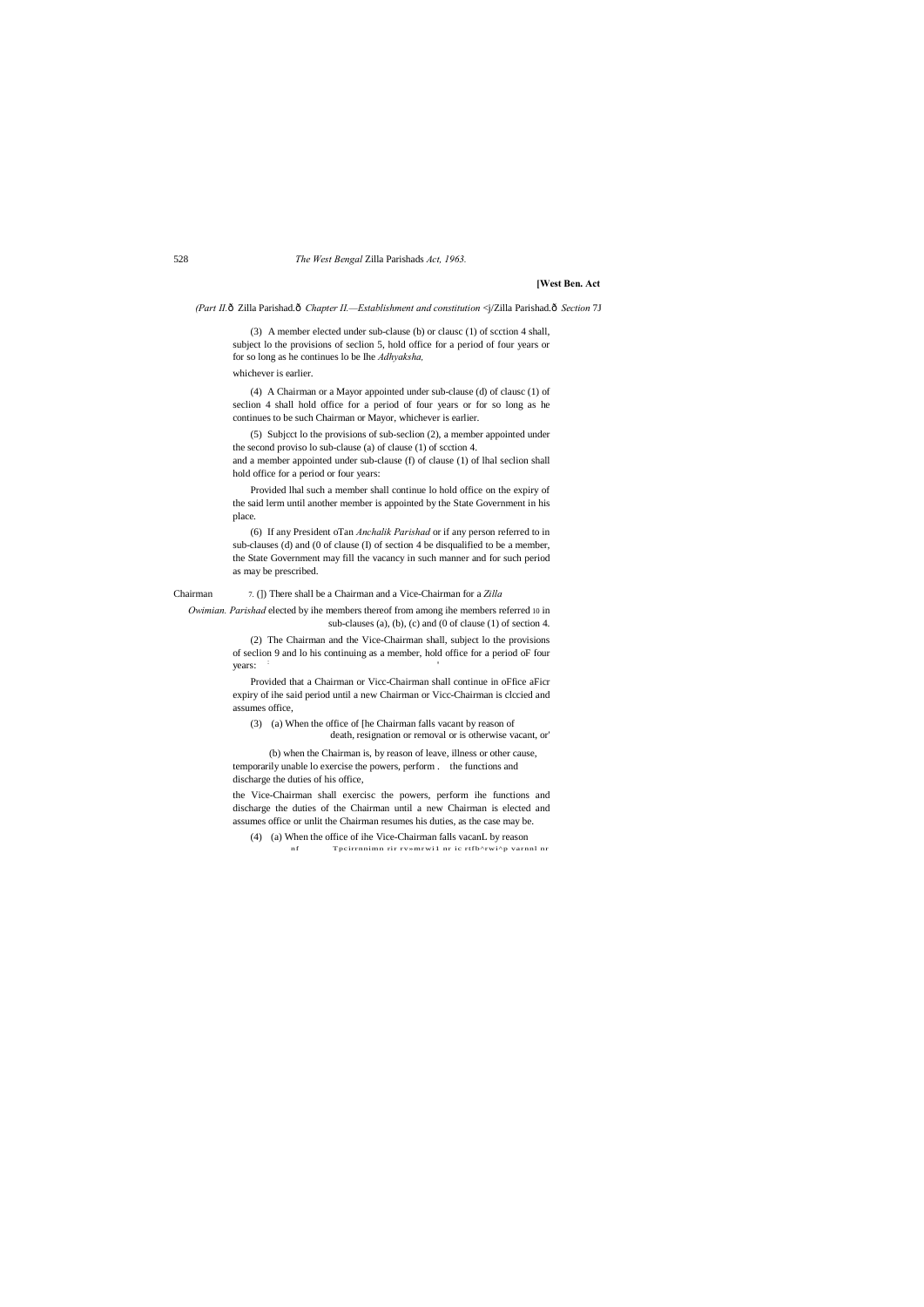*(Part II.*—Zilla Parishad.—*Chapter II.—Establishment and constitution of* Zilla Parishad. $\hat{o}$  Sections 7A, 8.)

#### $k_y$  v V V V V  $''$ ! 'V  $\Lambda$ ^W'V >V S\*- '-S'<sup>1</sup> !!M' <sub>r</sub>V \*, \SSw

# *The West Bengal* Zilla Parishads *Act, J963.* 529

XXXV of 1963.]

(b) when ihe Vice-Chairman is, by reason of leave, illness or other causc, temporarily unable to exercise ihc powers,

perform ihe functions and discharge ihe duiies of his office,

the Chairman shall exercise the powers, perforin [he functions and discharge the duiies of the Vicc-Chairman until a new Vice-Chairman is elected and assumes officc or until rhc Vice-Chairman resumes his duties, as the case may be.

(5) When the offices of the Chairman and the Vicc-Chairman are boih vacant, the Slate Government may appoint a Chairman and a Vice- Chairman from among ihc members lo act as such until a Chairman and a Vice-Chairman are elected and assume office.

Honoraria, allowance s, leave, elt, f Chairman ? 7A. The Chairman and the Vicc-Chairman of a *Zil/a Parishad* shall be paid out of.ihe *Zilla Pari shad Fund* such honoraria and allowances and shall be entitled lo leave of absence for such period or periods and on such terms and conditions as may be prescribed.

| rous and on such terms and conditions as may be prescribed.                                             | Vice-<br>and<br>Chaimun.                |
|---------------------------------------------------------------------------------------------------------|-----------------------------------------|
| $38.$ (I) The Chairman shallô                                                                           | Powers.                                 |
| (n) have full access to all records of the Zilla Parishad'.                                             | unc lions<br>an J duties<br>of Chairman |
| $\langle L \rangle$ , then consider the constitution for the fluorest of and consider administration of |                                         |

'(6) If a President of an *Anchaiik Parishad* or an *Adhyaksha* is clccied ihc Chairman or the Vice-Chairman of *a. Zilla Parishad,* he shall cease to be the President of the *Anchaiik Parishad* or the *Adhyaksha.*

'Sub-suction (6) was subslitutcd for the original sub-seclion by s. 3(1) of the West BcngJ *P<inchayat* and *'iiHa Parishads* (Amendment) Acl, 1965 (Wcsl Ben. Acl XXVU of 1965). -Seclion 7A was inserted by s. 3(2). *ihid.* ir-tni^n 0 1,-^p rnKrfimtrirl fn# (T<sub>i</sub>\* nrimnil cwhnrv C 'VTl *i h f f l* 

as the case may be, bul shall, notwithstanding anything in section *4* or in subsection (1) of this scction, continue lo be a member or ihe *Zilla Parishad* for the full term of his office as such Chairman or Vicc- Chairman thereof under subscciion (2) of section 7 or sub-section (2) of section 10, as the case may be.

- (b) have general responsibility for the financial and executive administration of the *Zitla Parishad<sup>1</sup>*,
- (c) exercise administrative supervision and control over the work of ihe Executive Officcr and the Secretary for securing implementation of resolutions or decisions of the *Zilla Parishad* or of any Committee thereof;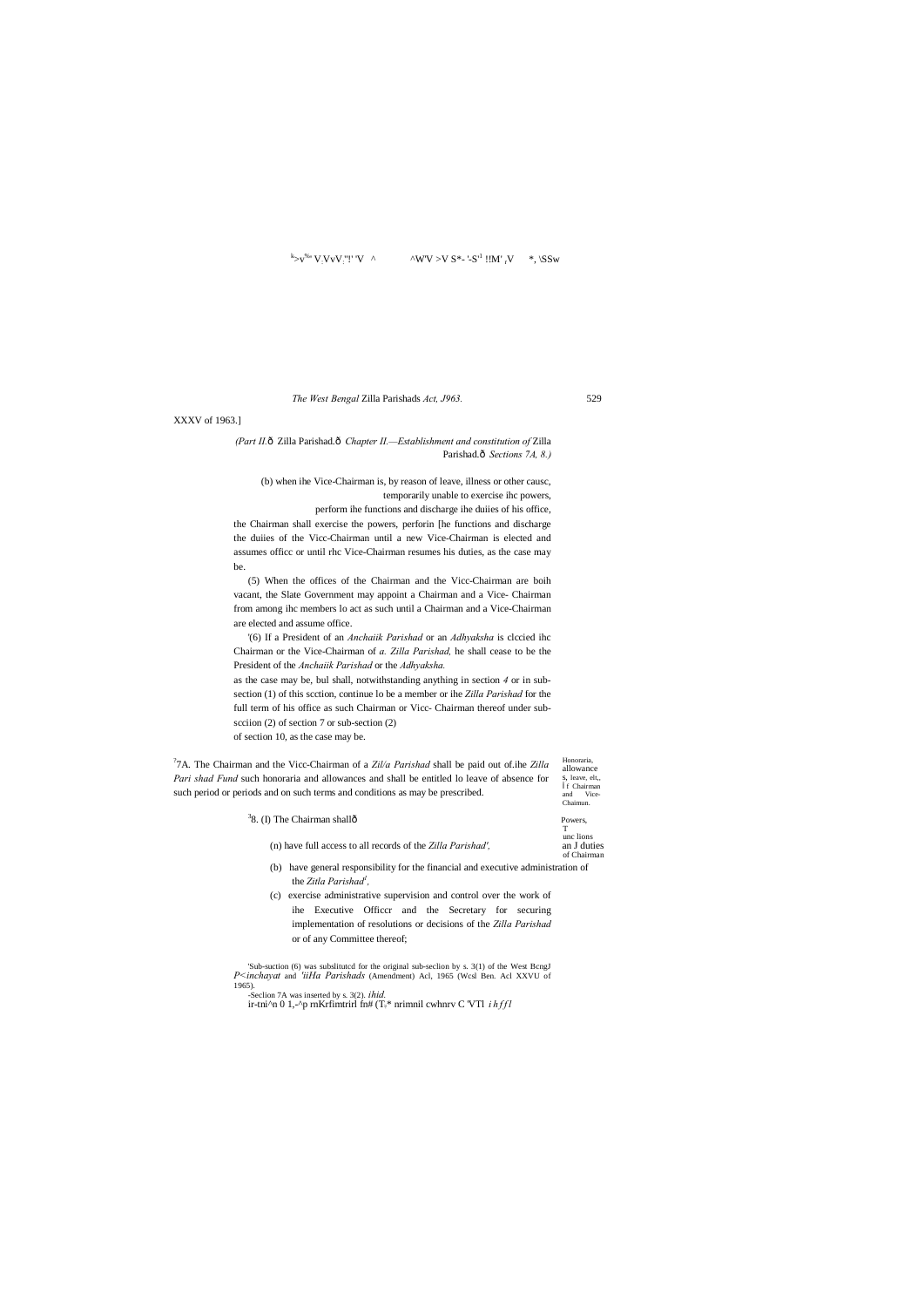ihe

Chain nan anil ihe Vice- Ch airman.

I

530 *The West Bengal* Zilla Parishads *Act, 1963.*

# **[West Ben. Act**

*(Part 11.*—Zilla Parishad.—*Chapter 11.—Establishment and constitution* o/Zilla Parishad.—*Section 9.)*

(d) for the transaction of business connected with this Act or for the purpose of making any order authorised thereby, cxcrcise such powers, perform such functions and discharge such

duties as may be exercised, performed or discharged by the *Zilla Parishad* under this Acl or the rules made thereunder:

Provided that ihe Chairman shall not exercisc such powers, perform such functions or discharge such duties as may be required by ihe rules made under this Act to be exercised, performed or discharged by the *Zilla Parishad* at a meeting;

- (a) is incapablc of exercising his powers, performing his functions or
	- discharging his duties, or
		- (b) wilfully neglects or refuses to carry out the directions of the Slate Government given under the provisions of ihis Act, or.
		- (c) abuses his powers, or
		- (d) is liable to be removed on any of the grounds mentioned in scction 12,

(c) exercise such other powers, perform such other functions and discharge such other duties as the *Zilla Parishad* may, by general or special resolution, direct or as the Stale Government may, by rales made in this behalf, prescribe.

 $(2)$  The Vicc-Chairman shall $\delta$ 

- (a) exercise such of the powers, perform such oF the functions and discharge such of ihe duties of the Chairman as the Chairman may, from time lo lime, subject to rules made in this behalf by the Slate Government, delegate to him by order in writing;
- (b) during the absence of Ihe Chairman, exercisc all the powers,
- perform all the functions and discharge all the duties of the Chairman.

Removal or 9. (1) If the Stale Government is of opinion that the Chairman or the Vice-Chairman of a *ZUIa Parishad—*

> the State Government may, after giving the Chairman or the Vice-Chairman, as the case may be, an opportunity of being heard, by order,

remove him from office and he shall thereupon cease to be a member of the *Zilla Parishad* and also ccase I**D** be a member or, or lo hold

 $\text{any }_{r} 1 \text{, } \sim \text{ i } - - - 1 \text{ : } \sim - \text{.} \implies \text{.} i \text{ }_{-} = \text{ * } i \text{ }_{-} : \text{ } \cong \text{ }$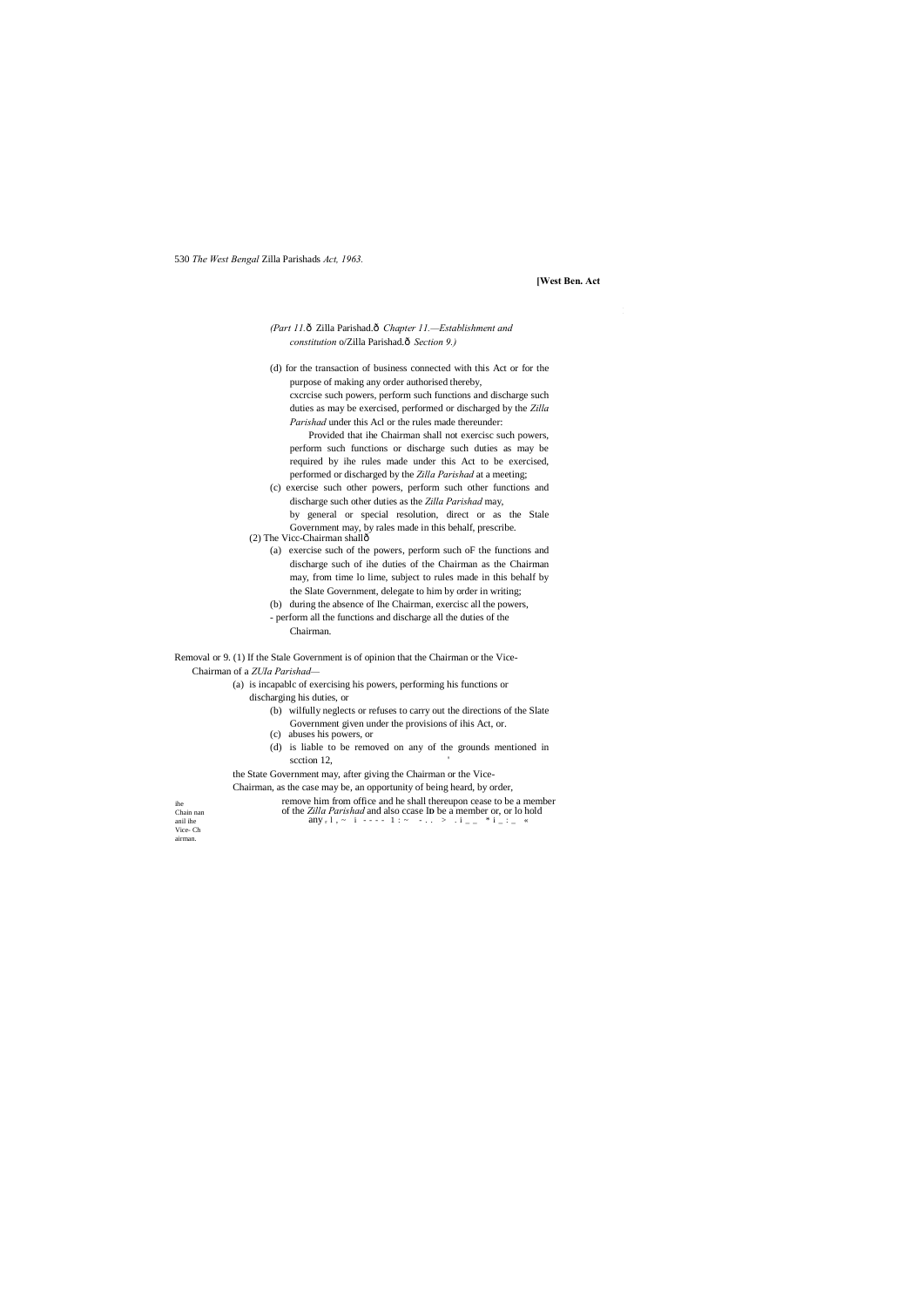West Hi'ii. Acl I of I9.i7.

*The West Bengal* Zilla Parishads *Act, 1963.* 531

# **XXXV of 1963.]**

#### f*Part II.*—Zilla Parishad.—*Chapter II.—Establishment and constitution of* Zilla Parishad.—*Sections 10. II.)*

'(2) ira motion of no-confidcnce against the Chairman or ihc Vice- Chairman is carried by the voles of more than one-half of the total number of members of the *Zilla Parishad* holding office for the lime being, the State Government shall remove the Chairman or the Vicc- Chairman, as the case may be, from

#### office.

10. {1) When **Lhe** Chairman or ihc Vicc-Chairman is removed under seciion 9, lhe vacancy so caused shall be filled by election in such manner as may be prescribed.

(2) A Chairman or a Vicc-Chairman elected under sub-section (1) shall hold officc for ihe remainder of the term of his predecessor in office.

| $\alpha$ years from the date of such removal.                                                                                                                               | Filling of.<br>vacancies                   |
|-----------------------------------------------------------------------------------------------------------------------------------------------------------------------------|--------------------------------------------|
| II. A person shall not be qualified lo be a member of a <i>Zilla Parishad</i> , ifô<br>(a) he is under twenty-five years of age; or                                         | caused by<br>action taken<br>under section |
| (b) he is an officer or employee of the Zilla Parishad, an Anchailk Parishad<br>within the district or any Standing Committee thereof; or                                   | Disqualifica-<br>tions of<br>members of    |
| (c) he has been dismissed from the service of the Central or a Slate Government<br>or a local authority for misconduct; or                                                  | Zilla Paris<br>had.                        |
| (d) he has been adjudged by a competent court to be of unsound mind; or<br>(e) he is an undischarged insolvent; or                                                          |                                            |
| he being a discharged insolvent has not obtained from the court a certificate that his<br>(f)<br>insolvency was caused by misfortune without any misconduct on his part; or |                                            |
|                                                                                                                                                                             |                                            |

(3) A Chairman or a Vice-Chairman removed from office under subsection (I) of section 9 on any of the grounds enumerated in clauses (a), (b) and (c) of thai sub-section and clauses (a) and (c) of subsection (4) of seciion 12 shall not be eligible for election or appointment as a member of, or for election or appointment to any office in, any of the bodies constituted under this Acl for a period of four years from the date of such removal.

(g) he is in arrears for more than a year in respect of any lax, rate or fee payable under this Act or lhe West Bengal *Panchayat* Acl, 1957; or

(h) he has been convicted and sentenced to undergo imprisonment by a court for an office involving moral turpitude punishable with imprisonment for a period of

 $\sum_{\substack{\text{In }i \text{ in } \mathbb{F} \subset \mathbb{F} \\ \text{In }i \text{ in } \mathbb{F} \subset \mathbb{F} \\ \text{In }i \text{ in } \mathbb{F} \subset \mathbb{F} \times \mathbb{F} \\ \text{In }i \text{ in } \mathbb{F} \times \mathbb{F} \times \mathbb{F} \times \mathbb{F} \times \mathbb{F} \times \mathbb{F} \times \mathbb{F} \times \mathbb{F} \times \mathbb{F} \times \mathbb{F} \times \mathbb{F} \times \mathbb{F} \times \mathbb{F} \times \mathbb{F} \times \mathbb{F$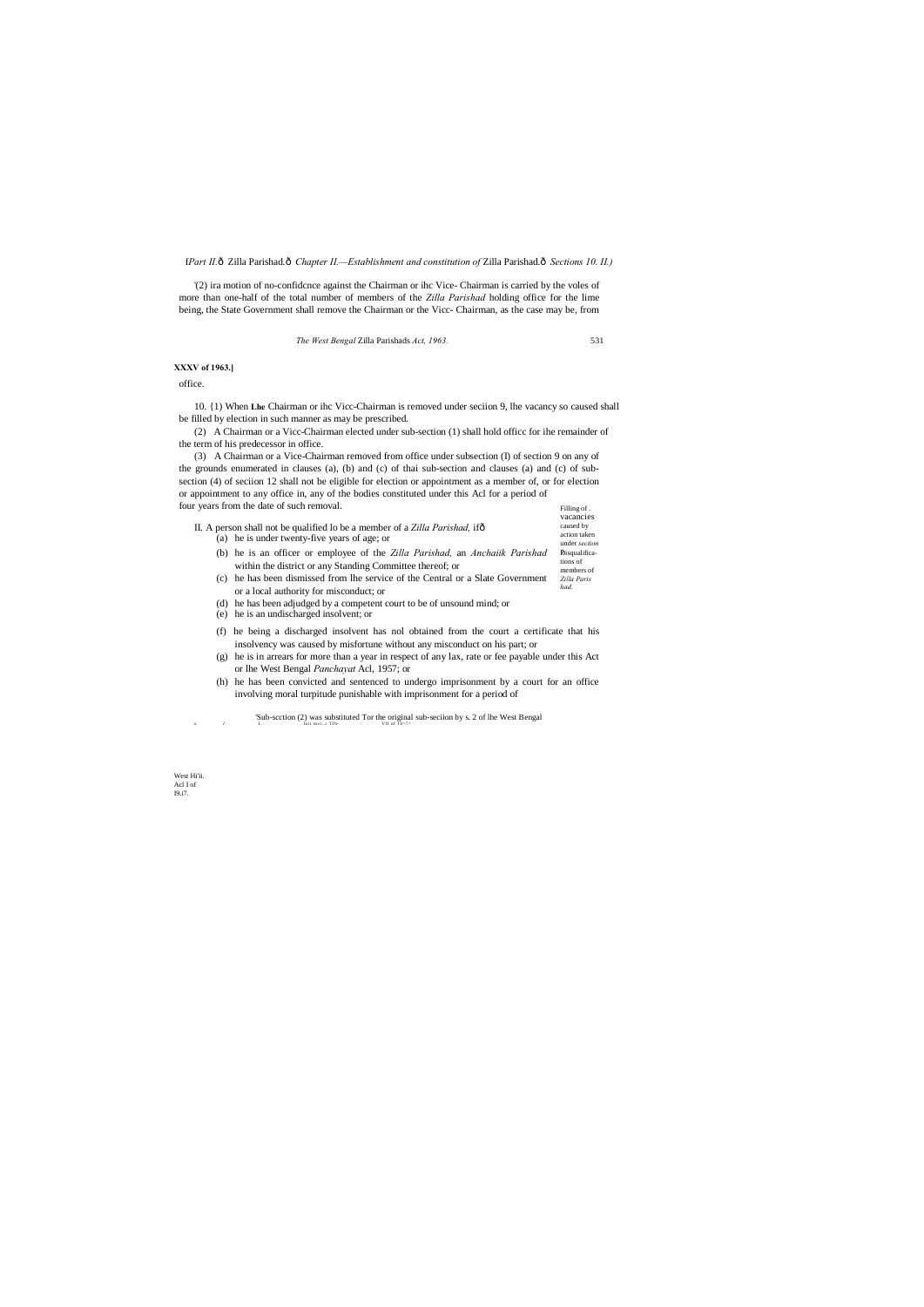rtL-moval of a number of (lit: *2<llt! Farishttd.*

> t of 1956. Ben. Acl XXI or 1940.

Wesi Ben. Aci 1 of 1957,

532 *The West Bengal* Zilla Parishads *Act, 1963.*

#### **IWest Ben. Act**

*(Parr II.*—Zilla Parishad.—*Chapter II.—Establishment and constitution* o/Zilla Parishad.—*Section J2.)*

more than six months, and five years have nol elapsed from the date of the expiration of ihe sentence unless the Sia(e Government on sufficient cause having been shown shall have removed ihe disqualifies!ion by an order made in this behalf.

> (4) The State Government may, after giving an opportunity to a member or an associate member to show cause against the action proposed in be taken against him, by an order in writing, remove him from officeô

12. (1) Nomcmberor associate member of the *Zilla Parishad* shall, dirccily or indirectly by himself, partner, employer or employee, have any share or i merest in any comract other than a share or interest in any company as defined in ibe Companies Act, 1956, or in any Co-operative Society registered under the Bengal Co-operative Societies Act, 1940, which is a par[y lo any such contract, with, by or on behalf of, the *Zilla Parishad.*

(2) If any member or associate member acquires any such share or interest he shall cease to be a member of the *Zilla Parishad* with effect from such date as the State Government may specify.

(3) If a member acts as a lawyer against ihe\_Z<7/a *Parishad* in any legal proceedings to which the *Zilla Parishad* is a party he shall cease lo be a member of the *Zilla Parishad* with effect From such date as the State Government may specify.

- (a) on the grounds of misconduct in the discharge of his duties; or
- (b) if he refuses lo act or becomes incapable of acting as such member; or
- (c) if after he bccomes a member he is convicted by a court of an offence involving moral turpitude punishable with imprisonment for a period of more than six months; or
- (d) if he is absent from six consecutive meetings of ihe *Zilla Parishad* without sufficient cause; or
- (e) if he is in arrears from more than one year in respect of any lax, rate or fee payable under this Act or the West Bengal *Panchayat* Acl, 1957; or
- (0 if lie was disqualified lo be a member of ihe *Zilla Parishad* at ihe time when lie became a member; or
- (g) if he incurs any of the disqualifications mentioned in clauses (c), (d), (c) and (fj of section 11 after becoming a member rtf ihe *7 if In Parish rid.*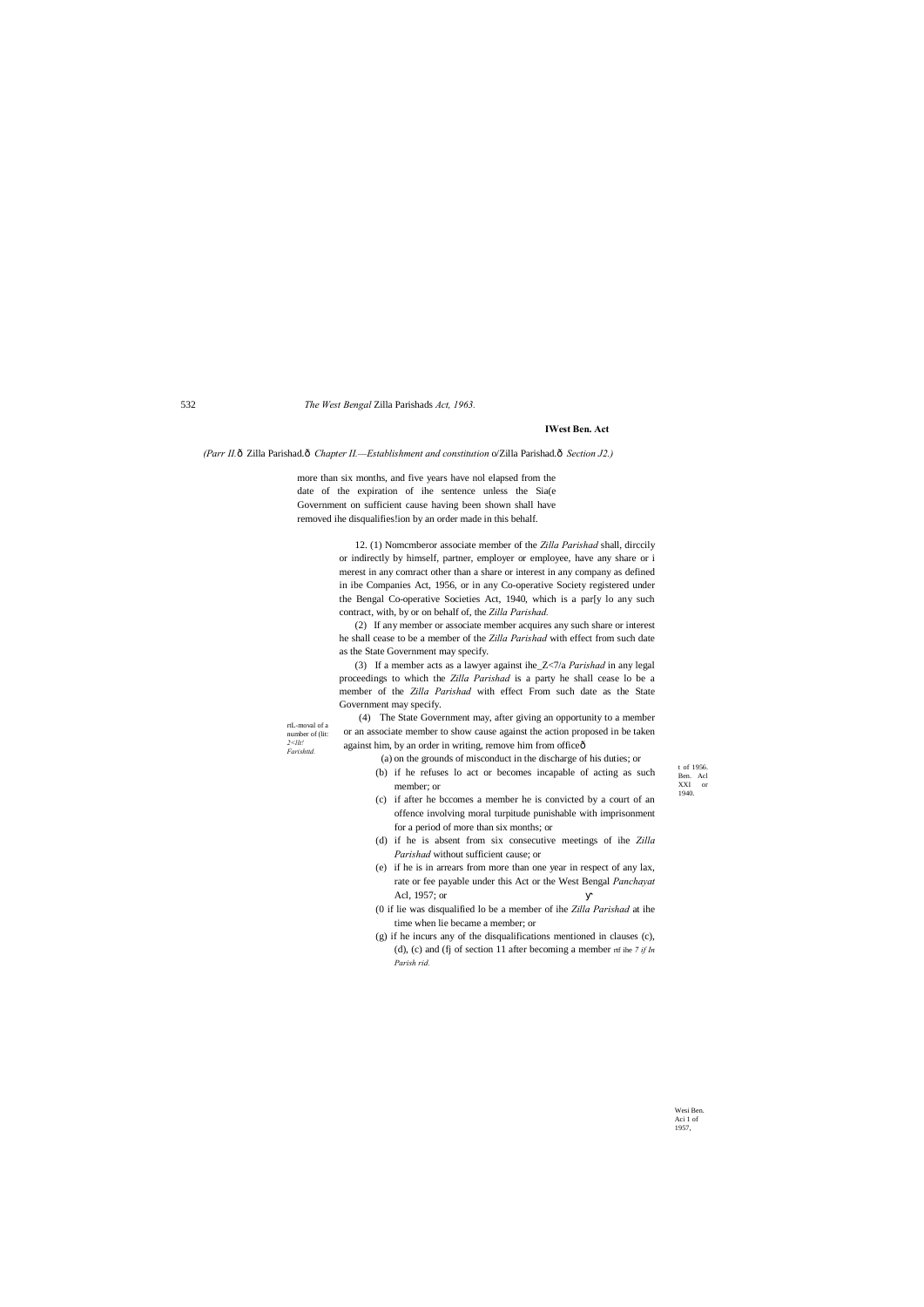533

Resignation or Chai rman, Vicc-Chairman or a member.

Oalh or affirmation by members-

""\*" "\*"\*." \*\*\*\*" ■■■""■■■ ....... ............................................................................ ...... . j. ................................................................J.,

# *(Part II.* $\hat{\text{o}}$  Zilla Parishad. $\hat{\text{o}}$  Chapter II.—*Establishment and constitution of* Zilla Parishad. $\hat{o}$  Section 13.<sup>*—Chapter III.— Transaction of Business.*</sup> *Sections 14,15.)*

*The West Bengal* Zilla Parishads *Act, J963.*

**XXXV of 1963.]**

13. The Chairman or [he Vicc-Chairman or a member referred to in clause (1) of section 4 may resign his officc by notifying in writing his intention to do so lo [he prescribed authority and shall vacatc his office Dn such resignation being acceptcd '[by lhe said authority] and the vacancy so caused shall be filled in such manner as may be proscribed.

#### **CHAPTER III. Transaction of Business.**

14. {1) A member of a *Zilla Parishad* other than a member referred lo in sub-caluses (c) and (d) of clause (1) of section 4 shall before taking his scat, make and subscribe in the presence of the other members or such of them as would be sufficient to form a quorum al a meeting, assembled for a meeting of which notice has been given, an oath or affirmation of his allegiance to [he Cons[ituiion of India in [he form set out for the purpose in the First Schedule.

Meetings. Provided thai the Chairman may, in case of emergency, call a special meeting afier giving at least three clear days' notice to the members and the associate members of the *Zilla Parishad:*

(2) A member who fails lo make and subscribe, "without sufficient cause, wilhin three months from the date **on** which his term of office commences, [he oath or **Affirmation** referred (o in sub-section (I) shall cease to **hold** his office **and** his seal shall be deemed lo have become vacant and [he vacancy so caused shall be filled **in** such manner as may be prescribed.

15. (1) A *Zilla Parishad* shall hold a meeting at least once -[in every three months] al its office on such date and a[ such time as the Chairman may fix after giving al least ten clear days' no[icc [o the members and [he associate members of the *Zilla Parishad:*

Provided further lha[, when so requested by a requisition in writing by not less than one-third of the members of the *Zilla Parishad*, [he Chairman shall, within seven days of the receipt by him of such requisition, give ten clear days' noticc of a meeting of the *Zilla Parishad* to be held within fifteen days of lhe date of such notice failing which lhe signatories to lhe requisition may, aftersending intimation to the prescribed authority, call such meeting after giving at leas! ten clear days' notice to the Chai nn an, other members and lhe associate members of lhe *Zilla Parishad.*

'The words within the squarv brackets were inserted by s. 3(4) of the West Bengal *PancUayat* and *7Mlti Parishads* (Amendment) Acl, 1965 (West Ben. Acl XXVII or 196.')) *'■The* words wnhin the square brackets; were substituted for the words "a monih" by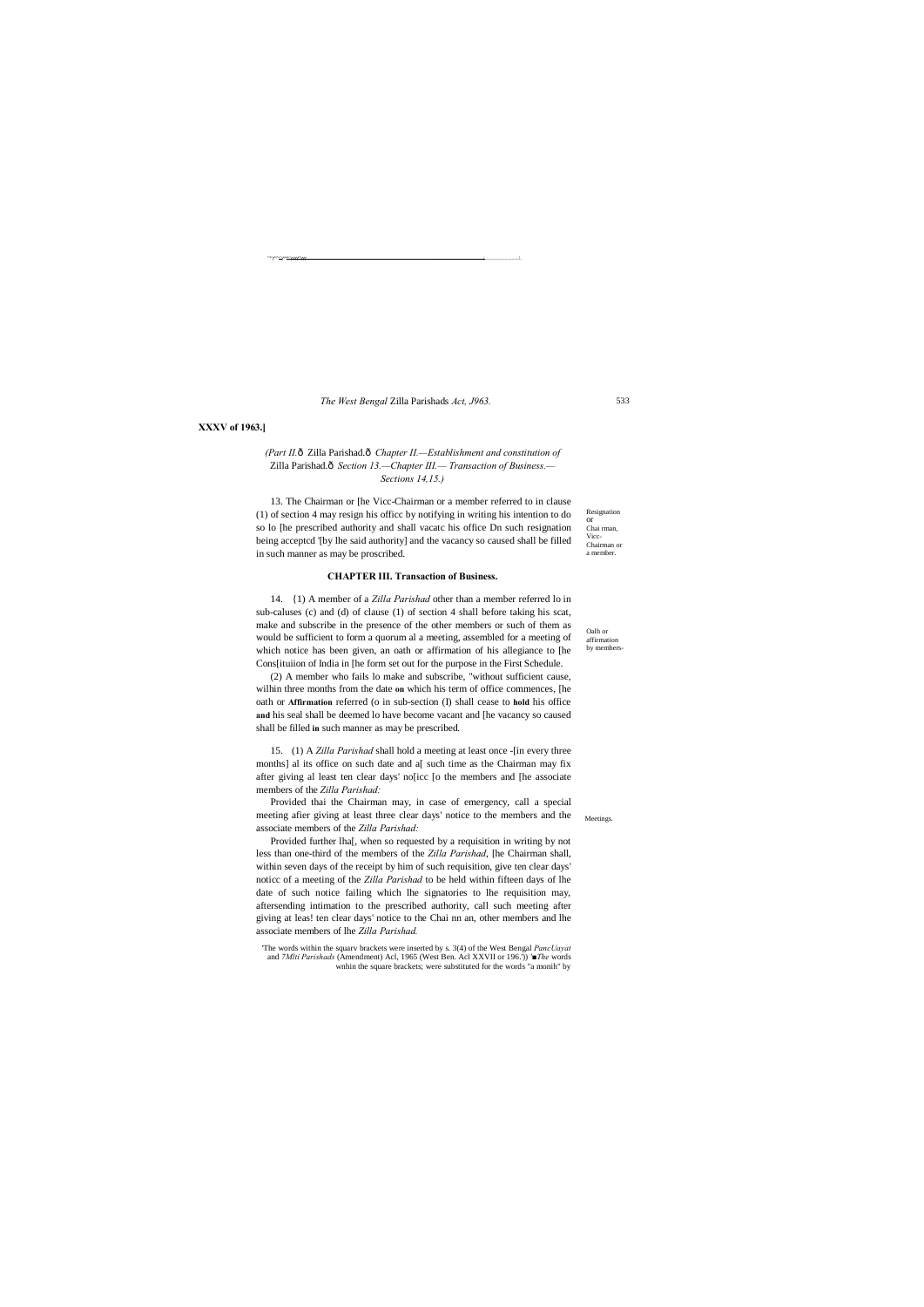*(Part II.*—Zilla Parishad.—*Chapter III.—Transaction of Business. —Section 16.—Chapter IV.—Powers, Functions and Duties* o/Zilla Parishad. $\hat{o}$  *Section 17.* )

**.\*534** *The West Bengal* **Zilla Parishads** *Act, 1963.*

# **[West Ben. Act**

(2) The Chairman or, in his absence, ihe Vice-Chairman shall preside at a meeting of the *2ilia Parishad,* and, in the absence of both the Chairman and the Vice-Chairman, the members present shall elect one from among themselves to he (he president of the meeting:

'Provided lhal when a meeting is held lo consider a motion of nonconfidence against the Chairman or the Vice-Chairman, the Chairman or, as the case may be, the Vice-Chairman shall not preside at such meeting and the provisions of this sub-section shall apply as if the Chairman or, as the case may be, the Vice-Chairman was absent from such meeting. .

| Power lo<br>acquire,   | (2) A <i>Zilla Parishad</i> may, with the previous sanction of the Stale       |
|------------------------|--------------------------------------------------------------------------------|
| hold and               | Government, acquire land under the provisions of any law for the lime being in |
| dispose of<br>property | force for carrying out the purposes of this Act.                               |
|                        |                                                                                |

(3) Nol less than' one-third of the Lotal number of members shall form a quorum for a meeting.

(4) All questions coming before a meeting shall be decided by the voles of ihe majority of members: .

Provided that an associate member shall have no righl to vole:

Provided further that in case of equality of votes ihe person presiding shall have a second or casting vote.

16. *[(Delegations of functions of* Zilla Parishad *to its Chairman).—* Omitted by s. 3(6) of the West Bengal *Panchayat* and *Zilla Parishads*  (Amendment) Act, 1965 (West Ben. Act XXVII of 1965).]

# **CHAPTER IV.**

# **Powers, Functions and Duties of** *Zilla Parishad.*

| (1) A Zilla Parishad shall have the power to acquire, hold and dispose of properly |
|------------------------------------------------------------------------------------|
| and to enter into contracts.                                                       |

'The proviso was added by s. 3 of Ihe Wesi Bengal *Zilia Parishads* (Amendment) Arf 1967 fWi'ST Rpn Arr Y1F of IQ67>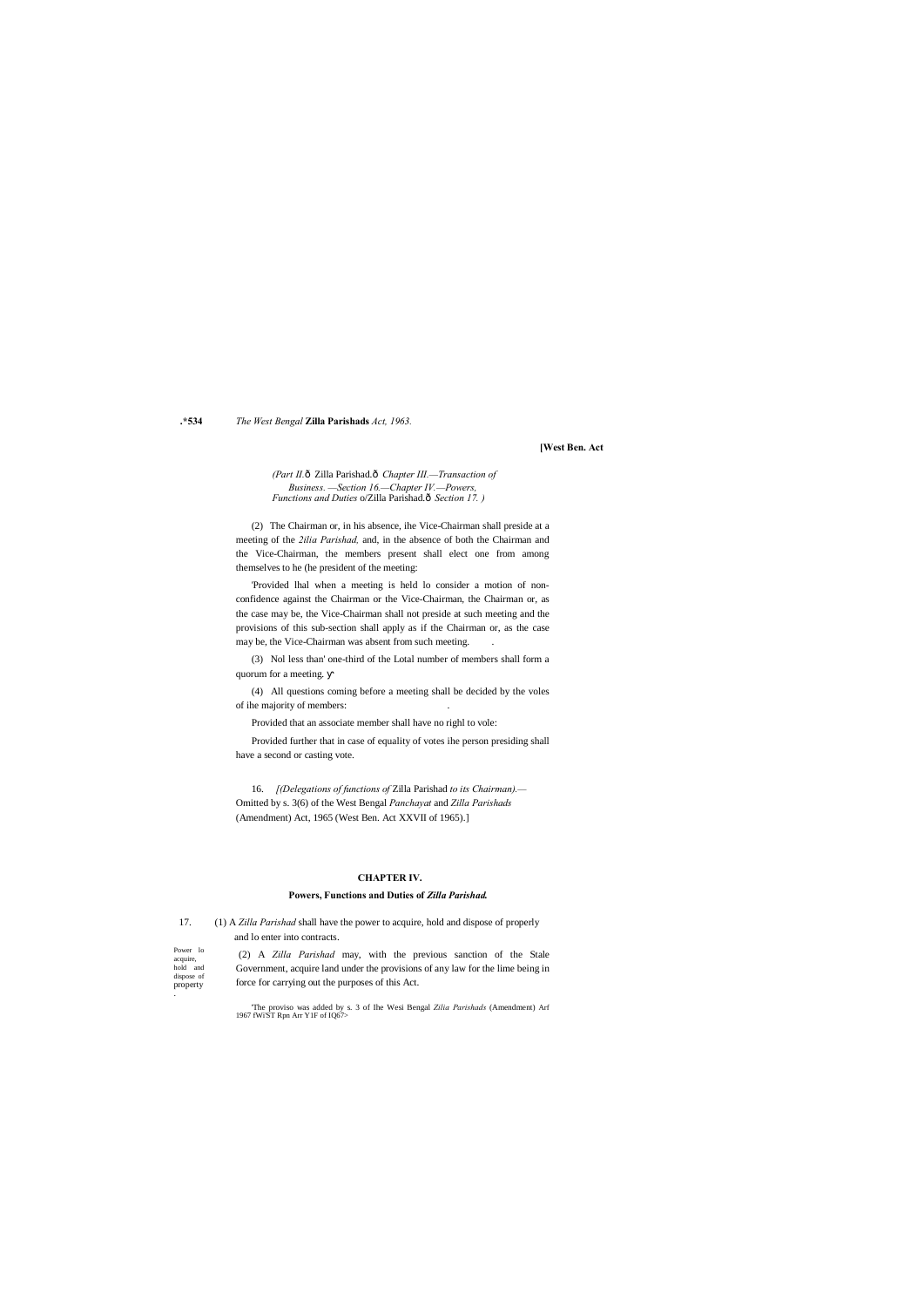# **XXXV of 1963.]**

*(Parr II.*ô Zilla Parishad.ô *Chapter IV.—Powers, Functions and Duties* o/Zilla Parishad.—*Section IS*,J

18. (I) Subject [o any general or special directions of tlie Slate Power of Government, a Zilla Parishad shall have power toô

*'plfrhh*

*iid*

(a) (i) undertake schemes or adopt measures, including [he giving of financial assistance, relating to the development of agriculture, livestock, industries, cooperative movement, rural credit, water-supply,

irrigation, public health and sanitation including establishment of dispensaries and hospitals, communications, '[primary, secondary or aduli education] including welfare of students, social welfare and other objects or general public utility;

- (ii) undertake execution of any scheme, performance of any act, or management of any institution or organisation entrusted lo it by the State Government or any other authority;
- (iii) manage or maintain any work of public utility or any institution vested in it or under" its control and management;
- (iv) make grants in aid of any school, public library, public institution or public welfare organisation within the district;
- (v) contribute such sums as may be agreed upon towards cost of maintenance of any institutions, situated outside (he district, which are bcncficial to, and habitually used by, the inhabitants of the district;
- (vi) establish scholarships or award stipends within the State for the furtherance of technical or other special forms of education;
- (vii) acquire and maintain village *hats* and markets;
- (b) make grants to the *Anchalik Parishads,*
- (e) contribute, with the approval of ihe Slate Government, such sum or sums as it may dccide, towards the cost of water- supply or aniiepidcmic measures undertaken by the commissioners of a municipality wilhin the district;
- (d) adopt measures for the relief of distress;

(e) co-ordinatc and integrate the development plans and schemes prepared by *Anchalik Parishads* in the district; and 'The words within the square hrackets wen: substituted for the words "primary or adult ,-Hpp.-n;^n" iv\* 7\*-n d..... *!* ..... .i -7.-Fn r\_ / \* - j---- .>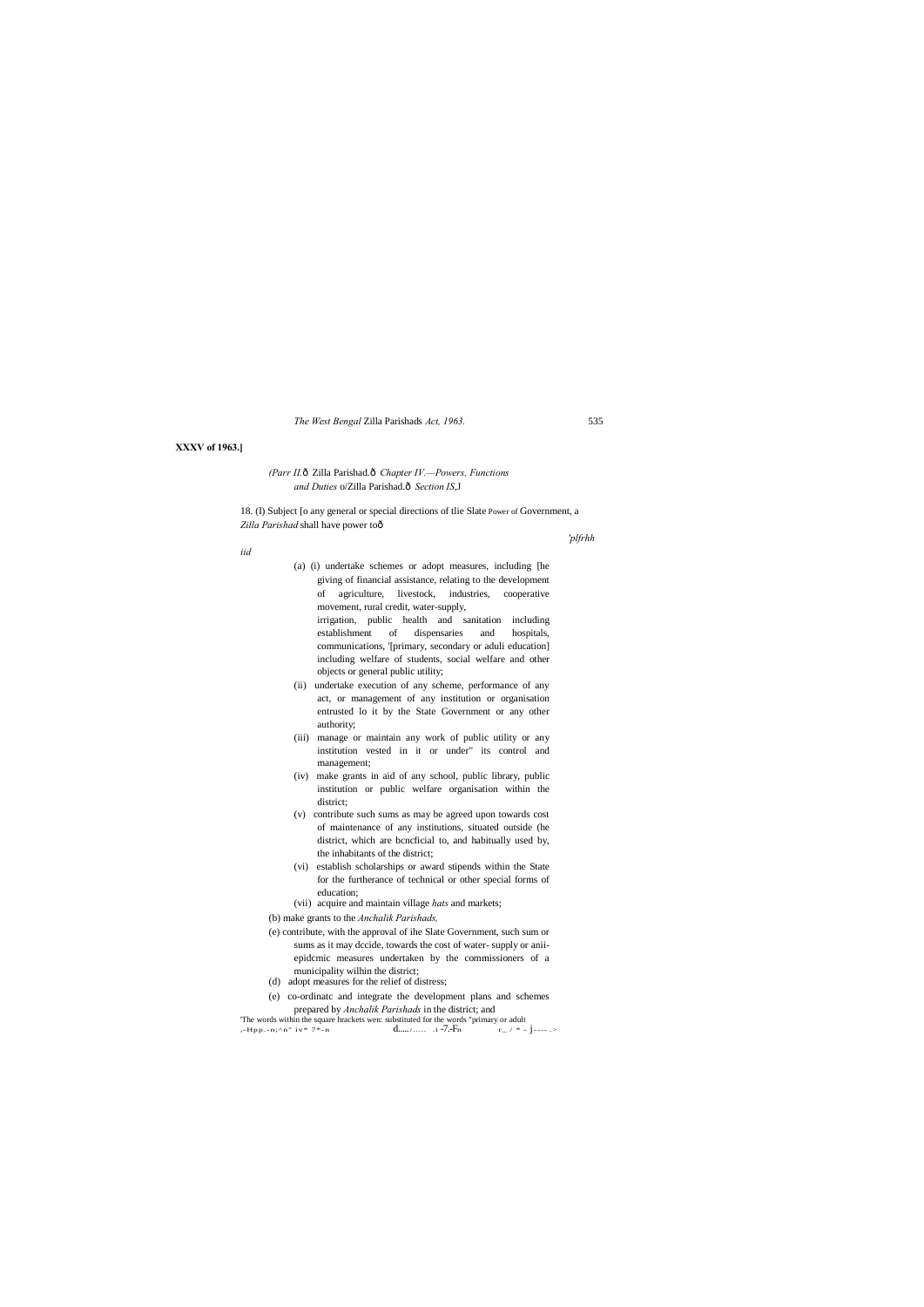536

of

*Zillti Pttrishttd* lo have powers Magistrate in<br>district lo<br>which the district which Vaccination

Acl extends.

Ben. Act V of 1380.

Stnlc Governme nt may placc other property under *Ztllti t'oiis/uid.*

> Ben. Act XV of 1932.

#### *The West Bengal* Zilla Parishads *Act, 1963.*

#### **[West Ben. Act**

### *(Part II.* ô Zilla Parishad. ô *Chapter !V.—Powers, Functions and Duties of* Zilla Parishad. $\hat{o}$  Sections 19, 20.)

(0 examine and sanction the budget estimates of *Anchaiik Parishads* in the district:

Provided thai any general or special directions of the State Government lo a *Zilla Parishad* in matters relating to Primary Education shall be issued by lhe Education Department.

(2) A *Zilla Parishad* shall have the power to advise the State Government on all matters relating **Lo** the development of lhe district including the allocation of development work among *Gram Panchayats, Anchat Panchayats* and *Anchaiik Parishads.*

(3) Notwithstanding anything in sub-section (1), a *Zilla Parishad* shall not undertake or execute any scheme confined lo a block unless the implementation of such a scheme is beyond the competence of the *Anchaiik Parishad* conccrncd financially or otherwise. In the latter case the *Zilla Parishad* may cxccute the scheme itself or entrust ils execution to the *Anchaiik Parishad* and give it\_such assistance as may be required.

(4) A *Zilla Parishad* may undertake or execute any scheme if il extends lo more than one block.

19. In a district to which the Bengal Vaccination Act, 1880, has been, or may hereafter be, extended, the *Zilla Parishad* shall excrcisc all or any of lhe powers exercisable by Ihc Magistrate of the district under section 25 of the said Act.

20. (1) The Siaie Government may, from time lo lime, with the consent of the *Zilla Parishad,* place any road, bridge, ferry, channel, building or other property vested in the State Government and situated within the district under the control and management of the *Zilla Parishad* subject to such conditions as it may specify.

(2) The State Government may, notwithstanding anything contained in the Bengal Municipal Act, 1932, direct, after consultation with the commissioners of a municipality, that the control and maintenance of any road part of which runs through a municipality and is vested in the commissioners of such municipality shall be taken over by the *Zilla Parishad* and that (he commissioners or such municipality shall make such contribution for lhe maintenance of the road as may be agreed upon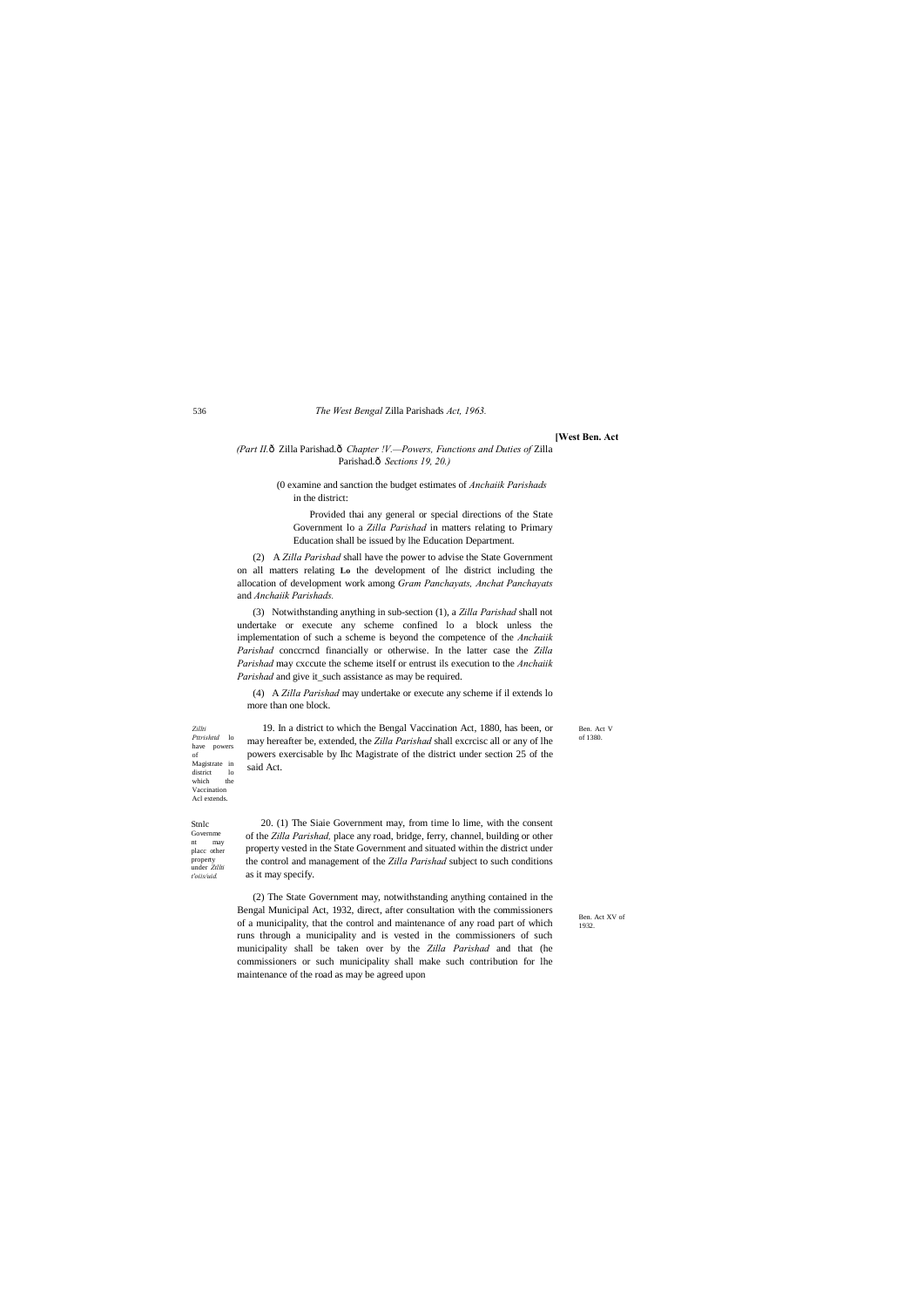Power of *Zilla Parishad lo*  divert, discontinue r close road,

*The West Bengal* Zilla Parishads *Act, 1963.* 537

XXXV of 1963.]

# *(Part II.*—Zilla Parishad.—*Chapter IV.—Powers, Functions and Dalies of* Zilla Parishad. $\hat{o}$  Sections 21-26.)

Power of *Zilla Parishad* lo transfer roads lo the Slate Government or *Anchalik Parishad.*

Vesting of *Zilla Parishad* with certain powers.

t of 1871.

*Zilla Pari shad* may<br>lake over works. 21. A *Zilla Parishad* may lake over the maintenance, and control of any road, bridge, lank, *ghat,* well, channel or drain belonging to a private owner or any other authority on such terms as may be agreed upon.

On such direction being given ihe commissioners of ihe municipality shall cease lo control and maintain such portion of the road as lies within such municipality.

22. A *Zilla Parishad* may divert, discontinue or close temporarily any road which is under iis control and management or is vested in it, and may, with the approval of the State Government, close any such road permanently.

23. A *Zilla Parishad* may transfer to the State Government or to an *Anchalik Parishad* any road or pari of a road or any other properly which is under its control or management, or which is vested in it, on such terms and conditions as may be agreed upon. "

24. (1) *A Zilla Parishad* may be vested by Ihe Si ale Government with such powers under any local or special Adas ihe State Government may think fit.

(2) A *Zilla Parishad* shall perform such functions as may be transferred lo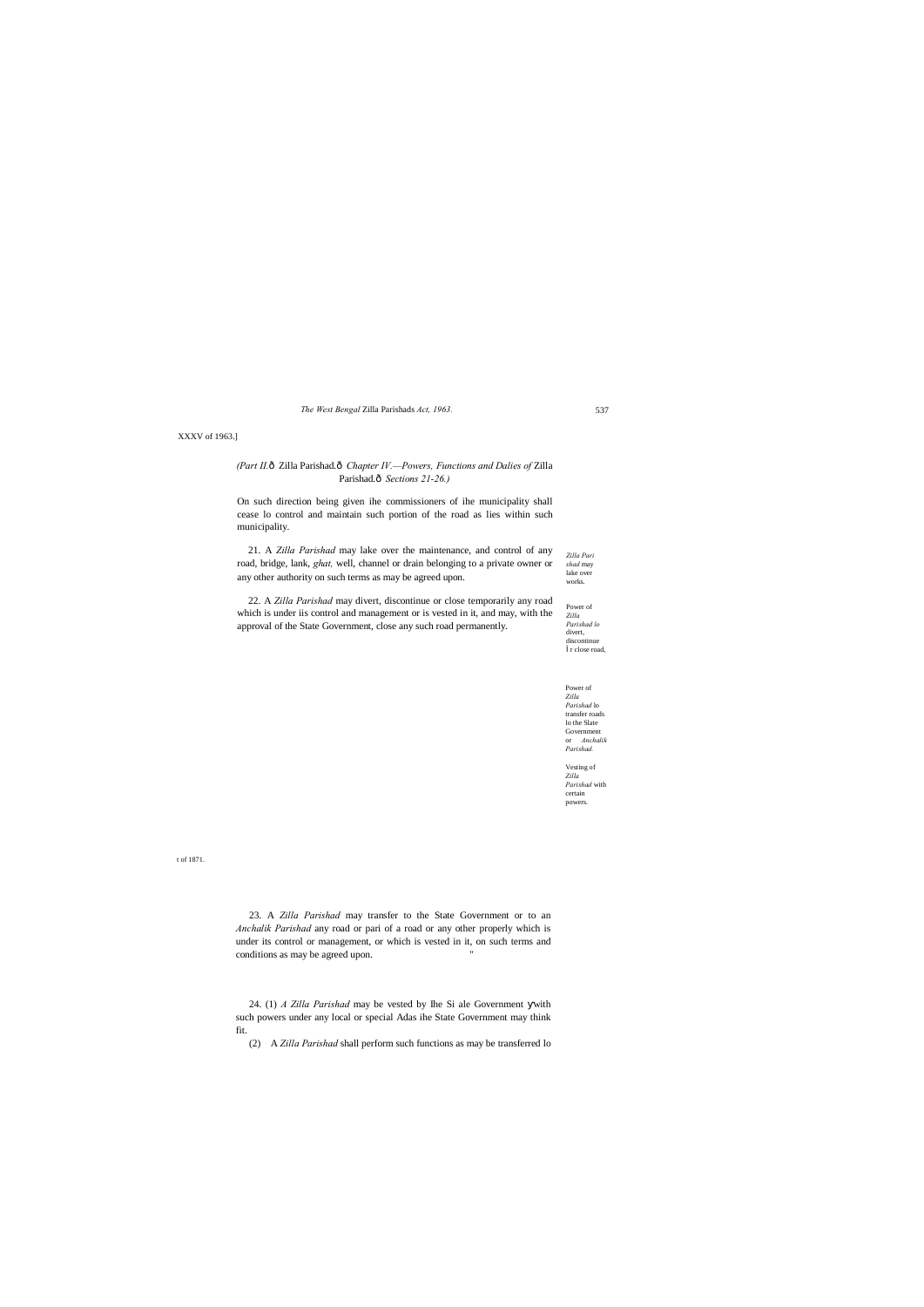Joint execution of schemes by two or more *Zilla Parishads.*

Power of *Zilla Parishad* to grant licence for fair or

(3) A *Zilla Parishad* shall cxercise such other powers, perform such other functions or discharge such other duties as the Slate Government may, by general or special order, direct.

it by notification under scction 31 of the Cattle-ires pass Act, 1871.

25. Tlie *Zilla Parishads of* two or more adjacent districts may jointly undertake and execute at common cost any development scheme or project or may jointly establish a common ferry on such terms and conditions as may be agreed upon, and in case of any difference as (o the interpretation of such terms and conditions the matter shall be referred to the Stale Government whose decision shall be final.

26. A *Zilla Parishad* may require the owner or the lessee of a fair or *mela* or an owner or a lessee of land intending lo hold a lair or *mela* thereon to obtain a licence in this behalf from the *Zilla Parishad* on such terms and conditions as may be prescribed and on payment of a fee for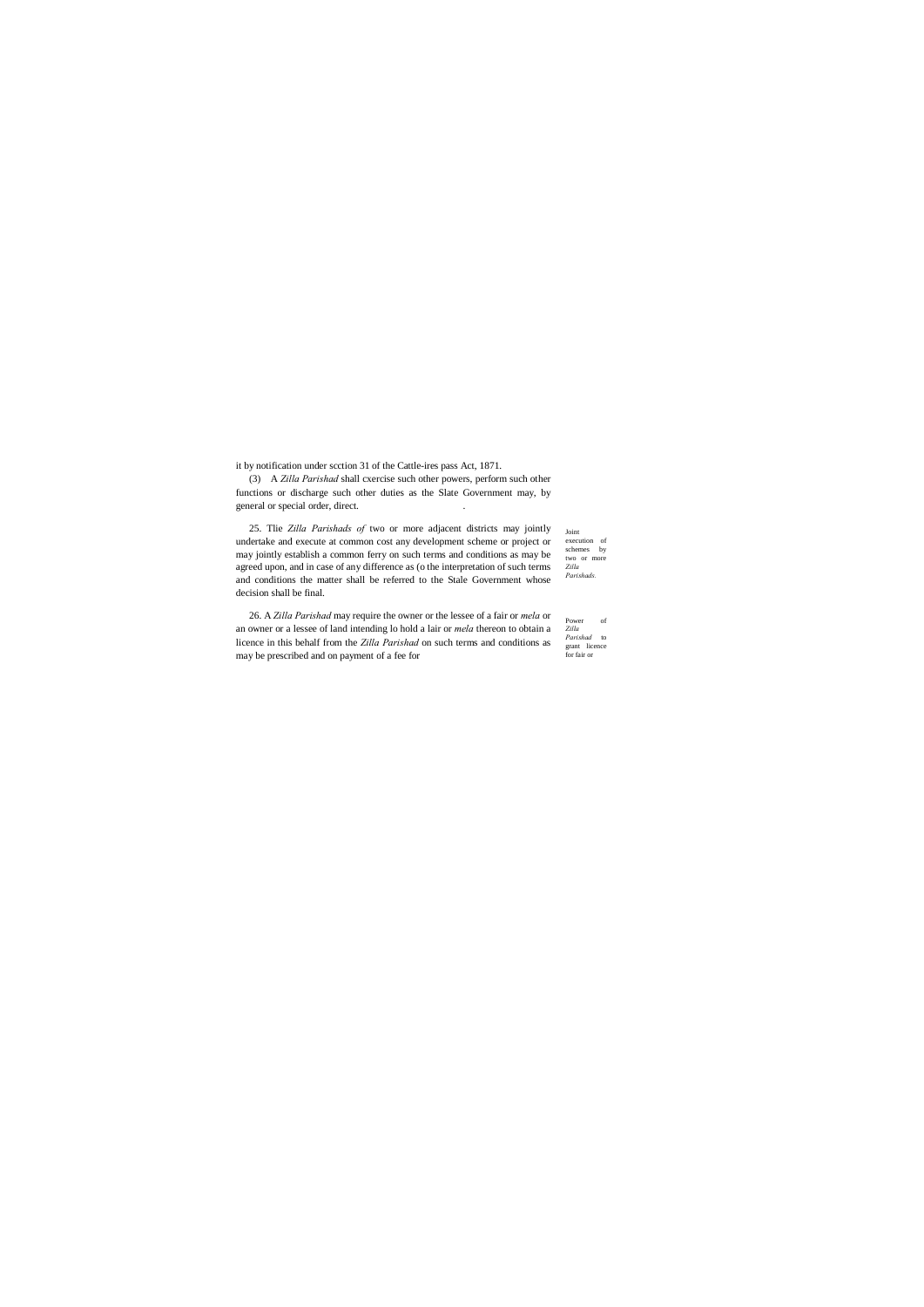#### $v^*$  ^ ait  $IB^{\Delta}$ wI

538

Power of supervision by *7-Hhi yoiisiiuii* Overihc *Ancltttlik Pitrislmrf.f,*  eiL-.

Exemption oT Chairman nnd members of *Zilla Parishad*  from attending rcgi slnn ion office.

# *(Part II.*—Zilla Parishad.—*Chapter IV.—Powers, Functions and Duties* of Zilla Parishad. $\hat{o}$  Sections 27. 27A.<sup>*-Chapter V.*<sup>*-Establishment of the Zilla*</sup></sup> Parishad, $\hat{o}$  Section 23.)

16 of 1908.

Staff of the *Zilla Parishad.*

#### *The West Bengal* Zilla Parishads *Act, 1963.*

#### **[West Ben. Act**

 $J<sup>J</sup>27A$ . Notwithstanding any thing contained in the Indian Registration Acl, 1908 or any rules made thereunder, the registering officer shall, on the requisition of the Chairman made in writing and under the common seal of tlie *Zilla Parishad,* register a document executed by the Chairman or a member of a *Zilla Parishad* on behalf of the *Zilla Parishad* without requiring the presence of lhe Chairman or the member concerned at the registration officc.

27. *A Zilla Parishad* shall cxcrcisc general powers of supervision over *Anchaiik Parishads, Anchal Panchayats* and *Gram Panchayats* in lhe district and it shall be the duty of these authorities to give effect lo any directions or the *Zilla Parishad* on matters of policy or planning for development,

#### CHAPTER V.

#### **Establishment of the** *Zilla Parishad.*

28. (1) There shall be an Executive Officer for a *Zilla Parishad*  appointed by the State Government on such terms and conditions as may be prescribed:

Provided that any person so appointed shall be recalled hy ihe State Government if a resolution to that effcct is passed by ihc *Zilla Parishad,* at a meeting specially convened for Ihc purpose, by a majority of not less than twothirds of the total number of members holding office for lhe time being.

(2) There shall be a Secretary of lhe *Zilla Parishad* to be appointed by the *Zilla Parishad:*

Provided that the District Panchayat Officer shall be lhe *ex-officio* Secretary for a period of four years from the date of the establishment of lhe *Zilla Parishad* under sub-scciion (1) of scction 3 and for such further period as the *Zilla Parishad* may, by a resolution passed to vhat cffcct and with the approval of lhe Slate Government, determine.

(3) A *Zilla Parishad* may appoint such other officers and employees as may be required by ii and may fix lhe salaries to be p&id to the persons so appointed:

Provided that no post carrying a monthly salary of rupees three hundred and one or more shall be created or abolished by the *Zilla Parishad* without the approval of the Stale Government.

*i Cf i* -rinn *ii A*. tnr !nrc<cH hv c Rpnonf 7/7//? *Pfiritharfir i* A

mendmenO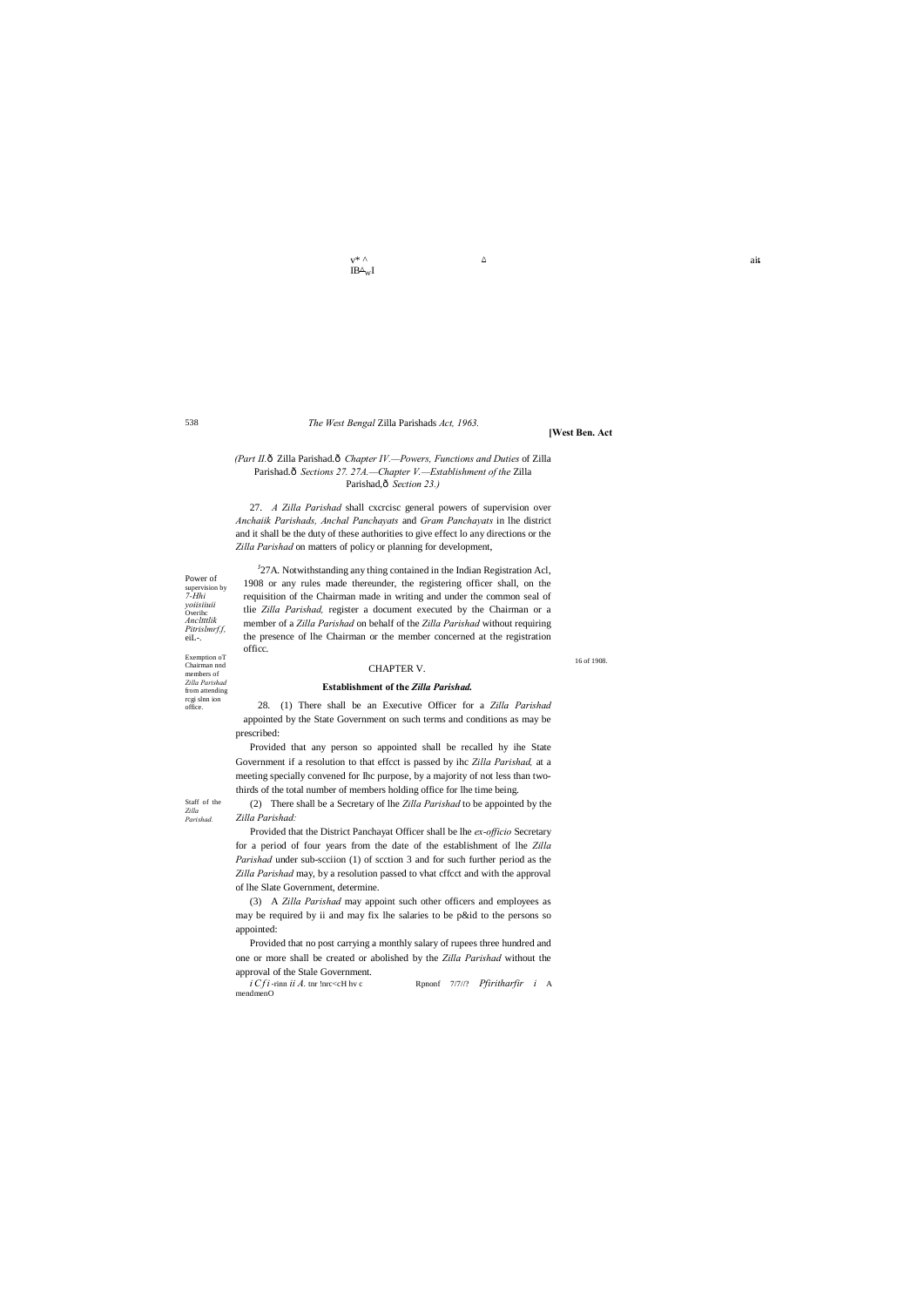$\operatorname{services}$ Stale Govcmmcni Officers al the disposal of *Zilla Parishad.*

Control and punishment of Ihe siaff of ihe *Zilla* 

*The West Bengal* Zilla Parishads *Act, 1963.* 539

#### **XXXV of 1963.]**

PJacing (he<br>services of 29. The Stale Government may place at ihe disposal of ihe *Zilla Parishad* the services of such officers or other employees serving under il as it may think Hi:

# *(Pars II.—*Ziila Parishad.—*Chapter V.—Establishment of the* Zilla Parishad— *Sections 29-32.)*

Provided thai any such officer or employee shall be recalled by Ihe State Government if a resolution to thai effect is passed by the *Zilla Parishad,* ai a meeting specially convened for the purpose, by a majority of not less lhan twothirds of the total number of members holding office for the lime being:

*Parishad.* (2) The Executive Officer may award any punishment other lhan dismissal, removal or reduction in rank to an officer or employee holding a post carrying a monthly salary of less lhan rupees three hundred but shall not award any punishment lo an officer or employee holding a post carrying a monthly salary of rupees three hundred or more.

Provided further lhal the State Government shall have disciplinary control over such officers and employees.

30. (1) The Executive Officer shall exercisc general control over all officers and other employees or ihe *Zilla Parishad.*

| (2) An appeal shall lie to ihe Stale Government against an order of               |         |
|-----------------------------------------------------------------------------------|---------|
| punishment awarded by ihe <i>Zilla Parishad</i> under sub-sections (3) and (4) of |         |
| section 30 within one month from the date of the order.                           | Appeal. |
|                                                                                   |         |

by the *Zilla Parishad* and I he officers and other employees whose employees, services have been placed at ihe disposal of the *Zilla Parishad* shall exercise such powers, perform such functions and discharge such duties

(3) The Executive Officer may recommend Ihe dismissal, removal or reduction in rank of an officcr or employee holding a post carrying a monthly salary of less lhan rupees three hundred lo the Finance and Establishment Committee and such Com mil ice shall forward ihe case lo the *Zilla Parishad* with its own recommendaiion. The *Zilla Parishad* may, if il is satisfied with such recommendation of the Finance and Establishment Committee, dismiss, remove or reduce in rank any such officer or employee.

(4) No officer or other employee holding a post carrying a'monthly salary or rupees three hundred or more shall be punished by the *Zilla Parishad* except by a resolution of the *Zilla Parishad* passed at a meeting.

31. (1) An appeal shall lie to the *Zilla Parishad* against an order of punishment awarded by the Executive Officer under sub-seclion (2) of section 30 within one month from ihe date of that order.

| 32. Subject to the provisions of this Acl and the rules framed         | Exercise of       |
|------------------------------------------------------------------------|-------------------|
| thereunder and lo any general or special directions given by the State | by V $he^{5}$ ' ^ |
| Government in ihat behalf the officers and other employees employed    | officers          |
| and                                                                    |                   |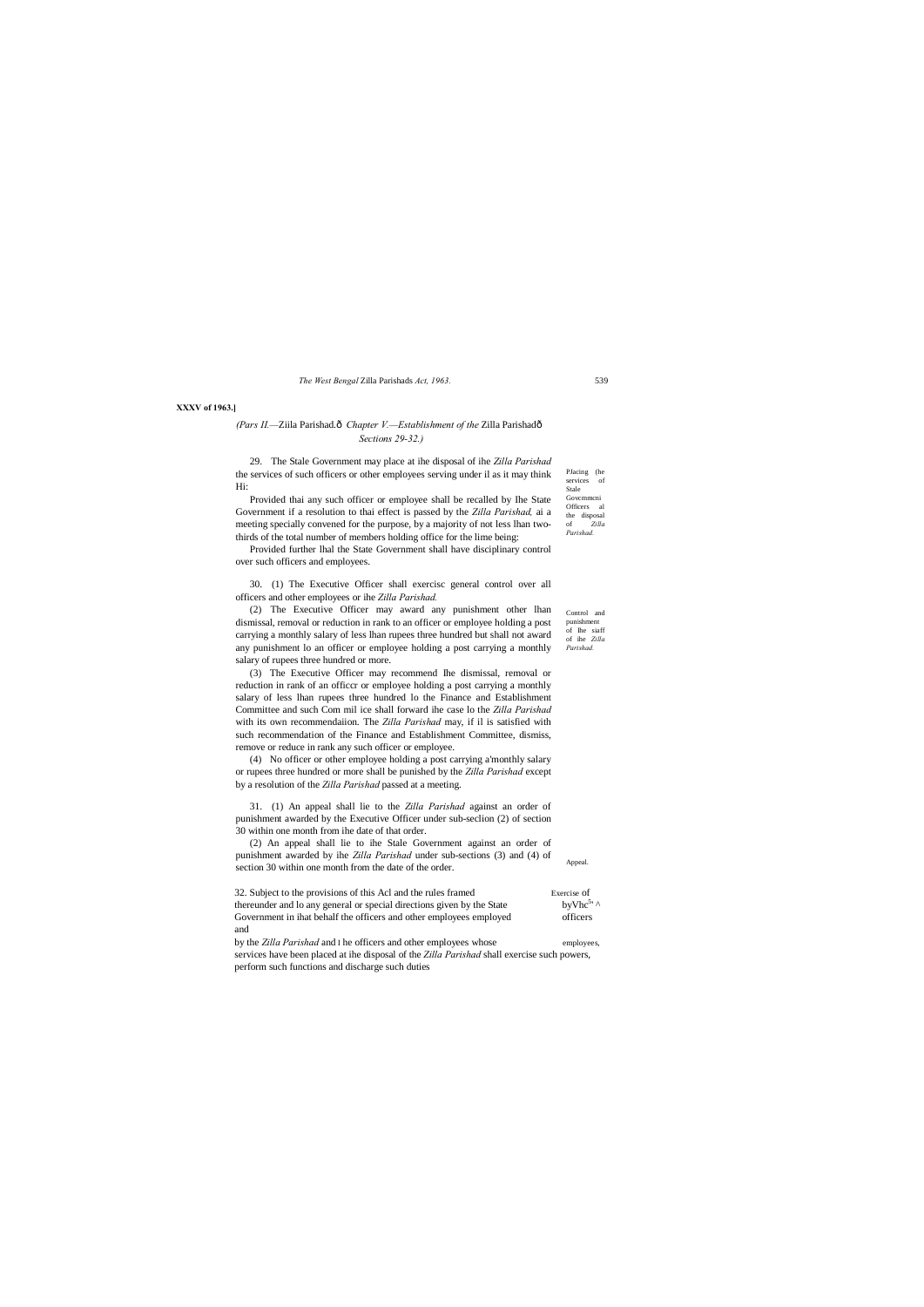#### **[West Ben. Act**

*(Part II.* ô Zilla Parishad. ô Chapter VI.—Standing Committees of the Zilla Parishad. ô Sections 33, 34.)

''

Constitution of Standing **Commineos** 

Si ending  $\frac{33. (I)}{2}$  a *Zilla Parishad* shall have ihe following Standing Committees.  $\frac{33. (I)}{2}$  **Committees**, namely: $\delta$ 

#### CHAPTER VI.

## **Standing Committees of the the** *Zilla Parishad.*

(i) Finance and Establishment Committee,

- Provided that .such officers shall not be eligible for clcctiun as Chairman of the Standing Committee and shall not have any richl to vote;
- (iii) not more lhan two persons having knowledge of, and experience in, lite subjects assigned lo the Standing Commiuce nominated by the *Zilla Parishad:*
	- Provided that no person who is disqualified lo be a member of the *Zilla Parishad* under section 11 shall be so nominated;
- The words within ilic square brackets were inserted by s, 3(3) of (he West Bengal *Piwclsn* $\lt$ tl and *Zilla Purixhuds* (Amendment)<br>Act, 1965 (West Ben. Acl XXVII or 1965). :<br>En pulticle Isn and the square to a papidment T For nulita'aHon relating to appointment Tor each *Zilla Parishad* (he Officers of ihe Si me Govern men! and an Officer of ihe *Zilla I'arisliari* specified as members of [tic Standing Committees denoted, .tcrnoiifieaiion No. 2275 Panch/JA-17/64.dai«lthc 15.6.64.
	- published in ihe *Cnlmtm Giizeiir* of 19M, Pan 1, page 1935.<br>
	"The proviso was added by s. 5 of the West Bengal *Zilta Parishudx* (Amendment) Acl,<br>
	inri . u ,,, \, vir ,,r

- (ii) Public: Health Committee,
- . {iii) Public Works Committee,
	- (iv) Agriculiurc and Irrigation Committee,
	- (v) Industry and Co-opcraiion Committee,
	- (vi) Public and Social Welfare Committee,
	- (vii) Primary Education Committee as provided under seclion 38, and
	- (viii)such other Committee or Committees as it may consiitulc subject lo the approval, or under any general or special direction, of the State Government.
- (2) No person '[except (he Chairman or the Vice-Chairman] shall be a member of more lhan two Standing Committees.
- (3) The provisions of sections 34, 35, 36 and 37 shall not apply **Lo** the Primary Education Committee.

#### 34. (I) A Standing CommitLee shall consist of the following members—

(i) such number of persons not exceeding nine as may be prescribed for cach *Zilla Parishad,* to be elected by the members of the *Zilla Parishad* from among themselves;

(ii) not more than two persons being officers of (he State Government or of the *Zilla Parishad* -appointed by Che State Government: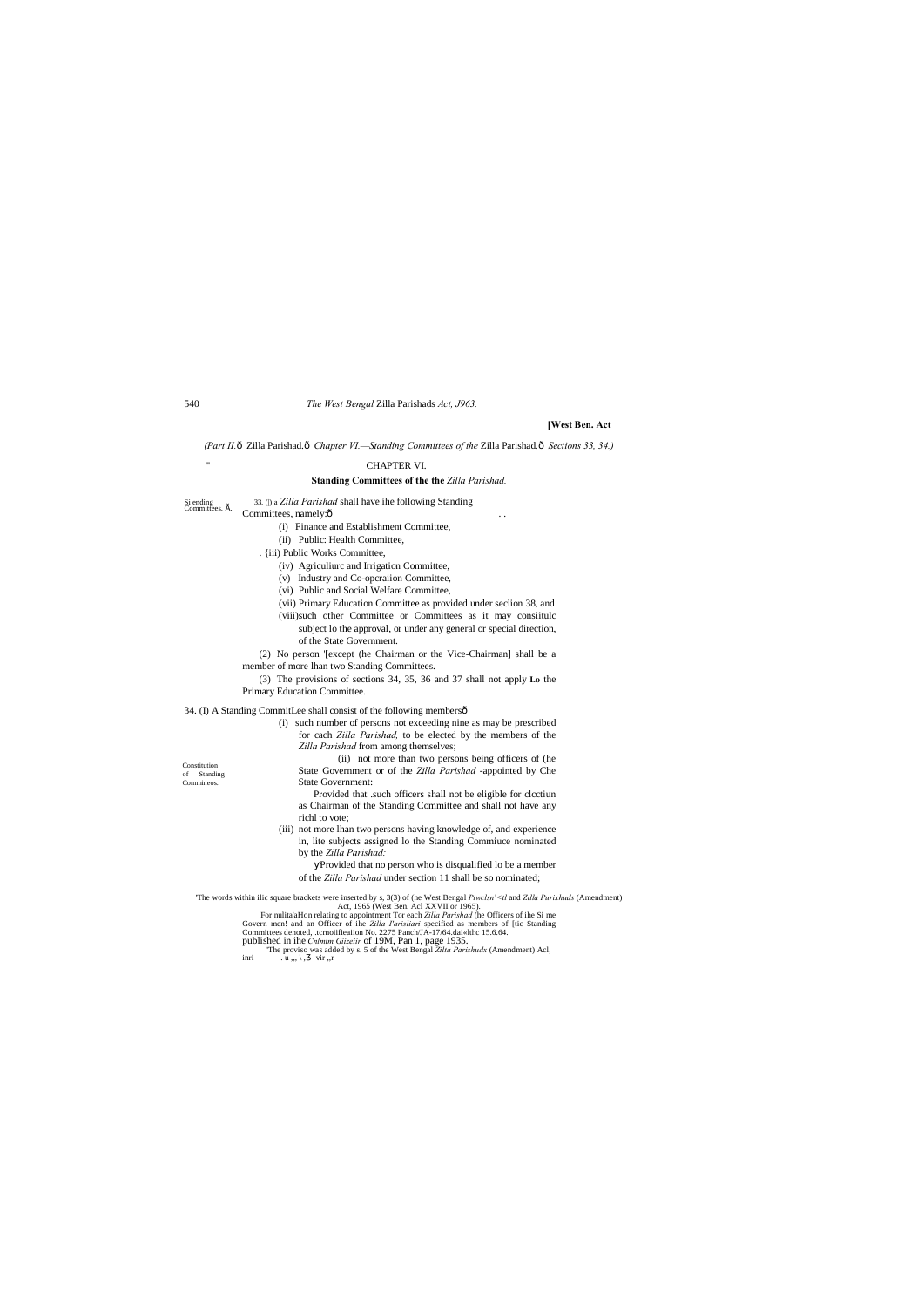541

Term of<br>office of  $% \left\vert \left( \mathcal{A},\mathcal{A}\right) \right\rangle$  of<br>fice Chairman.

District School Board to function as Primary Education Cominiice.

Powers of Standing Com i nit lees.

Ben. Act Vtl of 1930,

**XXXV of 1963.]**

#### *(Part 11. ô ZiHa Parishad.ô Chapter VI,*—*Stattdbig Coimnittees of the Zilla* Parishad. $\hat{o}$  Sections 35-38.)

! (iv) ihc Chairman and Ihe Vice-Chairman of lhe *Zilla Parishad (exofficio).*

Term of office of members of Standing Com mi i lets. 35. (1) An elected member or a Standing Committee shall hold office for a period of four years or for so long as he continues to be a member of the *Zilla Parishad,* whichever is earlier.

(2) The members of a Standing Committee shall eleel a Chairman thereof from among themselves:

^Provided that lhe Chairman of the *Zilla Parishad* shall be the *ex- officio* Chairman of lhe Finance and Establishment Standing Committee.

(2) An officer appointed as a member under clause (ii) of subsection (1) of section 34 shall hold office until another officer is appointed to replacc him. (3) A nominated member shall hold office for a period of four years:

Provided lhai a nominated member shall continue in office after the expiry of

'Clause (iv) was added by s, 3(9)La) of the Wcsi Bengal *Panchuyat* and *Zilla Parishads*  (Amendment) Acl. 1965 (West Ben. Acl XXV]I of 1965).

the said period until new member is nominated in his placc:

Provided further that a nominated member may be removed from office by the State Government at any lime before the expiry of the said period on any of Lhe grounds mentioned in sub-sec lion (4) of seciion 12 in the manner provided in that sub-section.

36. A Chairman shall hold office for a period of Tour years or for so long as he continues to be a member of Lhe Standing Committee, whichever is earlier:

Provided that the Chairman shall continue to hold office until a new Chairman is elected and assumes office.

37. A Standing Committee shall cxcrcise such powers, perform such functions and discharge such duiies as may be prescribed or as may be assigned to it by the *Zilla Parishad.*

38. (I) The Disirich School Board, constituted under lhe Bengal (Rural) Primary Education Act, 1930, shall, subject lo the provisions of sub-seciions (3), (4) and (5), function as the Primary Education Committee *of ihc Zilla Parishad and* shall, subjcct **Lo** any general or special directions of lhe Education Department **of** lhe State Government, give effect lo any instructions of the *Zilla Parishad* in so far as such instructions are not inconsistent with the provisions of the aforesaid Act.

Thc Proviso was substituted for ilic original proviso by s. 3(9)(b). *ibid.* <sup>l</sup> 'rh.. i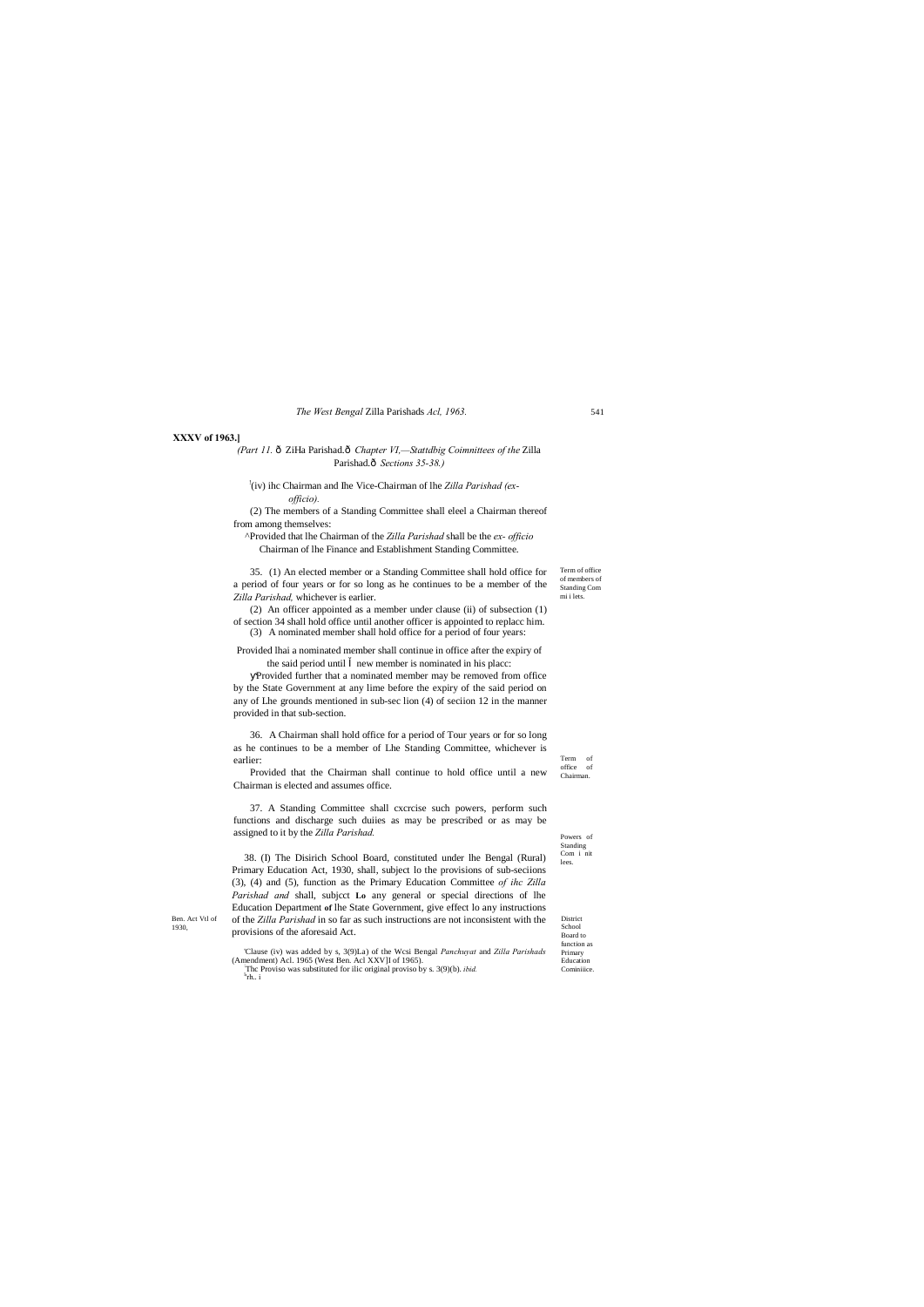542

Works cons irac ltd *by Zillti*

#### *The West Bengal* Zilla Parishads *Act, J963.*

#### [West **Ben.** Act

*(Part 11.* $\hat{o}$  Zilla Parishad. $\hat{o}$  Chapter VII.<sup>*—Property, Finance and Taxation.—Section 39.)*</sup>

(2) The instructions which may be given by the *Zilla Parishad* may include instructions regarding—

> (n) the transfer of management oF schools under ihc management of the District School Board to *Anchaiik Parishads, Anchal Panchayats* or *Gram Panchayats',*

- (b) ihc inspection or schools under the management or Lhe District School Board, and of other schools the management whereof has been transferred to *Anchaiik Parishads, Anchal Panchayats,* or *Gram Panchayats,* and lhe submission of reports of such inspection lo lhe *Zilla Parishad,*
- (c) lhe making of payments by way of contribution or otherwise lo *Anchaiik Parishads, Anchal Panchayats* or *Gram*
	- *Panchayats* for meeting ihc cost of management of (he schools so transferred or for giving granls-in-aid to primary schools within their jurisdictions.

*'*

(6) Save as provided in sub-seciions  $(1),(2),(3)$  and  $(4)$ , the provisions of lhe Bengal (Rural) Primary Education Act, 1930 shall govern the constitution, powers, functions and duiies of Ihc District School Board.

(3) Notwithstanding anything contained in tbc Bengal (Rural) Ben. AciVlt Primary Education Acl, 1930, (he Stale Government may appoint two  $\frac{60 \text{ T}}{1930}$ persons interested in education to be members of lhe District School Board.

(4) An appointed member, unless sooner replaced, shall hold office for a term of four years and may, on lhe expiry of the said lenm, be reappointed by the State Government:

Provided thai an appointed member shall continue lohold office after the expiry of the said icrm until another member is appointed by the State Government in his place.

(5) The Dislricl Primary Education Fund shall noi form part of the *Zilla Parishad* Fund but shall continue to be a separate Fund.

# CHAPTER VII.

#### **Property, Finance and Taxation.**

39. A11 roads, bu i Id i ngs a r other works co n s tru cled by a *Zilla Parishad* from its Fund shall vesi in it.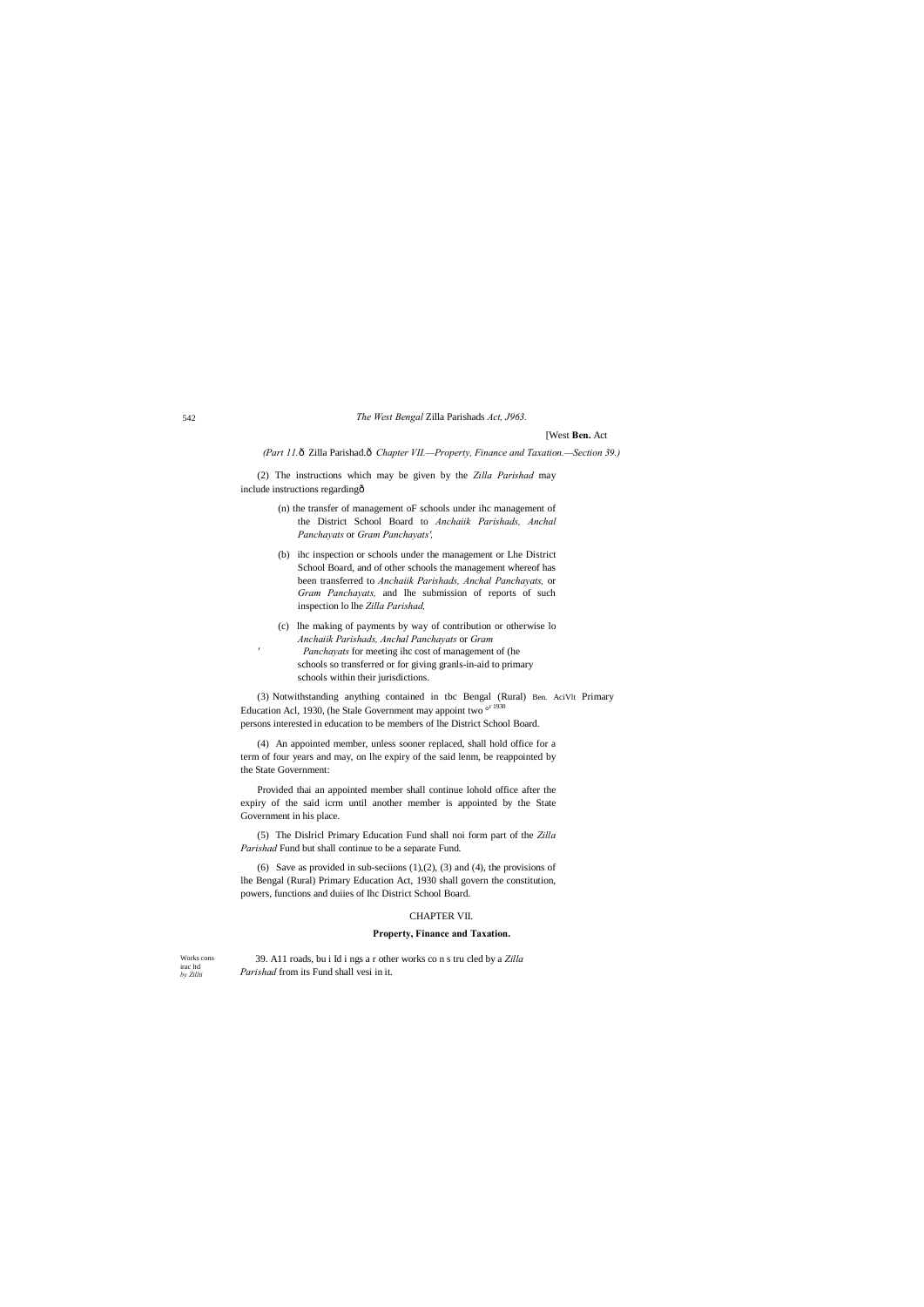Ben. Aei IX 41. Notwithstanding anything to the contrary in the Cess Aci, 1880 ' the proceeds of road cess, if any, levied and realised in a district shall be credited io the *Zilla Parishad* Fund after payment of the expenses

i C\n irt  $I$  HQ f\f hlin rliH Afl

| The West Bengal Zilla Parishads Act. 1963. | 543 |
|--------------------------------------------|-----|
|--------------------------------------------|-----|

XXXV of 1963.]

*(Part II.*—Zilla Parishad.—*Chapter VII.—Property<, Finance and Taxation.—Sections 40, 41.)*

40. (1) For every *Zilla Parishad* there shall be constituted a fund *Zilla* to be called the *Zilla* 

*Parishad* Fund and there shall be placed to the credit fund""\* thereofô

- (a) coniribulions and grants, if any, made by the Central or the Stale Government including such part of land revenue collected in the district as may be determined by ific Slate Government;
- (b) contributions and grants, if any, made by an *Anchalik Parishad* or olher lacal authority;
- (c) loans, ir any, granted by the Central or the Slate Government or raised by the *Zilla Parishad* on security of its assets;
- (d) the proceeds of road cess levied in the district;
- (e) all receipts on account of lolls, rates and fees levied by the *Zilla Parishad;*
- (!) all receipts in rcspcct of any schools, hospitals, dispensaries, buildings, institutions or works, vested in, constructed by or placed under the control and management of, the *Zilla Parishad;*
- (g) all sums received as gift or contribution and all income from any trust or endowment made in favour of the *Zilla Parishad; ■*
- (h) such fines or penalties imposed and realised under the provisions of this Act or of the bye-laws made thereunder, as may be prescribed;
- (i) all other sums received by or on bchaJT or the *Zilla Parishad.*

(2) The *Zilla Parishad* Fund shall be vested in *Zilla Parishad* and the amount standing to the credit of the fund shall be kept in such custody or invested in such manner as the State Government may, from time lo time, direct.

(3) All orders and cheques for payments from the *Zilla Parishad* Fund shall be signed by the Chairman of ihe *Zilla Parishad* or by any other member authorised by him in writing in this behalf.

Proceeds of road cess to be credited to ihe *Zittn Ptirisfrad*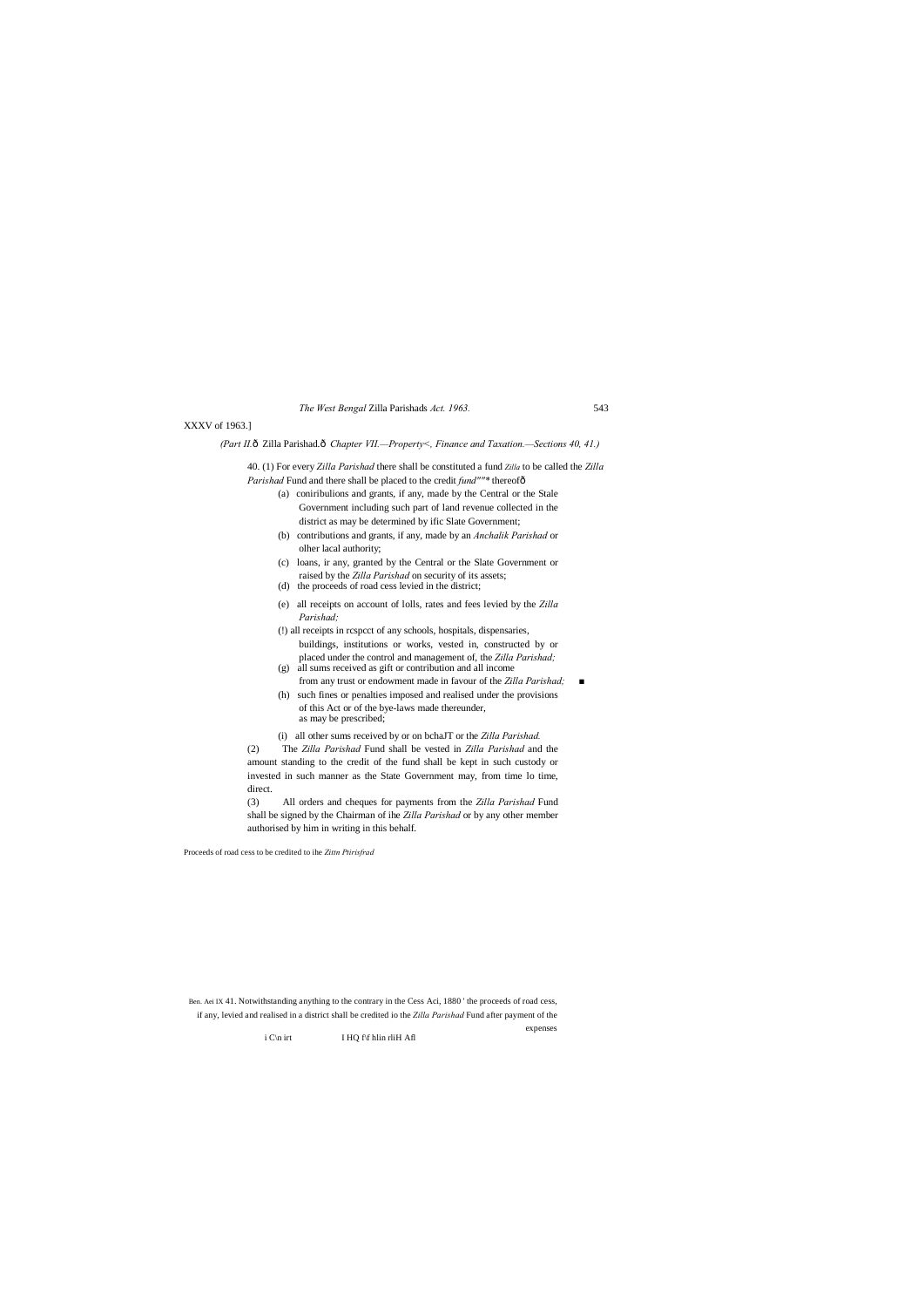$\wedge \wedge > Y \leq^g X^u$ 

 $\rightarrow$   $\sim$   $\sim$   $\sim$   $\sim$   $\sim$  $- S^{\text{L}} \wedge^{\text{L}} \wedge^{\text{L}} \wedge^{\text{L}} \wedge$  W^b-VS?

**544** *The West Bengal* **Zilla Parishads** *Act, 1963.*

# **[West Ben. Act**

Levy of. lolls. 42. (1) Subject [o such maximum rates as the Stale Government  $\gamma_{\rm lcs}'$  may prescribe, a *Zilla Parishad* may—

*(Part 11.*—Zilla Parishad.—*Chapter VII.—Property, Finance and Taxation.—Sections 42-44.)*

- (a) levy lolls on persons, vehicles or animals or any class oF them at any toll-bar established by il on any road other than a *kutcha* road or any bridge vested in it or under its management,
- (b) levy lolls in rcspcci oF any Ferry established by il or under its management,
- (c) levy ihe following Tees and rates, namely: $\hat{o}$ 
	- (i) fees on the registration oF vehicles or boats;
	- (ii) a Fee For providing sanitary arrangements at such placcs oF worship or pilgrimage, Fairs and *met as* within its jurisdiction as may be specified by the State Government
	- by notification;<br><sup>l</sup>(iia) a Tee for liccncc referred to in section 26;
	- (iii) a water rate, where arrangement for the supply of water for drinking, irrigation or any other purpose is made by the *Zilla Parishad* within its jurisdiction;
	- (iv) a lighting rate, where arrangement Tor lighting of public streets and places is made by the *Zilla Parishad* within its jurisdiction.

Scales of 43. (1) The scales of lolls, fees or rates and the terms and conditions lw provided l"<sup>or [</sup>he imposition thereof shall be such as may be provided by bye-laws. by bye-laws. (2) Such bye-laws may provide for exemption from all or any of the tolls, Tees or rales in any class of cases.

*I'lirisliud*  fund. Exjiendiiure 44. A *Zilla Parishad* shall have power to spend such sums out of <sup>ltle</sup> its Fund as it thinks Fitô (a) for carrying out the purposes of this Act; (b) for providing amenities for its officers and employees; and

(2) The *Zilla Parishad* shall not undertake registration of any vehicle or boat or levy Fee there For and shall not provide sanitary arrangements at placcs oF worship or pi Igrimages, Fairs and *melas* within its jurisdiction or levy Fee thereFor iF such vehicle has already been registered by any other authority under any law For the lime being in forcc or iF such provision for sanitary arrangement has already been made by any other local authority.

(c) for any special purpose approved by the State Government.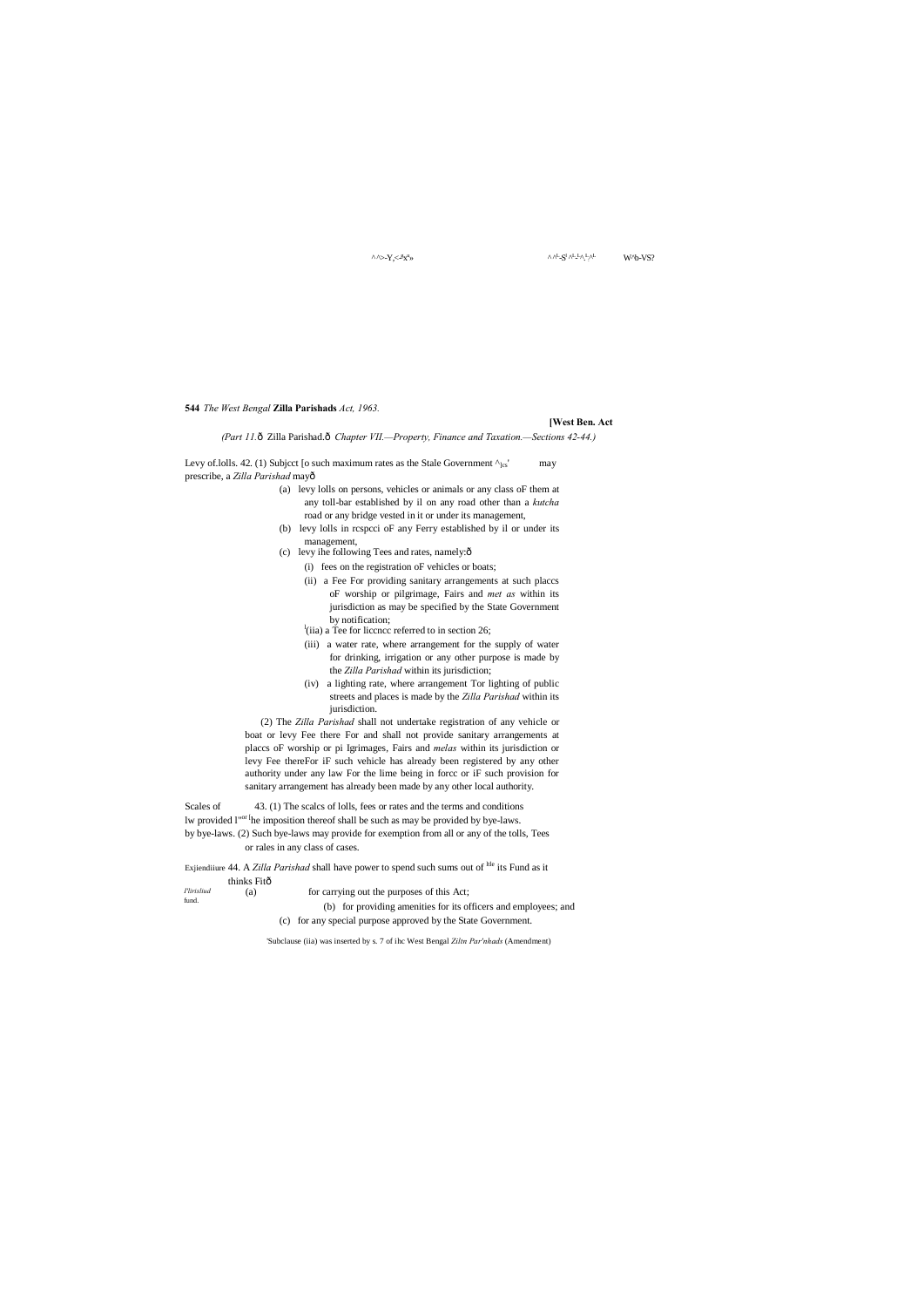#### *X X X V* of 1963.]

*(Part II.*—Zilla Parishad.—*Chapter VII.—Property, Finance and Taxation.—Sections •45-49.)*

| '45. A Zilla Parishad may, subject to ihe provisions of any law             | 2iltn                       |
|-----------------------------------------------------------------------------|-----------------------------|
| relating to the raising of loans by local authorities for the time being in | "" " force, raise from lime |
| to lime, with the approval or the Slate Government,                         |                             |

loans Tor the purposes of this Act, and create a sinking fund lor ilic repayment of such loans.

46. (1) '[The Executive Officer] shall in cach year, before such dale Budgei. as may he prescribed, placc before ihe *Zilla Parishad* the budget which shall be prepared by the Finance and Establishment Committee showing the

47. The Finance and Establishment Committee may, if it finds il Supplemen- neeessary to do so, prepare a supplementary or revised budget and iT <sup>laf</sup>ybudaei. such a budget is prepared the provisions or scction 46 shall apply  $(hereto.$ <sup>1</sup>

probable receipts and expenditure during the following year. The *Zilla Parishad* shall adopt the budget with such modifications as il may think fit.

(2) The budget so adopted shall be submitted lo the State Government by such dale as may be prescribed.

y\\*<del>ry</del> *ruse*<br>lonns<br>\*wnd'<br>ånd' rrearc a

(3) The Slate Government may, wilhin such lime as may be prescribed, eilher approve of the budget or return it to the *Zilla Parishad* for such modifications as il may direct. On such modifications being made, the budget shall be resubmitted within such lime as may be prescribed for approval to the State Government. If the approval of the Stale Government is not received by ihe *Zilla Parishad* by (he last dale of ihe year, ihe budget shall be deemed to have been approved by the State Government.

48. A *Zilla Parishad* shall keep an account of all receipts and Accoums expenditure in such form as may be prescribed.

49. (I) The accounts shall be audited as soon as may be aficr Audii. the end of each year by such agency and in such manner as may be prescribed. '

(2) A *Zilla Parishad* shall pay oui ol'ilie *Zilla Parishad* Fund such sum as may be determined by the Stale Government by way of fees for such audit.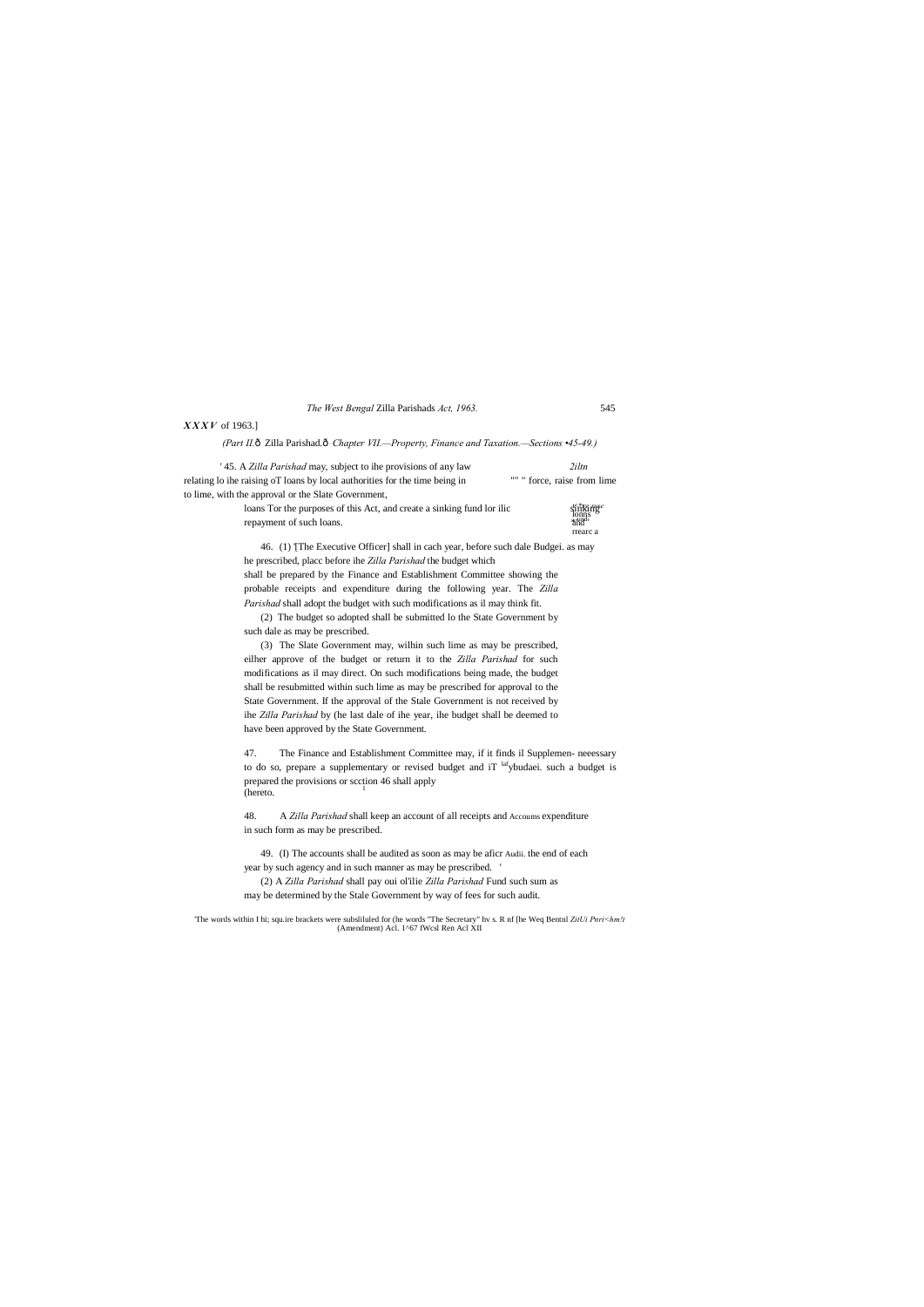#### **[West Ben. Act**

*(Part III.*—Anchaiik Parishad.—*Chapter VIIL—Constitution of the* Anchaiik Parishad.—*Sections 50-52.)*

# **PART m.**

## *Anchaiik Parishad.*

#### CHAPTER VIII.

 $Con^{\wedge}o^{11}$  SO. The Siaic Government shall, by notification, divide a district into ' blocks each comprising such *Anchals* as may be specified in the notification.

#### Constitution of the *Anchaiik Parishad.*

(a) *Pradhans,* and Presidents of lhe Union Boards within the blockô e.x-officio :

Establish- 51. (I) The Slate Government shall, by nolificalion, establish for Anchaiik <sup>eac</sup>^ block, with effect from such dale as may be specified in the *Purhiuttl*. notification, an *Anchaiik Parishad* bearing ihc name or the block.

> (2) An *Anchaiik Parishad* shall be a body corporate having perpetual succession and a common seal and may by its corporate name sue and be sued.

 ${}^{C}M^{LP/Sr}$ <sup>on</sup> 52. Subject to ihc provisions of sections 59 and 60, the following *Pmislmd*. persons shall be members and associate member of the *Anchaiik Parishad,* namely:— (1) Membersô

-

Provided that if any *Pradhan* communicates io the President of the *Anchaiik Parishad,* in writing, his unwillingness to acl as a member of *ihc Anchaiik Parishad,* he shall with effect from the dale of such communication, cease to be a member of the *Anchaiik Parishad,* and the vacancy so caused shall be filled by election from among the members of the *Anchal Panchayat* of which he is the *Pradhan* in such manner and wilhin such time as may be prescribed,

(b) one *Adhyaksha* from ihc territorial limits of each *Anchal Panchayat* elected by the *Adhyakshas* of that area from among themselves al such time and in such manner as may be prescribed:

Provided lhat if within lhe lime fixed for the election, the *Adhyakshas* within the territorial limits of an *Anchal Panchayat* fail lo elect the member, another election shall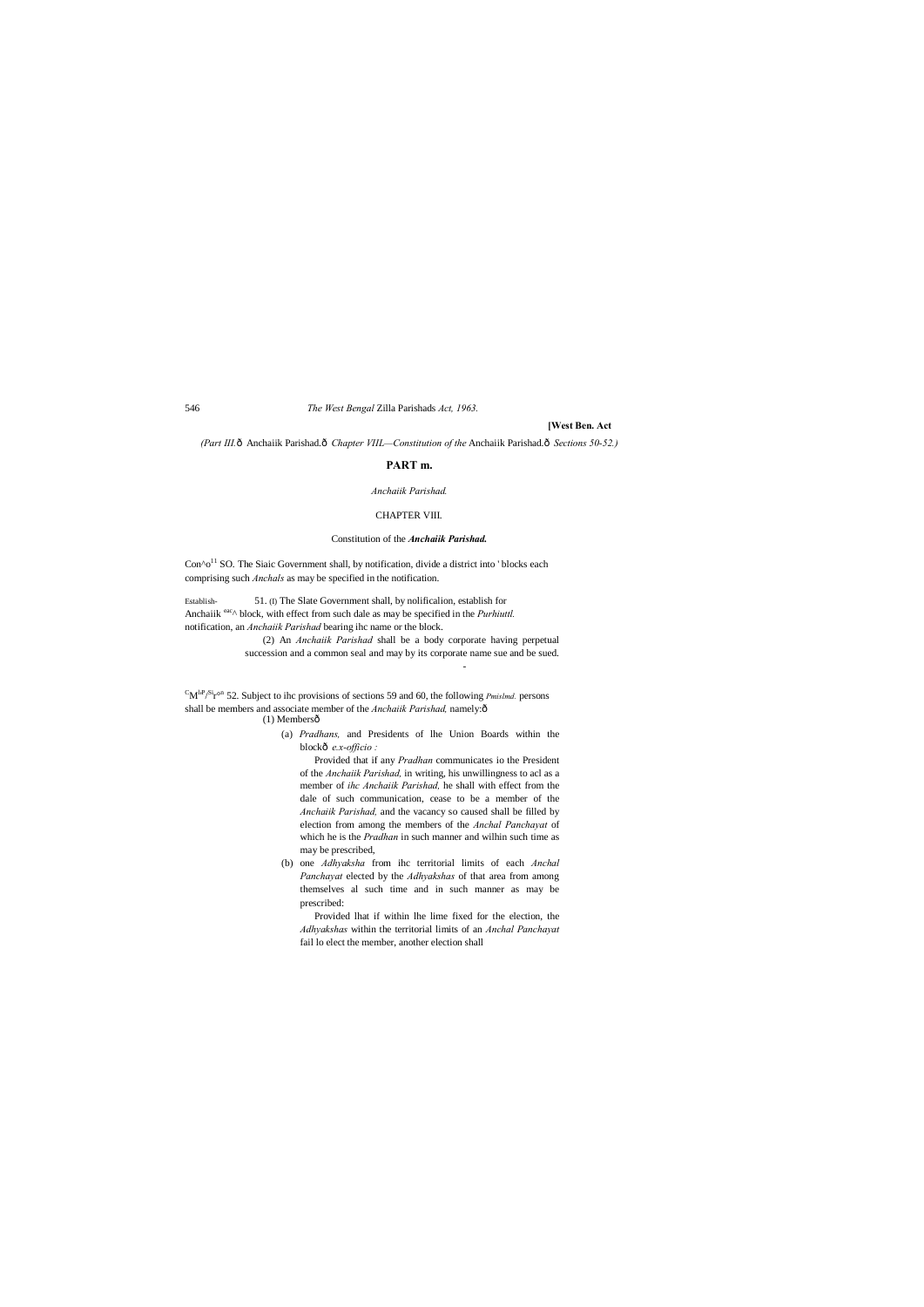#### k . L . ^ 1 . 1 . . I . . . . . . . ........... .................................................................................................................................................... ......................................................................L.............................................................I , .,I. I.I yi I M.1... I..I.J, |IUJ1 ,."

*The West Bengal* Zilla Parishads *Act, 1963.* 547

#### **XXXV of 1963.]**

*(Part* ///.—Anchalik Parishad.—*Chapter VIII.—Constitution of the* Anchalik Parishad.—*Section 53.)*

'

Government by notification to fill the vacancy and in case

- (c) members of ô
	- (i) the House of the People or the Legislative Assembly of the Stale, elected thereto from a consiiiucncy comprising Ihe block or any part thereof, not being a Minister,
	- (ii) the Council of States  $x^{4}$  \* \* \*, not being a Minister, having a place of
- residence in the block, (d) (i) two women, and

ihe *Adhyakshas* of such territorial limits still fail to elect the member at such second election, ihe State Government may appoint a member from among Ihe *Adhyakshas* of such territorial limits and the person so appointed shall be deemed to be a duly elected member:

Provided further thai if there be no *Anchal Panchayat*  within the terriiorial limits of a Union Board ihe Slate Government may appoint a person residing within such territorial limits as a member,

(ii) Iwo persons belonging lo a backward community,

having a place of residence in the block, appointed by the Stale Government,

(e) two persons who have knowledge of, or experience in,

- social work or rural development, having o place of residence
- within the block, co-opted by the members in such manner as
- may be prescribed.
- (2) Associate memberô [he Block Development Officer.

53. (1) A member referred to in sub-clause (c) of clausc (I) of Prohibition

section 52 shall not be elected a member under Lhe provisions of sub-

**clause (b) of clause (1) of that section. . neous**

membership.

(2) If a member referred to in any of the sub-clauses (a), (b), (d)

and (c) of clause.(l) of section 52 is subsequently elccted a member of the House of the People or the Legislative Assembly of the Stale or subsequently

becomes a member of ihe Council of States '\* \* \* \*,

he shall cease to be a member of the *Anchalik Parishad* under the provisions

of any such sub-clause.

'The words "or ihe Legislative Council of the State" were omitted by Order No. 1504-L, dated itic 31.7.70, published in ihe *Calcwtii Cnzene, Extraordinary,*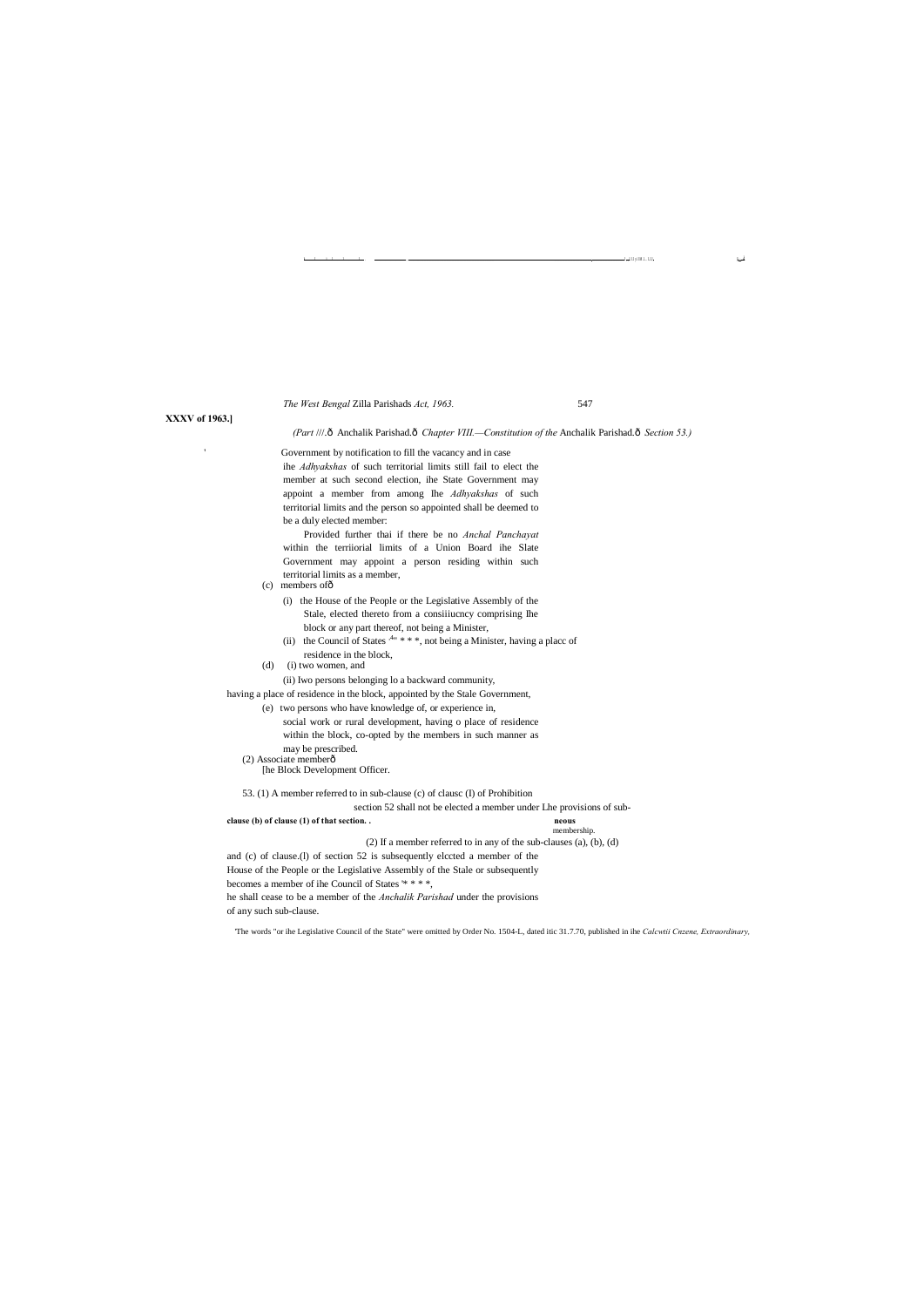548

Tenure of oflice."

President :m<] Vice-Preside in. *(Part ill.*—Anchalik Parishad.—*Chapter Vfll.—Constitution of ihe* Anchalik Parishad. $\hat{o}$  Sections 54, 55.)

#### *The* Wejf *Bengal* Zilla Parishads *Acl, 1963.*

#### **[West Ben. Act**

54. (I) A **member** eieacd under **Llie** proviso lo sub-clause (a) of clause (I) of section 52 shall bold officc for a period of four years or for so long as **he** continues lo be a member ot" **(he** *An chat Panchayat* or until a new *Piaclhait* of Ihe *Anchal Panchayat* is clccted, whichever is earlier.

(2) A member clccted under sub-clause (b) of clause (!) of section 52 shall, subject lo the provisions of seclion 53, hold officc for a period of four years or for so long as he continues to be the *Adhyaksha,* whichever is earlier.

(3) A member appointed under the second proviso to sub-clause (b) of clause (I) of section 52 shall vacate officc immediately on the establishment of an *Anchal Panchayat* for the area and the election of a *Pradhcm* thereof.

(4) A member appointed under the first proviso to sub-clausc (b) or clause (1) of seclion 52 and a member appointed under sub-clause (d) of clause (1) of that section shall hold office for a period of four years:

Provided that such a member shall continue to hold office on the expiry of the said term until another member is appointed by the State Government in his pbce.

(5) A member co-opted under sub-clause (e) of clause (1) of seclion 52 shall hold office for a period of four years.

(6) It" any *Pradlum* or if any person referred to in sub-clauses (dj and (c) of clausc (1) of section 52 be disqualified lo be a member, ihe vcancy shall be tilled in such manner and for such period as may be prescribed. .

55. (1) There shall be a President and a Vice-President for an *Anchalik Parishad* elected by the members thereof from among the members referred to in clause (I) of scction 52.

(2) The President and the Vicc-Prcsidenl shall, subject to the provisions or scction 57 and to his continuing as a member, hold office for a period of four years:

Pro vi Jed thai a President or Vice-President shall continue in office after expiry of the said period until a new President or Vice-President is elected and assumes office.

(3) (a) when the office of Ihe President falls vacant by reason of

death, resignation or removal or is otherwise vacant, or (b) when the President is. by reason of leave, illness or other cause, leinporarily unable to exercise ihe powers, perform the functions and discharge the duties of his office, the Vicc-Prcsideni shall cxericsc the powers, perform the functions and discharge Ihe

duties of the President until a new President is eieacd and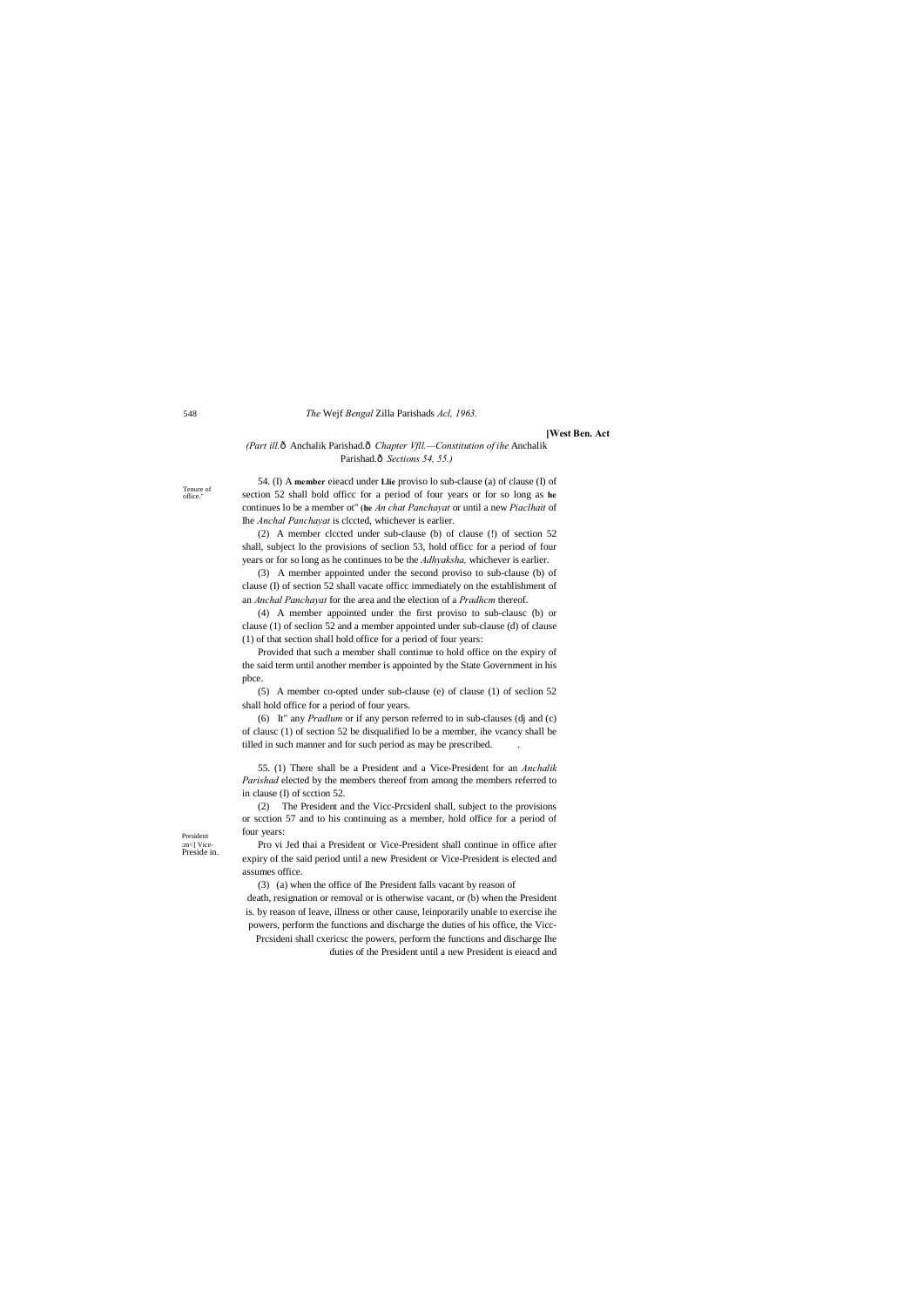is<br><del>sfH</del>

 $\frac{1}{2}$  iv  $\frac{1}{2}$  section is  $\frac{1}{2}$  w W

'^S^^SS^^S^^^skv-W'1

549

Honoraria, allowances, leave, etc. of the Presidcni and Vice-President. Powers, functions and duties of President and Vicc-I'R-MUinl

# *(Pan HI.*—Anchaiik Parishad.—*Chapter VIII.—Constitution of the* Anchaiik Parishad. $\hat{o}$  Sections 55A, 56.)

*The* Wei/ *Bengal* Zilla Parishads *Act, 1963.*

XXXV of 1963.]

# (4) (a) When die officc or the Vicc-President Tails vacant by reason of death, resignaiion or removal or is otherwise vacant, or

(b) when lhe Vice-President is by reason of leave, illness or oilier cause, temporarily unable to cxercise the powers, perform ihe functions and discharge lhe duties of his officc,

lhe President shall exercise lhe powers, perform ihc functions and discharge the duiies of lhe Vice-President until a new Vice-President is elecicd and assumes office or until the Vice-President resumes his duties, as ihc case may be.

(5) When the offices or the President and die Vice-President arc both vacani, lhe Stale Government may apopoint a President and a Vice- President from among the members lo acl as such until a Presidcni and a Vicc-President arc elected and assume officc.

'Sub-see lion (G) was substituted Tor the original sub-scction by s. 3(10) of ihc West Beneal *l'auuka\at* and *Zitla Parishads* {Amendmeni) Act, 1965 (West Bon, Acl XXVII or 1965J.

'(6) If a *Pradhan* or an *Adhyaksha* is clccicd as the President or the Vicc-Presideni of an *Anchaiik Parishad,* he shall cease io be ihc *Pradhan or lhe, Adhyaksha,* as lhe ease may be, bul shall, notwiihsianding anything in section 52 or in sub-seclion (I) of this section, continue to be a member of lhe *Anchaiik Parishad* for lhe full term of his office as such President or Vice-President thereof under sub-section (2) of scction 55 or sub-seclion (2) of seciion 58, as lhe ease may be.

: 55A. The President and the Vice-President of an *Anchaiik Parishad* shall be paid out of lhe *Anchaiik Parishad* Fund such honoraria and allowances and shall be entitled to leave of ahsence for such period or periods and on such terms and conditions as may be prescribed.

# <sup>J</sup>56. (I) The President shallô

- (a) have full access Lo all records of lhe *Anchaiik Parishad-,* (b) have general responsibility for the financial and executive
- administration of ihe *Anchaliik Parishad;*
- (c) exercise administrative supervision and control over ihc work of lhe Chief Executive Officcr for securing implementation of resolutions or decisions of lhe *Anchaiik Parishad* or of any Committee thereof;

Scclion 55A was inserted by s 3(11), *ibid.*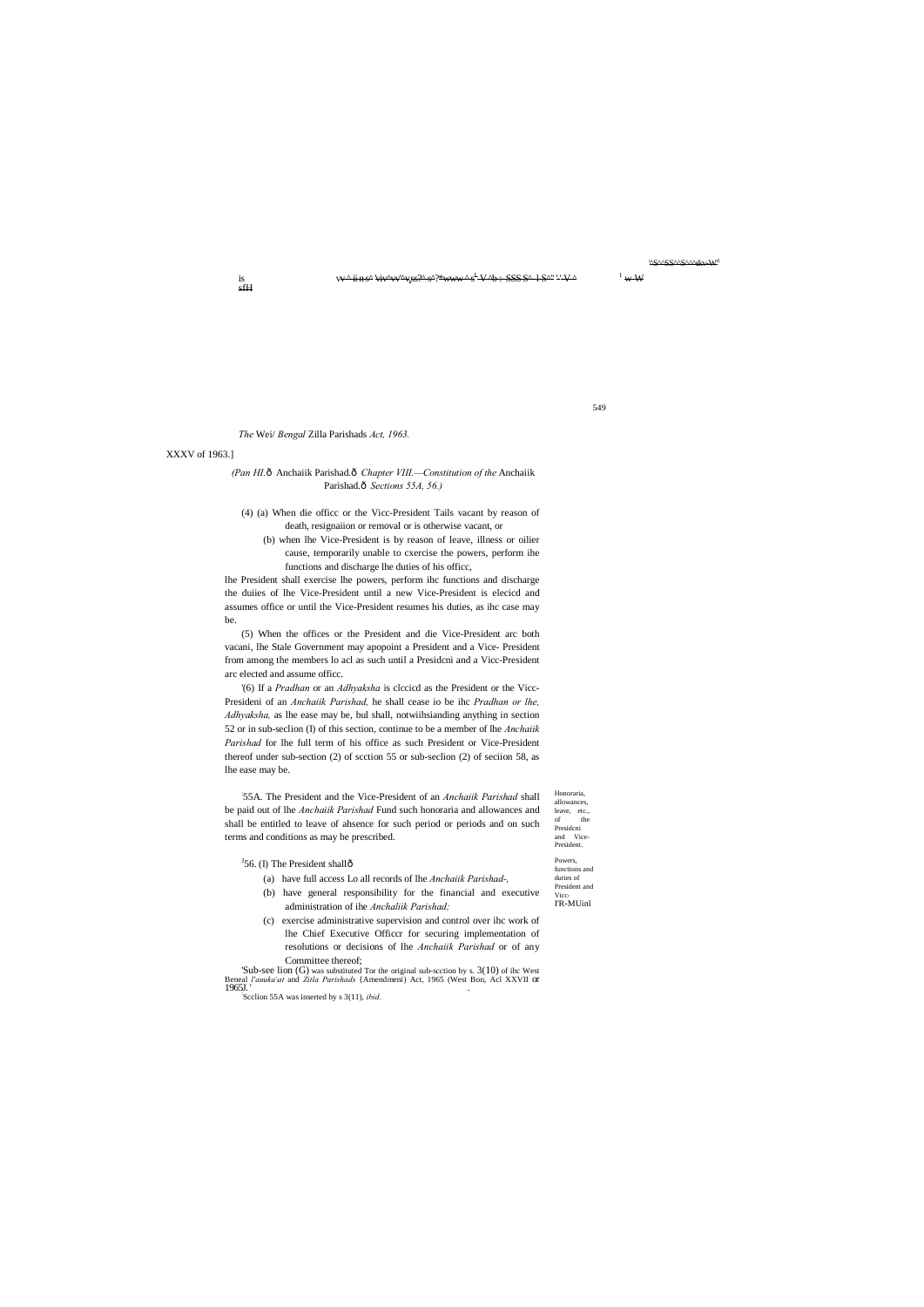#### **[West Ben. Act**

*(Part III.* ô Anchalik Parishad. ô Chapter VI!!.—Constitution of the Anchalik Parishad. ô Section 57.)

: (d) for the transaction of business connecled wiih this Aci or Tor the purpose of making any order authorised thereby, exercise such powers, perform such functions and discharge such duties as may be excercised, performed or discharged by the *Anchalik Parishad* under this Act or ihe rules made thereunder:

> Provided thai the President shall not exercise such powers, **perform such functions or discharge such dulics as may be required by ihe rules made under this Aci io be exercised,**

> > **performed or discharged by the** *Anchalik Parishad* **ai a meeting;**

Removal of 57. (i) if State Government is of opinion lhat the President or anchhe<sup>51</sup> $\wedge$ "<sup>1 L</sup>he Vice-President of an *Anchalik Parishad—*

Pits idem.

- <sup>a</sup>) is incapable of exercising his powers, performing his functions or discharging his duties, or
- (b) wilfully neglecis or refuses to carry out the directions of [he Slate Government given under the provisions of this Aci, or
- (c) abuses his powers, or
- (d) is liable to be removed on any of the grounds mentioned in seclion 60,

the Slate Government may, after giving the President or ilie Vice-Presidenl, as the case may be, an opponuniiy of being heard, by order, remove him from office and he shall [hereupon cease lo be a member of the *Anchalik Parishad* and also cease to be a member of, or to hold any office in,  $\frac{1}{N}$  inxr nf iVin nunrmillnrf ttrirl<sup> $\wedge$ </sup>p flue Art nnnrmiilnrf ttrirl^p flue Art

- (e) exercise such olher powers, perform such other functions and discharge such other duties as the *Anchalik Parishad* may, by general or special resolution, direct or as the State Government may, by rules made in this behalf, prescribe.
- (2) The Vicc-Prcsident shallô
	- (a) cxccrcise such of ihe powers, perform such of ihe functions and discharge such of the duties of the President as ihe President may, from time lo time, subject to rules made in this behalf by the State Government, delegate to him by order in writing; .
	- (b) during the absence of ihe President, exercise all ihe powers, perform all ihe functions and discharge all the dulics of ihe President.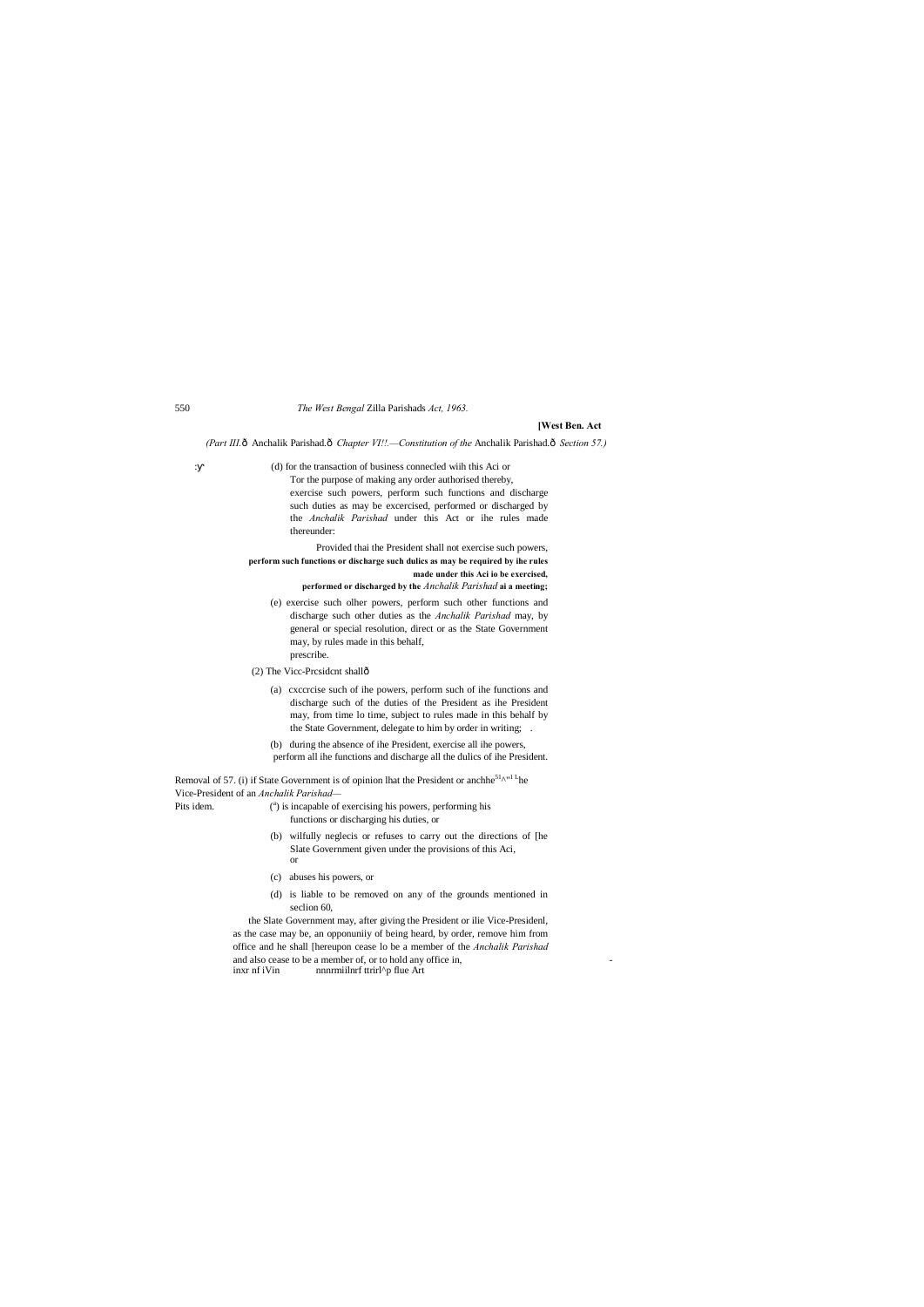vacancies caused by action

> Disqualifications or members of *Anchaiik Parishad.*

Wcsl Ben. Acl I or 1957.

*The* IVes/ *Bengal* Zilla Parishads *Act, 1963.* 551

XXXV of 1963.]

*(Part III.*—Anchaiik Parishad.—*Chapter VIII.—Constitution of the* Anchaiik Parishad.—*Sections 58, 59.)*

Filling of 58. (I) When lhe President or the Vice-President is removed under seciion 57, the vacancy so caused shall be filled by election in such manner as may be prescribed.

'(2) IF a motion of no-confidcnce against the President or the Vice-President is earned by the voles of more than one-half of the total number or members of the *Anchaiik Parishad* holding office for lhe lime being, the State Government shall remove the President or the Vice-Presidcni, as the case may be, from office.

59. A person shall not be qualified to be a member of an *Anchaiik Parishad,* ifô

token under sMIion 57. (3) A President or a Vice-President removed from office under subsection (1) of section 57 on any of the grounds enumerated in clauses (a), (b) and (c) of that sub-seclion and clauses (a) and (c) of subsection (4) of section 60 shall not be eligible for election or appointment as a member of, or for election or appoimment to any office in, any of the bodies constituted under this Acl Tor a period of four years from the date of such removal.

(2) A President or a Vice-President clccted under sub-scction (1) shall bold office Tor

the remainder of the term of his predecessor in office,

- (a) he is under twenty-five years of age; or
- (b) he is an officer or employee of the *Zilla Parishad,* an *Anchaiik Parishad* within the district or any Standing Committee thereof; or

(c) he has been dismissed from the service of the Central or a State Government or a local authority for misconduct; or

- (d) he has been adjudged by a competent court to be of unsound mind; or .
- (e) he is an undischarged insolvent; or
- (f) he being a discharged insolvent has not oblained from the court a certificate that his insolvency was caused by misfortune without any misconduct on his part; or
- (g) be is in arrears for more than a year in respect of any lax, rate or fee payable under this Act or the West Bengal *Panchayat* Acl, 1957; or

"suh-'if-cnnn 121 wa^ added bv s, *9* of ihc Wrsf Rcnc.ll *Zilla I'anshath* (Amendment)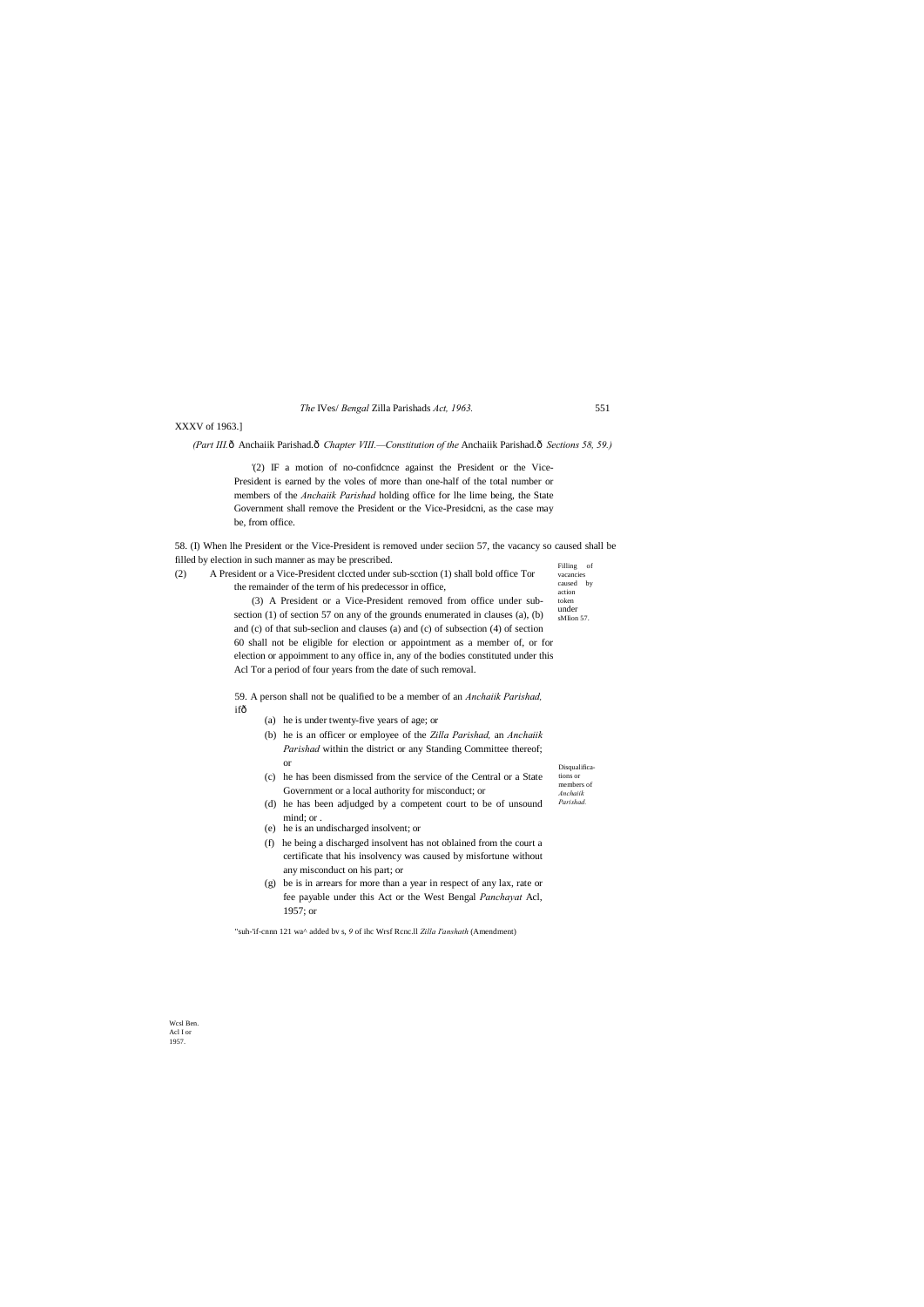#### **[West Ben. Act**

*(Part III.*—Anchalik Parishad.—*Chapter VIII.—Constitution of the* Anchalik Parishad.—*Section 60.)*

**.. (h) he has** been convicted **And** sentenced to undergo imprison

ment by a court for an offence involving moral turpitude punishable with imprisonment for a period of more lhan six months, and five years have not elapsed from the dale of the expiration of ihe sentcncc unless **I he** Stale Government on sufficient cause having been shown shall have removed [lie disqualification by an order made in this behalf.

Keinov.il of 60. (I) No member or associate member of the *Anchalik Parishad* iiishall, directly or indirectly by himself, partner, employer or employee,

> (4) The Slate Government may, after giving an opportunity lo a member or an associate member to show cause against the action proposed lo be taken against him, by an order in writing, remove him from officeô

*Pmittuul* have any share or interest in any contract other lhan a share or interest

in any company as defined in the Companies Aci, 1956, or in a Co- lof 1956. operative Society registered under the Bengal Co-operaiive Societies XX! or 1940. Aci, 1940, which is a party to any such contract, with, by or on behalf of ihe *Anchalik Parishad.*

(2) If any member or associate member acquires any such share or interest he shall cease to be a member or the *Anchalik Parishad* with effcct from such dale as Ihe Slalc Government may specify.

(3) If a member acts as a lawyer against the *Anchalik Parishad* in any legal proceedings lo which *iba Anchalik Parishad* is a party he shall cease Lo be a member of the *Anchalik Parishad* with effect from such date as the Slate Government may specify.

- (a) on the grounds of misconduct in the discharge of his dulics; or
- (b) if he refuses to acl or becomes incapablc of acting as such member; or
- (c) if after he becomes a member he is convicted by a court of an offence involving moral turpitude punishable wilh imprisonment for a period of more lhan six months; or
- (d) if he is absent from six consecutive meetings of the *Anchalik Parishad* wilhoul sufficient cause; or .
- (e) if he is in arrears for more than one year in respect of any lax, rate or fee payable under this Act or the West Bengal We5[ Ben $n_r$  aci lof *Panchayat* Acl, 1957; or jg<sub>57</sub> (0 if he was disqualified to be a member of ihe *Anchalik Parishad* at
- the time when he became a mebmer; or
- (g) if he incurs any of the disqualifications mentioned in clauses (c), (d), (c) and (f) of seclion 59 after becoming a member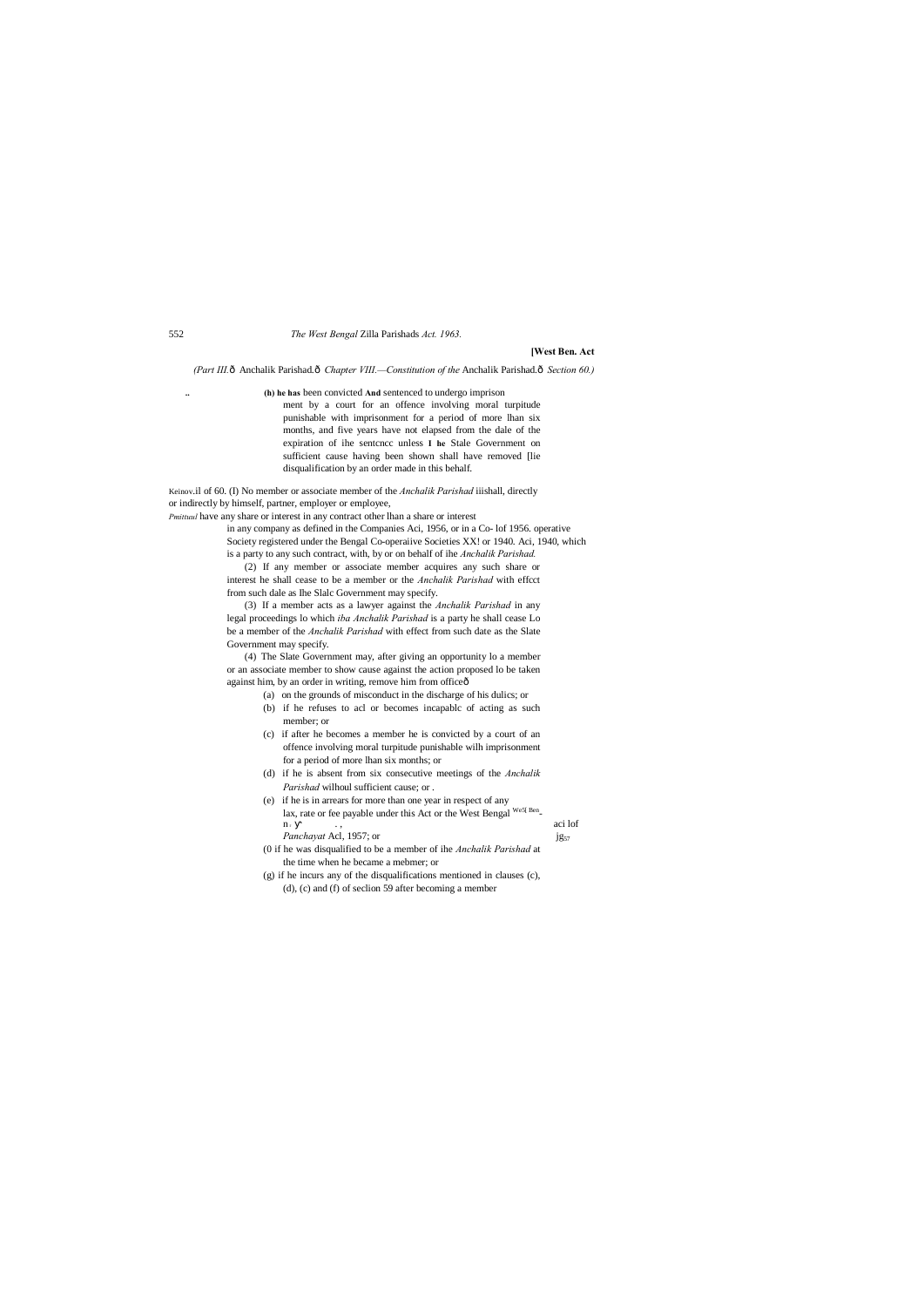# *(Pan HI.*—Anchaiik Parishad.—*Chapter VIII.—Constitution of the* Anchaiik Parishad. $\hat{o}$  Seer ("ait 61. $\hat{o}$  Chapter IX.—*Transaction of Business.—Section 62.)*

#### *The West Bengal* Zilla Parishads *Act, 1963.* 553

XXXV of 1963.]

Resignation ol Presidcni. Vice-Pics i den I or a member. 61. The Presidcni or [he Vice-Presidcni or a member referred lo in clausc (I) of seciion 52 may resign his office by notifying in writing his intention to do so lo the prescribed authority and shall vacate his office on such resignation being accepted '[by the said authority] **and Lhe vacancy so caused shall be filled in such manner as may be prescribed.**

CHAPTER IX Transaction of Business.

62. (1) An *Anchaiik Parishad* shall hold a meeting al least once -[in Meetings, every three months] al its office on such date and at such time as the President may fix after giving at least ten clear days' nolicc to lhe members and [he associate member of the *Anchaiik Parishad:*

Provided that lhe President may, in case of emergency, call a special meeting after giving at least three clear days' notice to Lhe members and the associate member of the *Anchaiik Parishad:*

Provided further thai, when so requested by a requisition in writing by not less than one-third of the members of the *Anchaiik Parishad,* the President shall, within seven days of the receipt by him of such requisition, give ten clear days' notice of a meeting of the *Anchaiik Parishad* lo be held within fifteen days of the date of such notice failing which the signatories to lhe requisition may, afler sending intimation to the prescribed authorily, call such meeting after giving at least ten clear days' notice to the President, other members and lhe associate member of the *Anclialik Parishad.*

(2) The President or, in his absence, theVice-President shall preside at a meeting of the *Anchaiik Parishad,* and, in the absence of both the President and the Vice-President, lhe members present shall elect one from among themselves to be the president of the meeting:

"Provided that when a meeting is held to consider a motion or no- confidence against the President or the Vice-President, the President or,

as lhe case may be, the Vice-PresidenL shall not preside al such meeting and the provisions of this sub-section shall apply as if the President or,

as the case may be, the Vice-President was absent from such meeting.

(3) Not less than one-thirds of ihe total number of members shall form a

quorum for a meeting.

The words within iht; square brackcis wen; inserKtl hy s.  $3(13)$  of ilic \Vcst Bengal *Pwichuyui* and *Zilla Parishads* (Amendment) Acl. 1965 (Weil Ben. Acl XXVII of 1%5).<br>I hi words within lhe Mjuarc brackets were subst

5. 3(H), *ibid.*

The proviso was added by s. 10 of lhe Wcsl Bengal *Zilta Parislitids* (Amendment)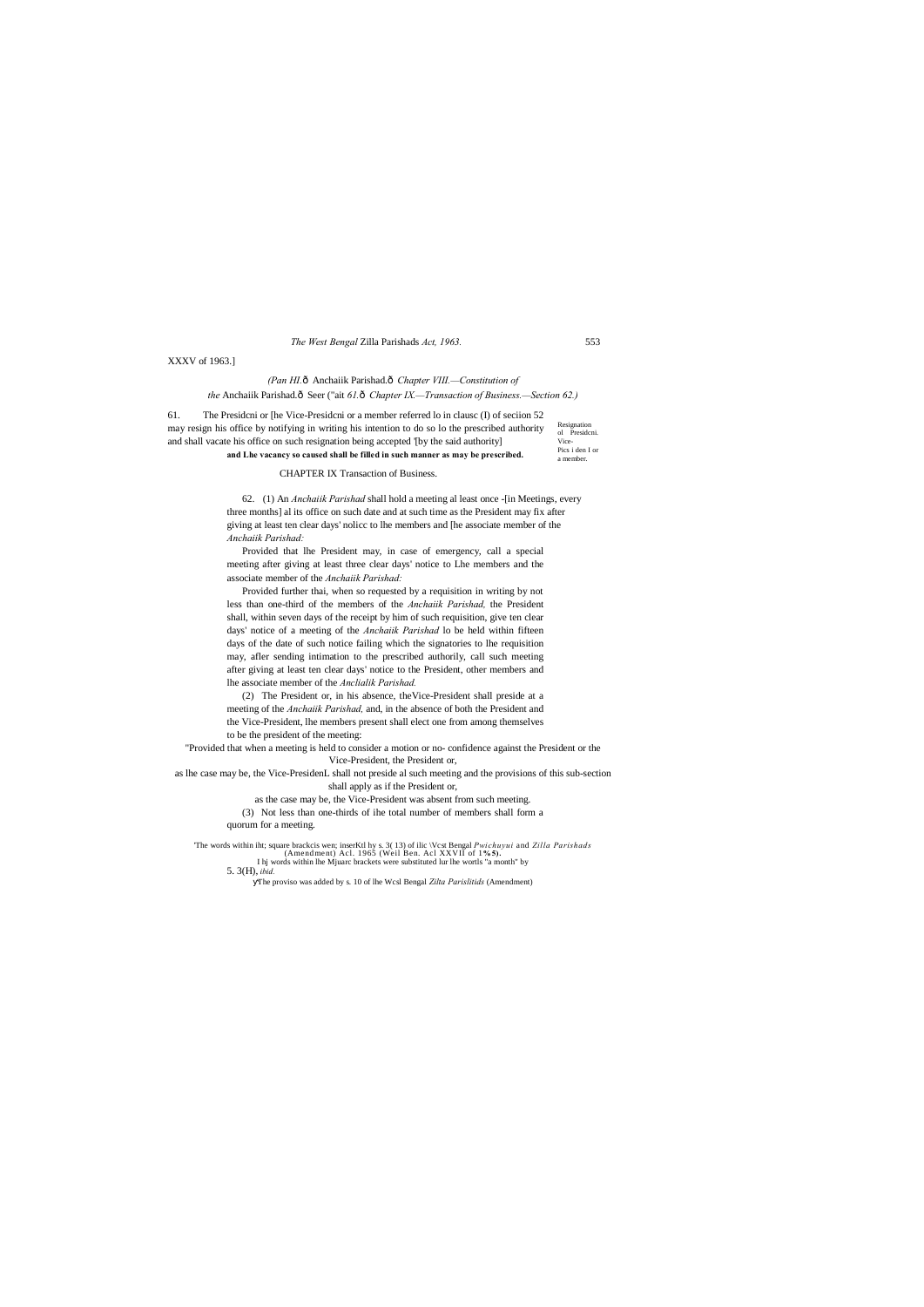# i.v.'ww

#### 554 *The West Bengal* Zilla Parishads *Act, J963.*

[West Ben. Act

*(Part III.* ô Anchalik Parishad. ô Chapter IX.—*Transaction of Business.*— *Section 63.*—*Chapter X.—Powers, Duties and Functions of Anchalik Parishad. 6 Sections 64, 65.*)

> (4) All questions coming before a meeting shall be decided by ihe voles of ihe majority of members:

Provided lhal ihe associate member shall have no right to vote: Provided further thai in case of equality of votes the person presiding shall have a second or casting vole,

63. [(*Delegation of functions of* Anchalik Parishad *to the President.).— Omitted by s. 3(15) of the West Bengal* Panchayat *and* Zilla Parishads *(Amendment) Act, 1965 (West Ben. Act XXV11 of 1965)].*

#### **CHAPTER X Powers, Duties and Functions of** *Anchalik Parishad.*

64. (I) An *Anchalik Parishad* shall have the power to acquire, hold and dispose of properly and lo enter into contracts.

(2) An *Anchalik Parishad* may, wilh ihe previous sanction of the State Government, acquire land under the provisions of any Jaw for ihe Lime being in forcc for carrying oul the purposes of ihis Act.

65. (1) An *Anchalik Parishad* shall have power toô

PttrislKid. (a) (i) undertake schcmes or adopt measures, including the

giving of financial assistance relating lo the development of agriculture, livestock, cottage industries, co-operative movement, rural credit, water-supply, irrigation, public health and sanitation including establishment of dispensaries and hospitals, communications, primary or adult education including welfare of students, social welfare and other objects of general public utility; (ii) undertake execution of any scheme, performance of any act, or management of any institution or organisation entrusted lo il by the Slate Government or any other authority;

'

 (iii) manage or maintain any work of public utility or any institution vested in it or under its control and management;

(iv) make grants in aid of any school, public library, public institution or public welfare organisation withinn the block;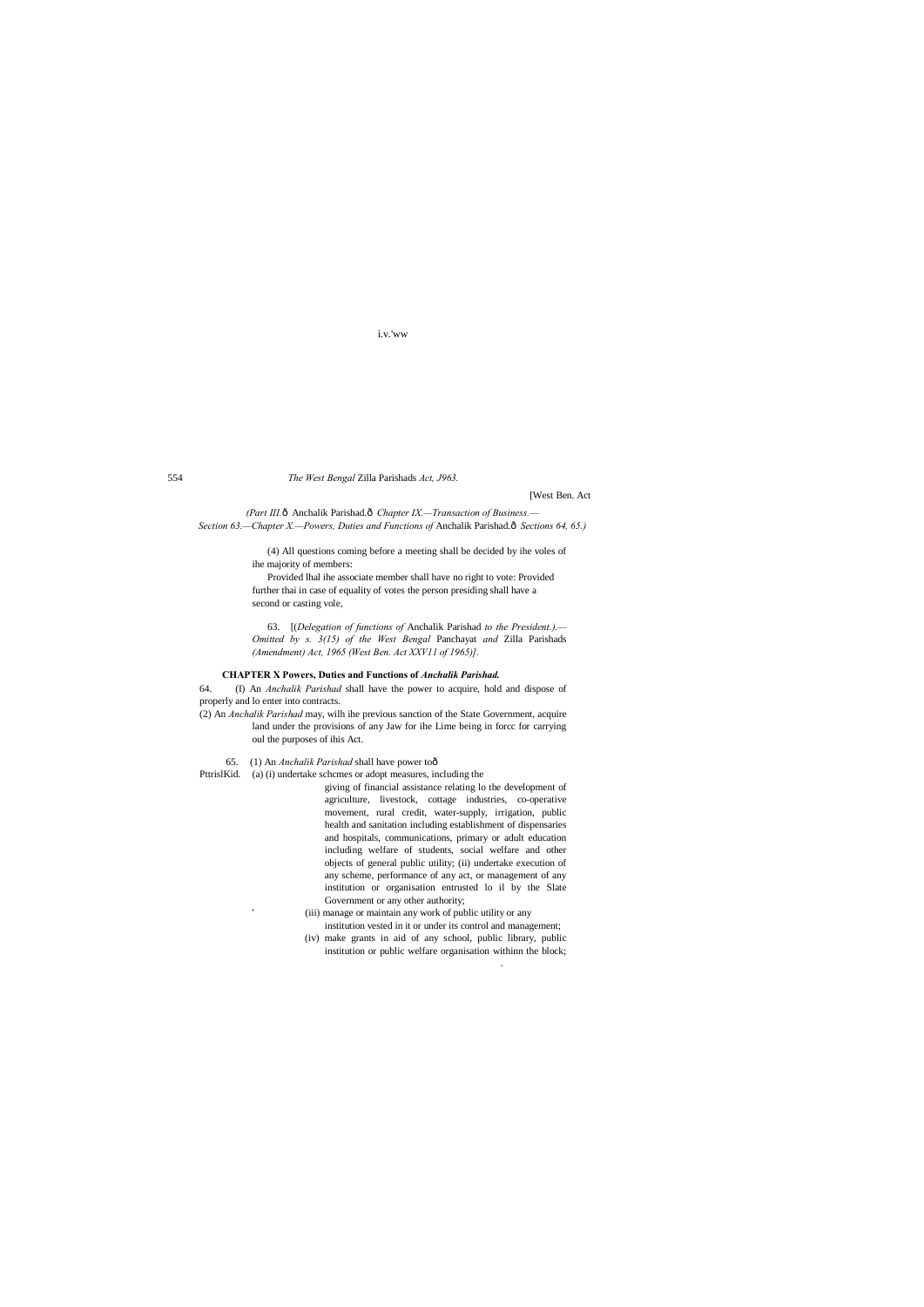Pou'crlo acquire, hold jnd dispose of property.

Power<br>or<br>i<sup>lili'/l/j/ji</sup>

(c) contribute with the approval of the Slate Government such sum or sums il may decide, towards the cost of water-supply or antiepidcmic measures undertaken by a municipality  $>\kappa$ š

(b) make grants to the *Zilla Parishad* or *Anchal Panchayats',*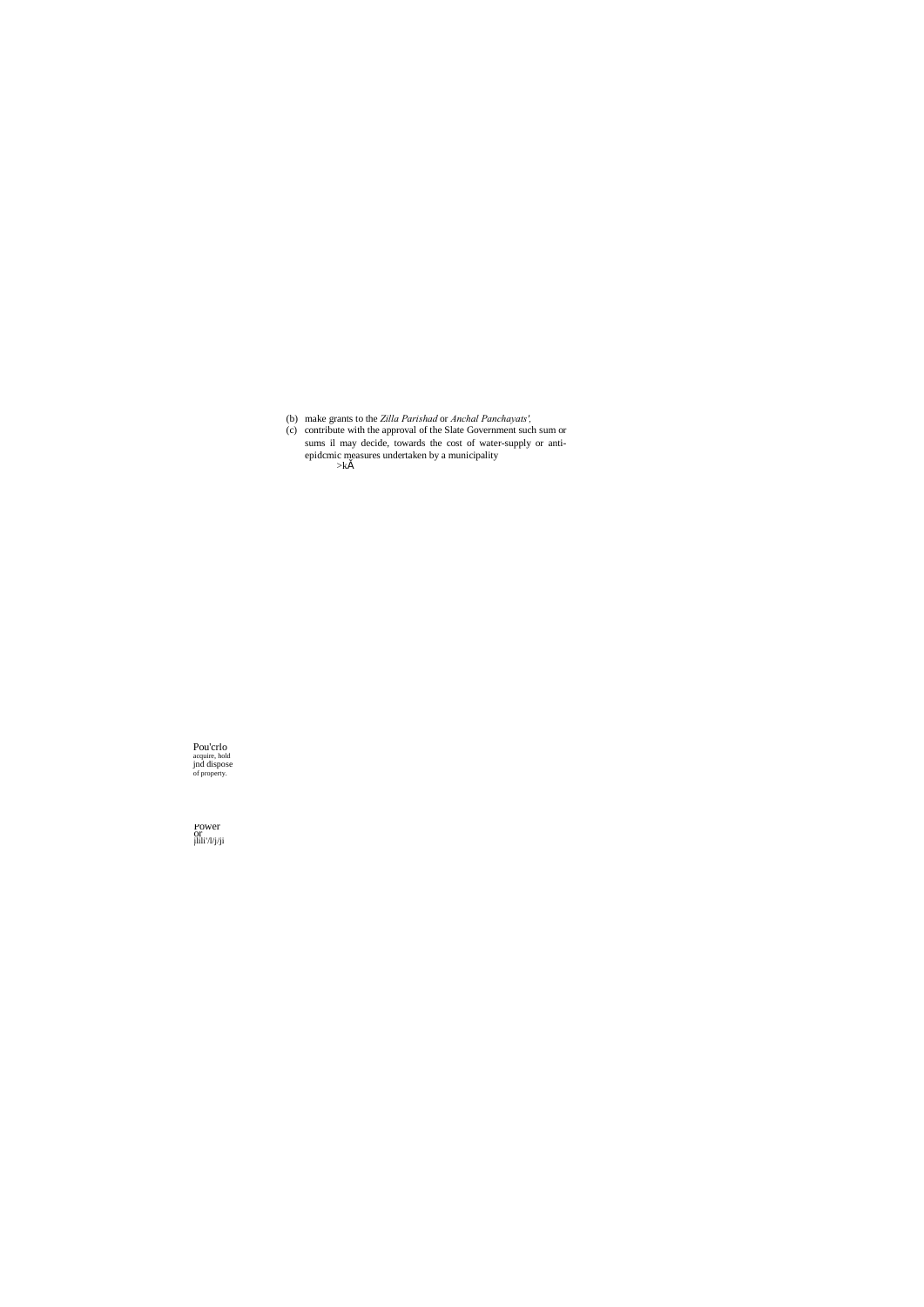properly *Anclwlik Ptirishtld.*

> Power of *Anchaiik Purishud* lo transfer ronds or properties to ihe State Governmen<br>t or iho t or ihc *7il!ti Parishad.*

# *(Part 111.*—Anchaiik Parishad.—*Chapter X.—Powers, Duties and Functions of* Anchaiik Parishad, $\hat{o}$  Sections 66-69.)

*Anchaiik Parishad*  may lake overworks.

Power of *Anchaiik Parislmd* io divert,  $discontinu$ orclosc road.

*The Went Bengal* Zilla Parishads *Act, 1963.* 555

#### **XXXV of 1963.]**

(d) adopt measures for the relief of distress;

(c) co-ordinate and integrate the development plans and schemes prepared by *Anchal Panchayats* in the blocks, ir and when necessary.

State Governmen may placc a [her under ' 66. The Stale Government may, from time lo time, with lhe consent ofth*a Anchaiik Parishad,* place any road, bridge, ferry, channel, building or other properly vested in the State Government and. situated within the block under the control and management of an *Anchaiik Parishad* subject lo such conditions as it may specify:

(2) Notwithstanding anything in sub-section (1), an *Anchaiik Parishad* shal I not undertake or excculc any scheme confined to an area over which a *Gram Pattchayat* has jurisdiction unless the implementation of such a scheme is beyond the competence of the *Grant Panchayat* concerned financially or otherwise. In (he latter case the *Anchaiik Parishad* may execute liie schemc itself or entrust its execution to the *Gram Panchayat* or the *Anchal Panchayat* and give it such assistance as may he required.

(3) An *Anchaiik Parishad* may undertake or execute any scheme if it extends to more than one *Anchal.*

Provided that the Slate Government may, after considering lhe views of the *Anchaiik Parishad,* withdraw such control and management to itself subjeel to such conditions as it may specify.

67. An *Anchaiik Parishad* may transfer to the Slate Government or lite *Zilla Parishad any* road or pan of a road or any other property which is under its control or management, or which is vested in it, on such terms and conditions as may be agreed upon.

68. *An Anchaiik Parishad* may take over the maintenance and control of any road, bridge, tank, *ghat,* well, channel or drain belonging to a private owner or any other authority on such terms as may be agreed upon.

69. An *Anchaiik Parishad* may divert, discontinue or close temporarily any road which is under its control and management or is vested in it, and may, with the approval of the State Government, close any such road permanently.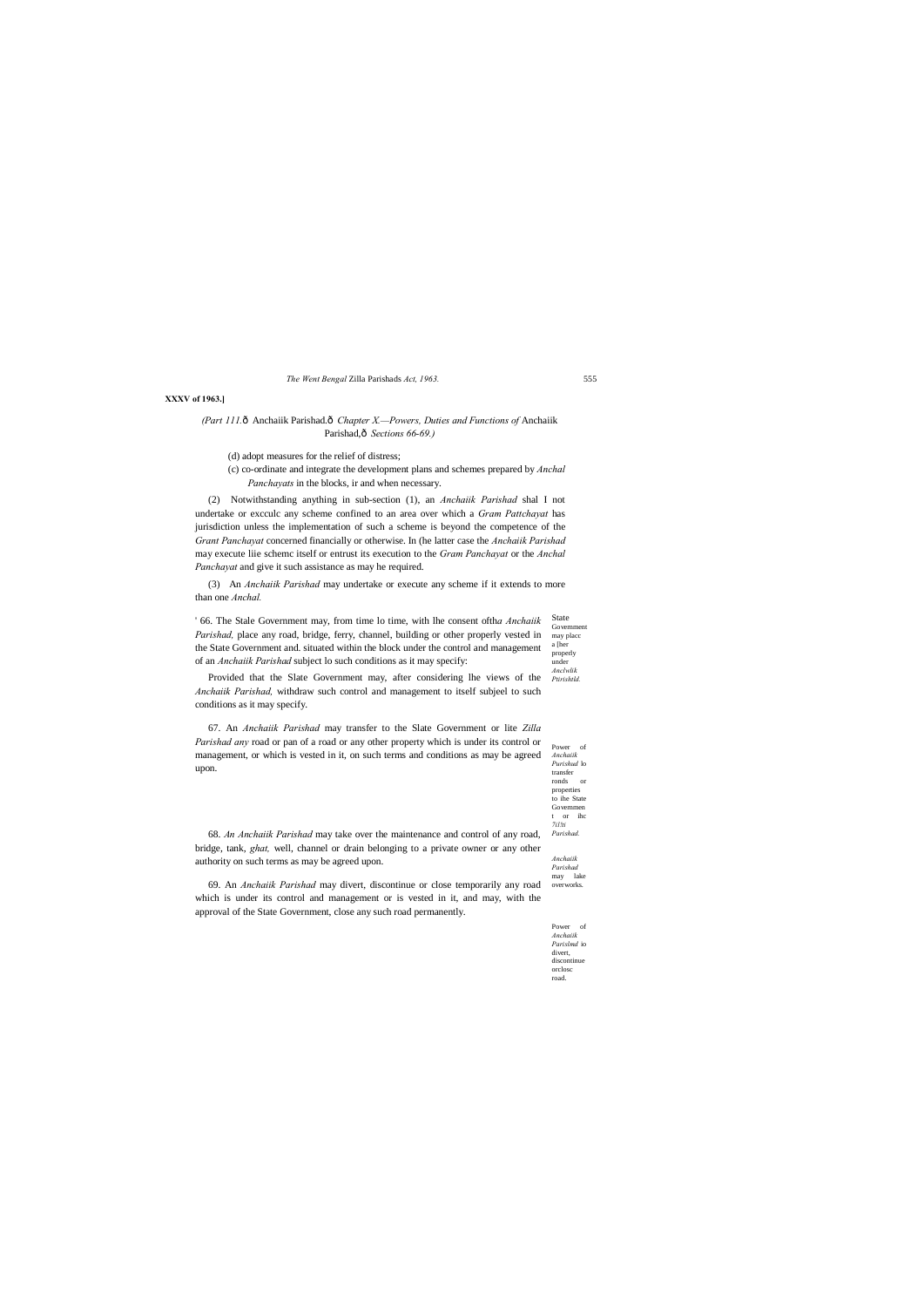#### **[West Ben. Act**

# *(Part III.* ô Anchalik Parishad. ô Chapter X.—*Powers, Duties and Functions of* Anchalik Parishad. $\hat{o}$  Sections 70-73.)

n by *Aiichtilik* over: lie *PLintfatyt* Power lo

Pow er of supervisio *Ancliti! Us.* etc. prohibit certain offensive ;ind dangero

us l nitles without I i rencc and lo levy fee.

*Paris hint* in yrAjil licence for *hat* or innikel.

Vcslmgof *AwhaUk Pttrishad*  with Lenair imwets. 70. (1) An *Anchalik Parishad* may be vested by ihe Slate Government with such powers under any local or special Act as ihe Slate Government may think fit. (2) An *Anchalik Parishad* shall perform such functions as may be transferred lo il by notification under section 31 or ihe Cattle-trespass Act, 1871.

**t ori87i.** (3) An *Anchalik Parishad* shall exercise such other powers, perform such other functions or discharge such other duties as ihe State Government may, by general or special order, direct.

> 71. An *Anchalik Parishad* shall exercise general powers of supervision over *Anchal Panchayat s* and *Gram Panchayats* in Ihe block and it shall be the duty of Lhcsc authorities to give cffect lo the directions of ihe *Anchalik Parishad* on mailers of policy or planning for development.

> 72. (1) No place within a block shall be used without a licence, which shall be renewable annually, granted by ihe *Anchalik Parishad* for any trade or business declared by the Stale Government, by notification, to be offensive or dangerous.

> (2) The *Anchalik Parishad* may levy in respect of any licence granted by it under sub-section (1) a fee subjcct to the maximum rate prescribed by ihe Slate Government under sub-section (1) or scction 86, and may impose such conditions in rcspcct of such licence as may be considered necessary.

> (3) Whoever uses without a liecncc any placc Tor the purpose of any trade or business declared under sub-scclion (1) to be offensive or dangerous, or fails lo comply with any condition in rcspeci of such licence, shall be punished wilh a line which may extend lo rupees one hundred, and lo a further Tine which may extend lo rupees twenty-five for each day after conviction during which he continues to do so.

> (4) The *Anchalik Parishad,* upon the conviction of any person for failing to comply wilh any condition of a liccncc granted under sub-section (1). may suspend or cancel such licence.

> 73. An *Anchalik Parishad* may require ihe owner or ihe lessee or a *hat* or market or an owner or a lessee of land intending to hold a *hat* or market thereon, lo obtain a licence in ihis behalf from the *Anchalik Parishad* on such lerms and conditions as may be prescribed and on payment of a fee for such licencc.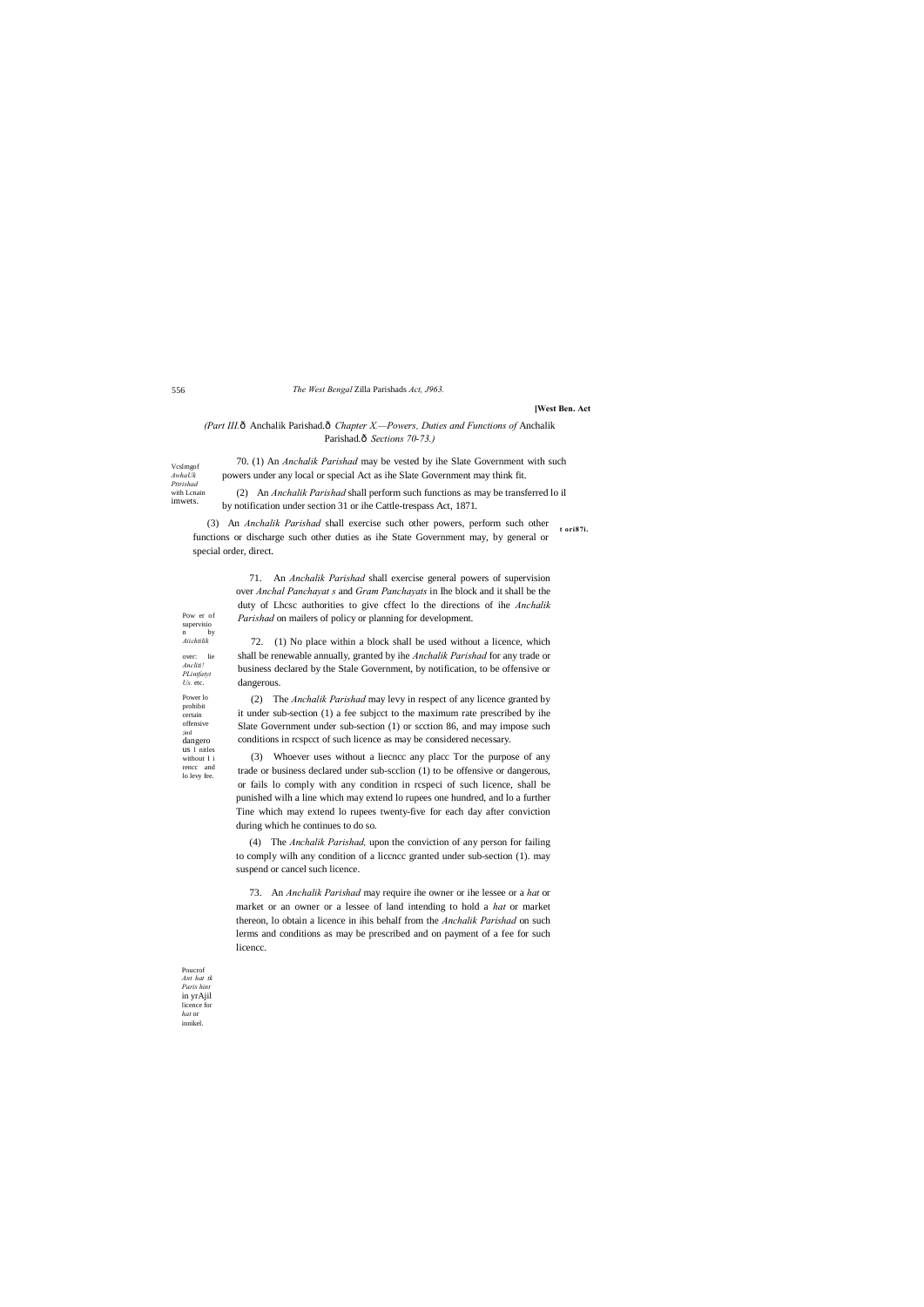Placing ihc service of Stale Government officers ai lhe disposal of *Anchaiik Parishud,*

Control and punishment ofihcsialT of lhe *Anchaiik Parishad.*

*The H't'jf Bengal* Zilla Parishads *Act, 1963.* **557**

**XXXV oF 1963.]**

# *(Pan III.* ô Anchalik Parishad.ô *Chapter XI.*—*Establishment of the* Anchaiik Parishad. $\hat{o}$  Sec/ions 74-76.)

SlalTor ihc *Ancliatik Ptirisftad.* 74. (1) There shall be a Chief Executive Officer for an *Anchaiik Parishad* and lhe Block Development Officer shall be the *cx officio* Chief Executive Officcr:

#### CHAPTER XI **Establishment**

#### **of the** *Anchaiik Parishad.*

Provided lhat such Block Development Officer shall be recalled by the Svate Government if a resolution lo that effect is passed by thc/i/ic/w/ifc *Parishad,* at a meeting specially convened for (he purpose, by a majority of not less than two-thirds of lhe total number of members holding office for lhe time being.

(2) An *Anchaiik Parishad* may appoint such oihcr officers and employees as may be required by it and may fix the salaries lo be paid lo die persons so appointed:

Provided thai no post carrying a monthly salary of rupees two hundred or more shall be created or abolished by the *Anchaiik Parishad* wiihoul lhe approval of the Commissioner.

75. The Stale Government may place at the disposal of the *Anchaiik Parishad* lhe services of such officers or other employees serving under il as il may think fil:

Provided thai any such officer or employee shall be recalled by the Si ale Government if a resolution lo thai effect is passed by the *Anchaiik Parishad,* al a meeting specially convened far the purpose, by a majority of noi less lhan two-thirds of lhe lolal number of members holding officc for the lime being:

Provided further lhai the State Government shal] have disciplinary control over such officers and employees.

76. (I) The Chief Executive Officer shal! exercise general control over all officers and employees of the *Anchaiik Parishad.*

(2) The Chief Executive Officer may award any punishment other than dismissal, removal or reduction in rank to an officcr or employee holding a post carrying a monthly salary of less lhan rupees two hundred but shall not award any punishment to an officcr or employee holding a post carrying a monthly salary of rupees two hundred or more.

(3) The Chief Executive Officer may recommcnd the dismissal, removal or reduction in rank of an officcr or employee holding a post carrying a monthly salary or less than rupees iwo hundred to the Finance and Esiablishment Committee and such Committee shall forward the case to the *Anchaiik Parishad* with its own recommendation. The *Anchaiik Parishad* may, if it is satisfied with such recommendation of the Finance and Establishment CommiLtee, dismiss, remove or reduce

,u ---------------- -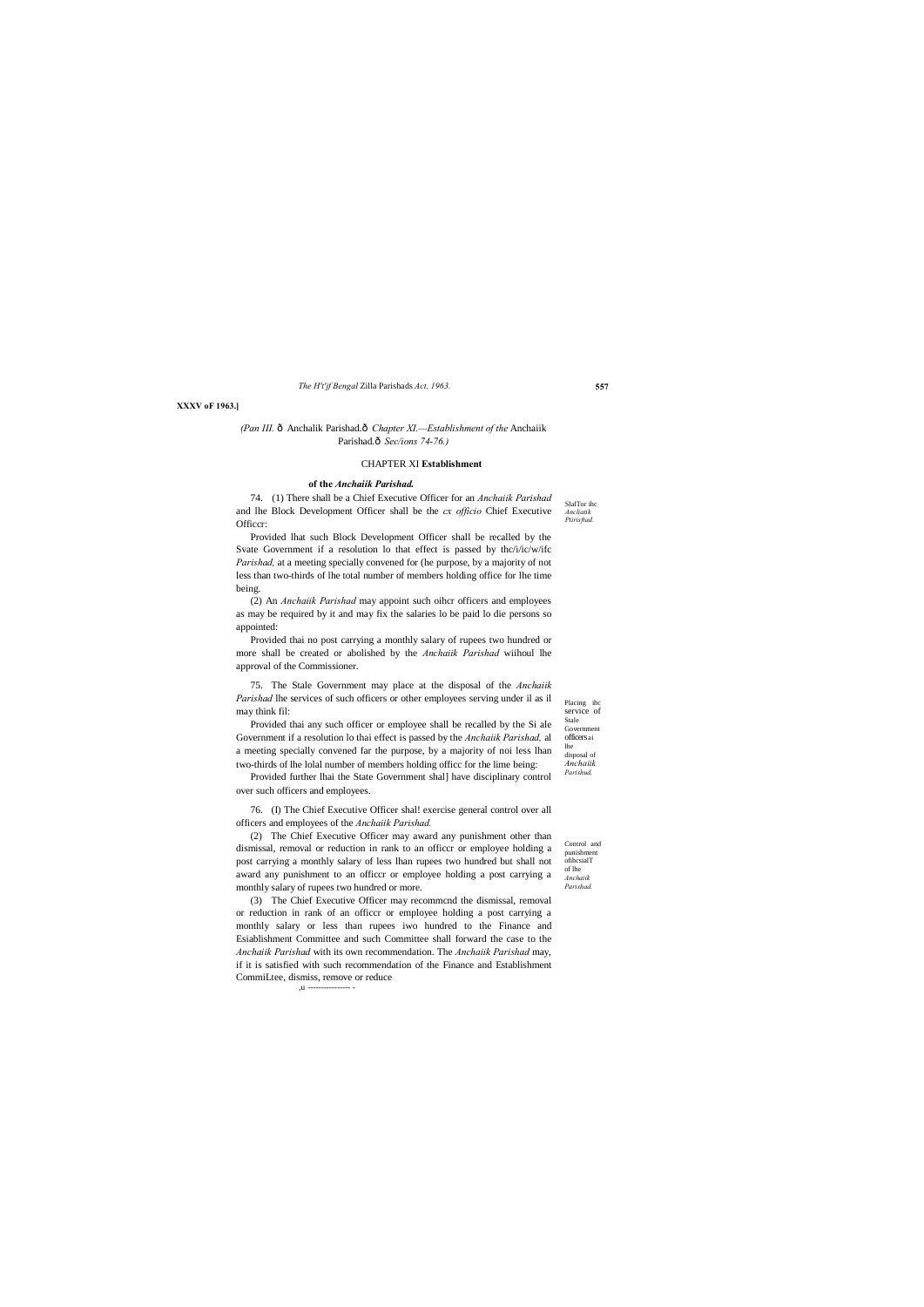Apprtl.

Exercise of powers, cic., hy ihe officers and employees .

#### 558 *The West Bengal* Zilla Parishads *Act, 1963.*

#### **[West Ben. Act**

Standing Comin of ihe

*Anchtilik Pari shad.*

# *(Part III.*—Anchalik Parishad.—*Chapter XL—Establishment of the* Anchalik Parishad. $\hat{o}$  Sections 77, 78.*—Chapter Xlf.—Standing Committees of ihe* Anchalik Parishad—*Sections 79, SO.)*

(4) No officer or other employee holding a post carrying a monthly salary of rupees iwo hundred or more shall be punished by the *Anchalik Parishad* cxcept by a resolution oF the *Anchalik Parishad* passed at a meeting.

77. (1) An appeal shall lie to the *Anchalik Parishad* against an order of punishment awarded by the Chief Executive Officer under subsection (2) of seclion 76 within one inonih from the dale of lhal order.

79. (I) An *Anchalik Parishad* shall have the following Standing Committees, namely: $\hat{o}$ 

(2) An appeal shall lie to the Commissioner against an order of punishment awarded hy the *Anchalik Parishad* under sub-scciions (3) and (4) of section 76 within one month from the date of ihat order.

- Con sli union
- 80. (1) A Standing Committee shall consist of the following membersô (i) five persons to be elected by the members of the *Anchalik Parishad*
- 
- 
- 

78. Subjcci to the provisions of this Acl and ihe rules framed thereunder and to any general or spccial directions given by the Slate Government in that behalf (he officers and other employees employed by the *Anchalik Parish mi* and the officers and oilier employees whose services have been pluced at ihe disposal of the *Anchalik Parishad* shall exercisc such powers, perform sucli functions and discharge such dulics as the *Anchalik Parishad* may determine.

**or Standing**  Com i nil lees. from among themselves; 'Thii words within the square brackets were inserted by s. 3{t6) of the West Bengal

#### CHAPTER XII **Standing** Committees **of**

#### the *Anchalik Parishad.*

- (i) Finance and Establishment Committee,
- (ii) Fublic Health Commillec,
- (iii) Public Works Committee,
- (iv) Agriculture and Irrigation Commillec,
- (v) Industry and Co-operation Committee,
- (vi) PuhUc and SociaJ Welfare Committee,
- (vii) Primary Education Committee, and
- (viii)such other Committee or Committees as ii may constitute subject to the approval, or under any general or special directions, of ihe

# State Government.

(2) No person '[exccpt ihe President or the Vice-Prcsident] shall be a member of more than two Standing Committees.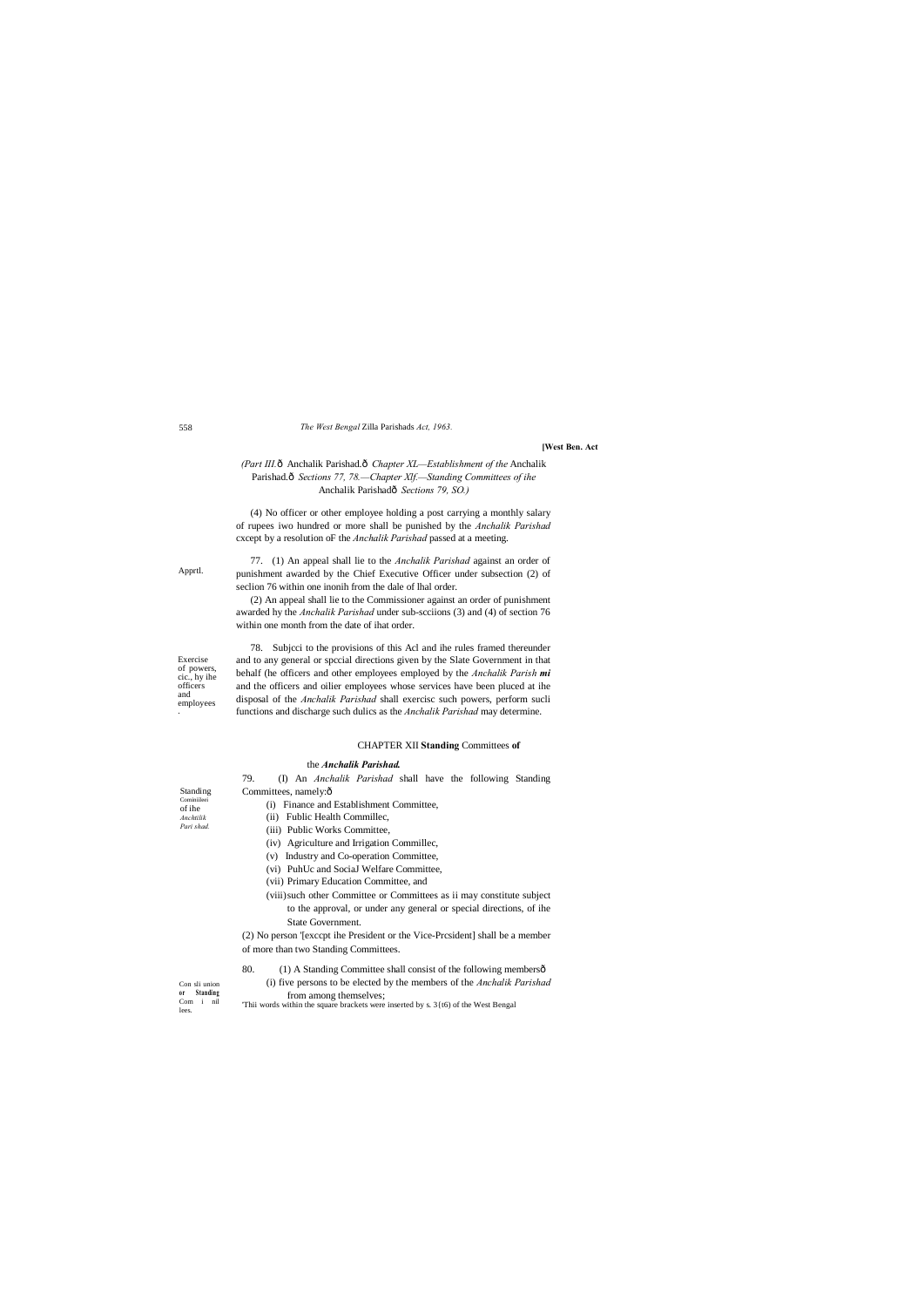Tefnior office of<br>Chairm an.

*The Wcsl Bengal* Zilla Parishads *Acl, 1963.* 55 9

*(Part HI.* $\hat{o}$  Anchaiik Parishad. $\hat{o}$  Chapter XII.—Standing *Committees of the* Anchaiik Parishad.—*Sections SI, 82.)*

# **XXXV of 1963.]**

(ii) not more lhan iwo persons being officers of lhe Slate Government or of the *Anchaiik Parishad* 'nppoinLed by Lhe State Government;

Provided that such officers shall not be eligible for election as Chairman of the Sianding Conimiuee and shall not have any right to vote;

- (iii) not more than Iwo persons having knowledge of, and experience in, ihc subjccis assigned lo a Sianding Committee no in in a Led by the *Anchaiik Pttvishnd<sup>1</sup> .*
	- ^Provided thai no person who is disqualified to be a member of the *Anchaiik Parishad* under section 59 shall be so nominated;
- '(iv) the President and the Vice-President of ihc *Anchaiik Paris had (ex officio).*

(2) The members of a Standing Committee shall clect a Chairman [hereof from among themselves:

"Provided that a President of the *Anchaiik Paris/tad* shall be the *ex officio* Chairman of the Finance and Establishment Standing Committee.

81. (1) An clccted member of n Standing Committee shall hold office for a period of lour years or for so long as he continues to be a member of the *Anchaiik Parishad,* whichever is earlier.

(2) An officcr appointed as a member under clause (ii) of subsection (l)of seciion 80 shall hold office until another officer is appointed lo replace him.

The proviso was inserted by s 12 of (he \Ves( Bcitpil *Zilla Pei/isimdr* (AmendmenlJAci.

Termor office of members of Standing Committee

(3) A nominated member shall hold office for a period of four years:

Provided that a nominated member shall continue in officc after the expiry of the said period until a new member is nominated in his place:

Provided further thai a nominated member may be removed from office by the State Government at any time before ihc expiry of ihc said period on any of the grounds mentioned in sub-seclion (4) of section 60 in [Jic manner provided in iftai sub-section.

82. A Chairman shall hold officc Tor a period of Tour years or for so long as he coniinuei to be a member of the Standing Commiilcc, whichever is earlier:

Provided that [lie Chairman shall continue io hold office until a new Chairman is elected and assumes office.

'For nolificalion relating io nppoinimenl for each *Anchnlik Parishad* ihc officers of ihc Stale Government specified as members of Ihc: Standing Coinmillees denoted. *see* noli Heal ion No. 227fi/Panch/(A—17/64, daled (tic i 5(/i June, 196-J, published in (hi- *Calcutta Gazelle* of 196-1, Pan I, page I '93\*5.

The proviso was a tided by s. 11 or ihc Wcsl Rennnl *'Zilla Pnriilmrft;* (Amend me nO Acl. 1967 (Wcsl Ben. Acl XII of 1967), \*

'Clause (in) was added by 3(17)(:i) of lhe Wcsl Biiigal /Vinc/iiivfir and *Zilla Parish/ids*  (Amendment) Act. 1 %5 (Wcsl Ben. Act XXVII of!%:».

The proviso was subsliluled for lhe criplnaJ proviso by f. 1(17Kk),ifciV/.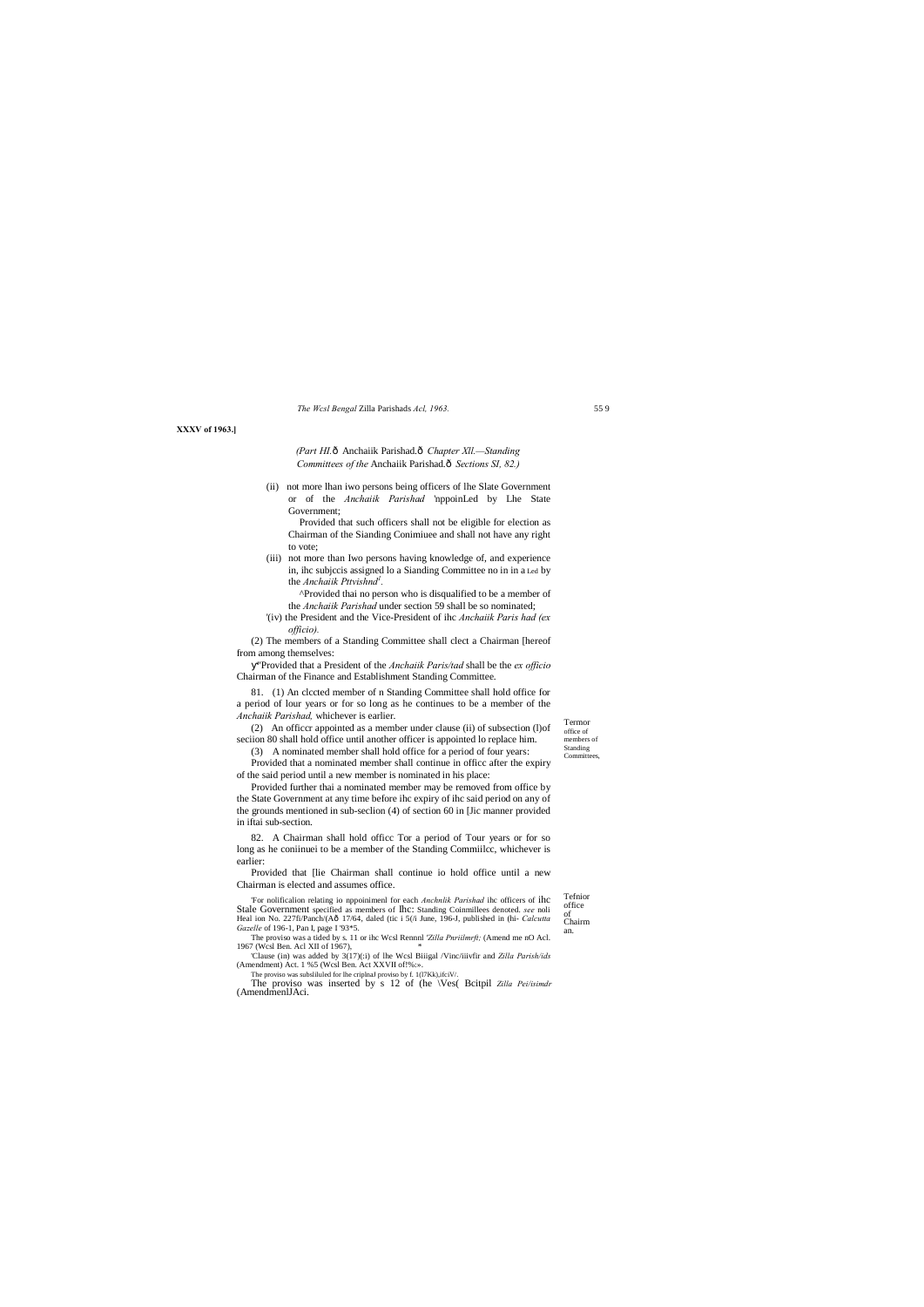# Cm'imiiwiis functions and discharge such duties as may be prcscribcd or as may be

Worts constructed by *Aiicimlik Piirishui! lo*  vcsl inii.

# 560 *The* IVfe.sy *Bengal* Zilla Parishads *Act, 1963.*

*(Part ///.* $\hat{o}$  Anchalik Parishad. $\hat{o}$  Chapter XII.—Standing Committees of the Anchalik Parishad. $\hat{o}$  Section S3.— *Chapter XIII.— Property, Finance and Taxation.—Sections 84, 85.)*

# **[West Ben. Act**

Powers of 83. A Standing Committee shall exercise such powers, perform such functions and discharge such duties as m assigned to il by the *Anchalik Parishad.*

## CHAPTER XIII.

**Property, Financc and Taxation.**

84. All roads, buildings or other works constructed by an *Anchalik Pari shad* from its Fund shall vest in it.

'pwishwt ^5. (I) For every *Anchalik Parishad* there shal I be constituted a fund Fund. to be called ibe *Anchalik Parishad* Fund and there shall be placed lo the credit thereofô

- (a) contributions and grants, iFany, made by the Central or the Stale Government
- (b) contributions and grants. if any, made by the *Zilla Parishad* or other local authority;
- (c) loans, if any, granted by the Central or ihe Stale Government or raised by the *Anchalik Parishad* on security of its assets;
- (d) all receipts on account of tolls, rates and fees levied by it;
- (e) all receipts in respect of any schools, hospitals, dispensaries, buildings, institutions or works, vested in, constructed by or placed under the control and management of, the *Anchalik Parishad;*
- CO a" sums received as gift or contribution and all income from any trust or endowment made in favour of the *Anchalik Parishad',*
- (g) such fines or penalties imposed and realised under the provisions of this Acl or of ihe bye-laws made thereunder, as may he prescribed; and
- (Ii) all other sums received by or on behalf of lite *Anchalik Parishad.*

(2) The *Anchalik Parishad* Fund shall be vested in the *Anchalik Parishad* and **the** balance standing to the credit of Ihe fund shall be kept in such custody as the State Government may. from time to **Lime,** direct.

(3) All orders and cheques for payments from the *Anchalik Parishad* 

Fund shall be signed by the President of the *Anchalik Parishad* or by any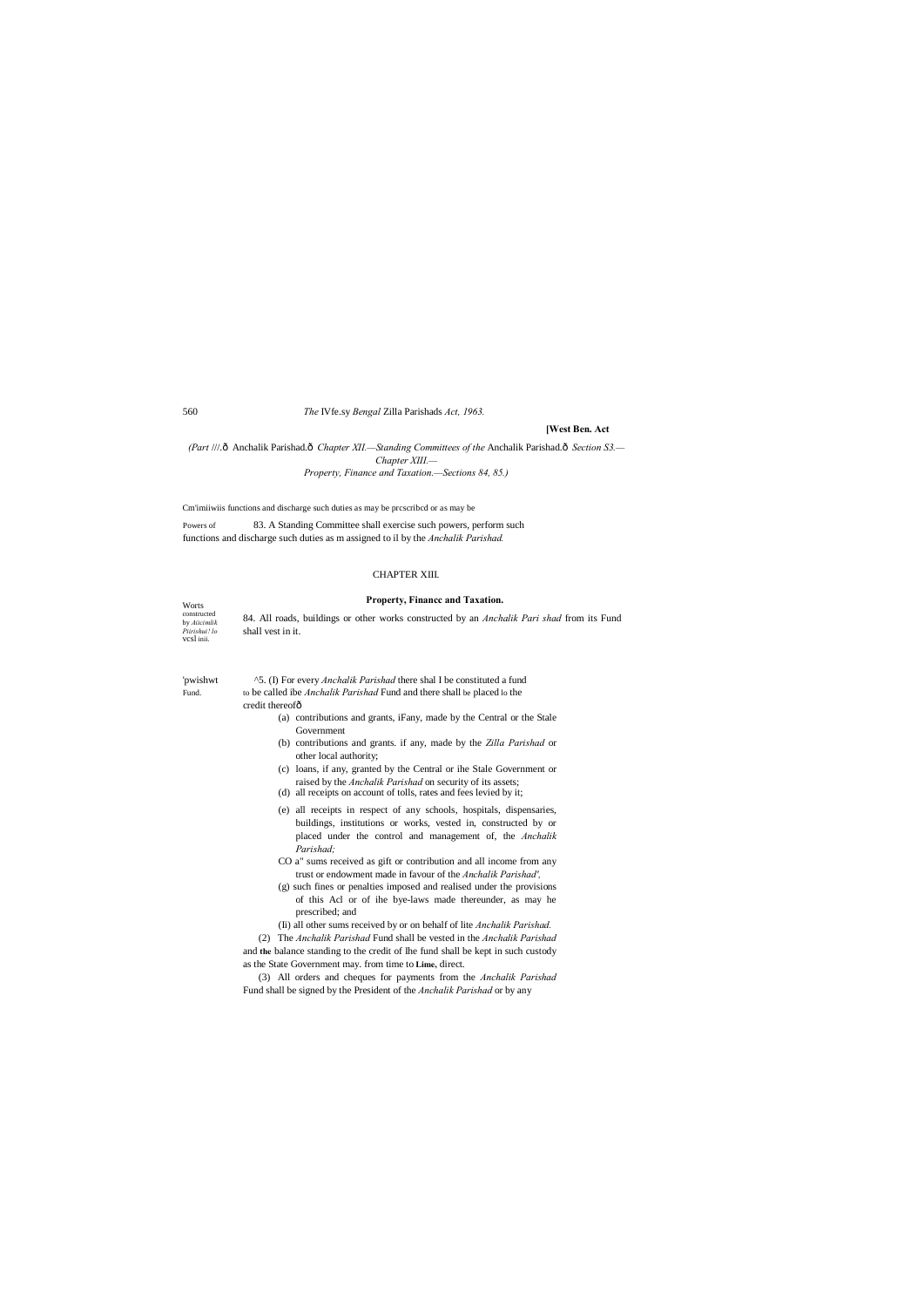561

Scales of lolls. CLC.. K> be provided by hyc-!aws.

Expenditure

| The West Bengal Zilla Parishads Act, 1963. |  |
|--------------------------------------------|--|
|--------------------------------------------|--|

#### **XXXV of 1963.]**

# *(Part III.*—Anchalik Parishad.—*Chapter XIII.—Property, Finance unci Taxation.—Sections 86\*88.)*

Levy or tolls, raits 86. (1) Subjcct to such maximum rales as the Siaic Government may prescribe, an *Anchalik Parishad* may—

- and fits. (a) **levy Lolls on persons, vehicles or animals or any class of lliem at any toll-bar established by il on any road other lhan a** *ktttcha* **ro.id or any bridge vested tn it or under its management;**
- (b) levy tolls in respect oFany ferry established by ii or under ils management
- (c) levy ihe /billowing fees and rales, namely: $-6$ (i) fees on Ihe rcgisiraiion of vehicles;
	- (ii) a fee for providing sanitary arrangements at such places of worship or pilgrimage, Fairs and *meias* within ils jurisdiction as may be specified by the Slate Government by notification;
	- (iii) a Fee for licencc for a *hat* or market held within its jurisdiction;
	- (iv) a fee for licence referred lo in sub-section (2) of seclion 72;
	- (v) a water rate, where arrangement for the supply or water for drinking, irrigation or any oiher purpose is made by ibe *Anchalik Parishad* within its jurisdiction;
	- (vi) a lighting rale, where arrangement for lighting of public streets and places is made by lhc *Anchalik Parishad* within its jurisdiction.

88. An *Anchalik Parishad* shall have power to spend such sums out of its Fund as it thinks 111ô

from lhc *Aiicluitik Parishtuf*  Fund. (b) for providing amenities For its officers and employees; and

(2) An *Anchalik Parishad* shall not undertake registration oF any vehicle or levy fee therefor and shall not provide sumiary arrangements alplaccs of worship or pilgrimages, fairs and *me/as* within its jurisdiction or levy fee therefor if such vehicle has already been registered by any other aulhnriLy under any law For ihe time being in forcc or if such provision For sanitary arrangement has already been made by any other local auihorily.

87. (I) The scales of lolls, fees or rales and Lhe terms and conditions For the imposition thereoF shall be such as may be provided by bye-laws.

(2) Such bye-laws may provide for exemption from all or any of the lolls, fees or rales in any class of cases.

- (a) for carrying out the purposes of this Aci;
-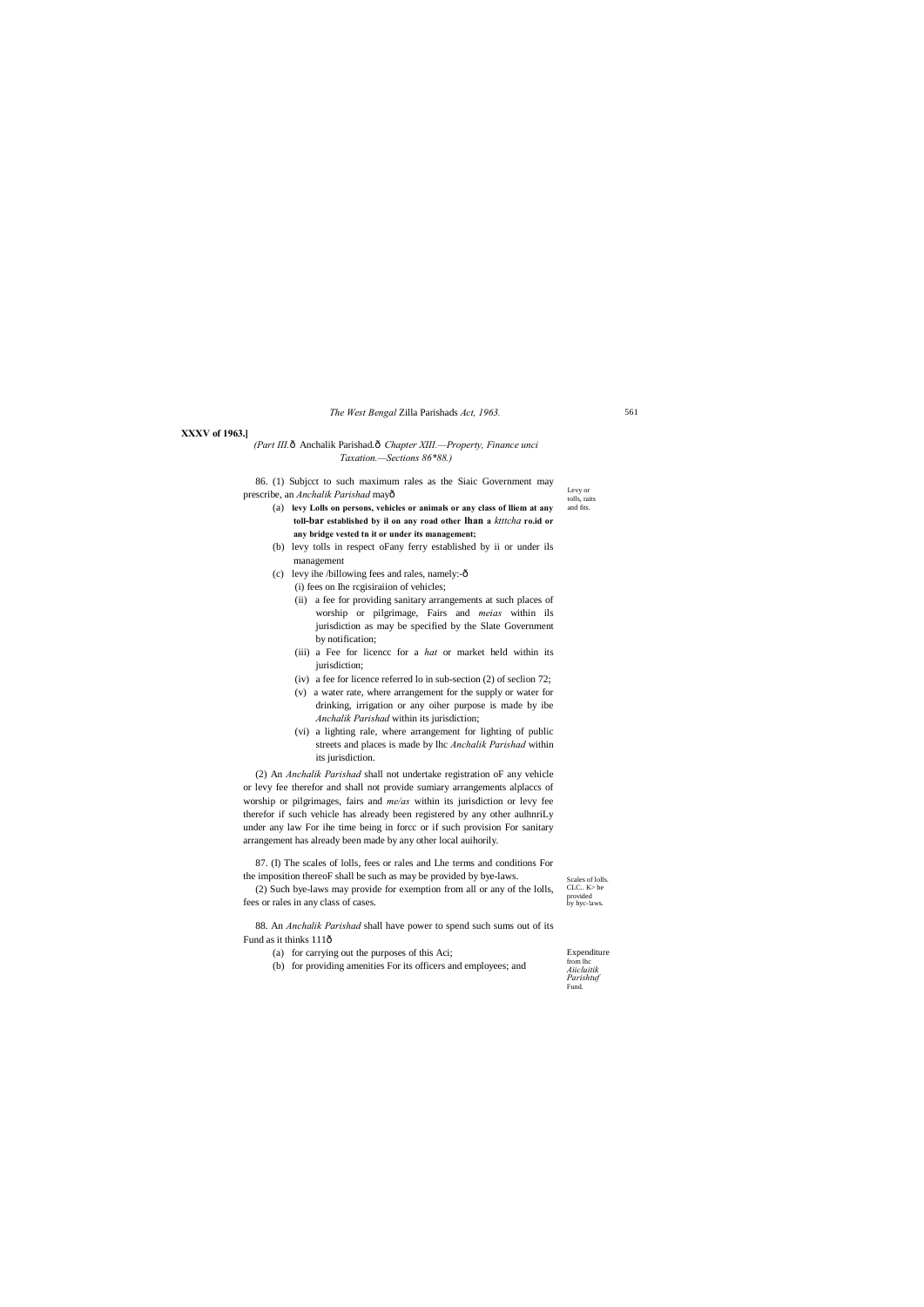*562*

loans.

Supplementary hudttti'  $\wedge$ -.-L-. '.-[-1-'.-'.! <del>....</del>

# *The West Bengal* Zilla Parishads *Act. 1963.*

#### **[West Ben. Act**

*Anchttfik Ptuishtul*  may mise 89. An *Anchaiik Parishad* may, subject io Ihc provisions of any law relating io the raising of loans by local authorities, for the lime being in force, raise from time to time, with the approval of the State Government, loans for the purposes of Ihis Act, and to create n sinking fund for the repaymeni of such loans.

*(Pari III.*—Anchaiik Parishad.—*Chapter Xffl.—Property, Finance and Taxation.—Sections 89-92.)*

Budget. 90. (1) The Chief Executive Officer shall in cach year, before such date as may be prescribed, place before *[hi Anchaiik Parishad ihz* budget, which shall be prepared by Ihe Financc and Establishment Committee, showing the probable receipts and expenditure of the following year and the *Anchaiik Parishad* shall adopt the budget with such modifications as it may think fit.

**Accounts** unit Audit. 92. (I) An *Anchaiik Parishad* shall keep such accounts and submit such statements relating io accounts to the State Government and the *Zilla Parishad* as may be prescribed.

(2) The budget so adopted shall be submitted lo the *Zilla Parishad* by such date as may be prescribed.

(3) The *Zilla Parishad* may, within such lime as may be prescribed, cither approve of lhe budgei or return il lo the *Anchaiik Parishad* for such modifications as it may direct. On such modifications being made the budget shall be resubmitted within such lime as may be prescribed for approval to lhe *Zilla Parishad.* If the approval of the *Zilla Parishad* is not received by the *Anchaiik Parishad* by the last date of lhe year, the budget shall be deemed lo be approved by the *Zilla Parishad.*

91. The Finance and Establishment Committee may, if it finds it necessary to do so, prepare a supplementary or revised budget and if such a budget is prepared the provisions of section 90 shall apply.

(2) Accounts of receipts and expenditure of every *Anchaiik Parishad* shall be maintained in such forms as may be prescribed.

(3) The Chief Executive Officer shall submit quarterly statements, in such form as may be prescribed, of income and expenditure or the *Anchaiik Parishad* to the *Zilla Parish/id* with his comments.

(4) The accounts shall be audited as soon as may be after the end of each year hy such agcncy and in such manner as may be prescribed.

(5) An *Anchaiik Parishad* shall pay out of the *Anchaiik Parishad* Fund such sum as may be determined by the State Government by way of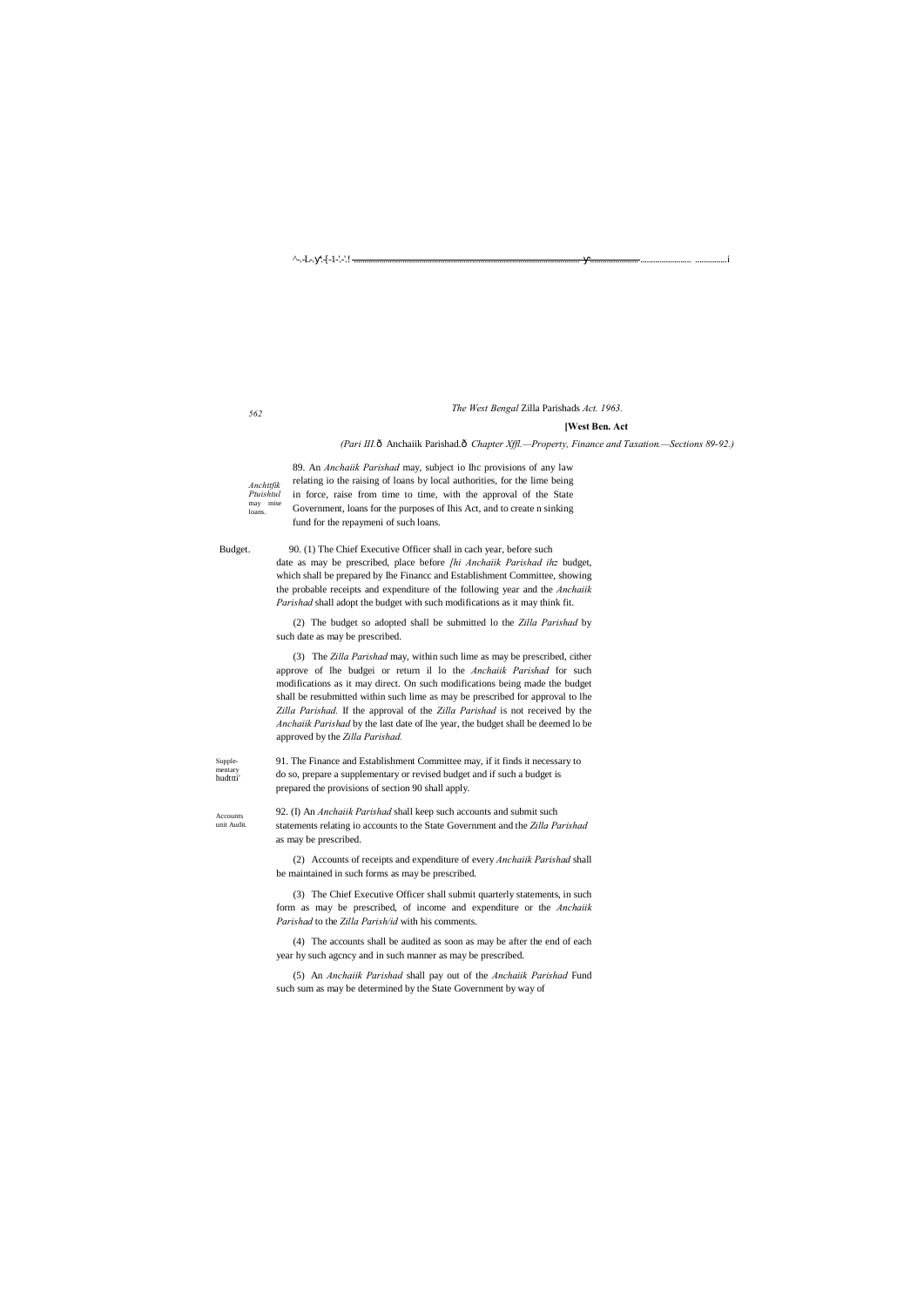ActXLVof 1860.

> against members of (heZi'//£i *Parishad at Anchaiik Parishnd* nr I heir office re until after notice.

*The* IVejr *Bengal* Zilla Parishads *Act, 1963.* 563

**XXXV of 1963.]**

*(Part IV.—Chapter XIV.—Miscellaneous.— Sections 93-97.)*

# **PART IV**

# **CHAPTER XIV Miscellaneous.**

thereof, or any dcfeci or irregularity in lhe conslHuUon of the *Zilla Parishad* or validation. 93. No acl or proceeding *of a. Zilla Parishad* or an *Anchaiik Parishad* or of any Sianding Commillee thereof" shall be deemed io be invalid merely by reason of ihc c.xisicncc of any vacancy in [he *Zilla Parishad* or *Anchaiik Paris I tad* or in any Sianding Commillee *Anchaiik Parishad* or any Sianding CommiUce [hereof.

backward community. 95. All members, associate members, officers and employees or the *Zilla Parishad* or the *Anchaiik Parishad* shall be deemed, when aciing or purporting to act in pursuance of the discharge of their duiies, or in the exercise of their powers under this Act or under lhe rules, regulations or bye-laws made thereunder, to be public servants wilhin the meaning of section 21 of (he Indian Penal Code.

96. No suit or other legal proceeding shall lie againsl ihc Zilla Parishad or the Members, officers and employees to be public servant, *Anchaiik Parishad* or against any member or associate member of such *Parishad* or of any Standing Commillee thereof or any officer or employee of such *Parishad* for anything in good faiih done or intended to be done in pursuance of this Acl or of any rules, regulations or bye-Jaws made thereunder. .

94. The Stale Government may, by notification, specify for the purposes of Ihis Ac[, the community which is in iis opinion socially, economically or educationally backward.

Indemnity. 97. (1) No suit shall be brought againsl lhe *Zilla Parishad,* or *Anchaiik Parishad* or any of iis member or associate member or any officer or employee for anything done under this Acl or under the rules, regulations or bye-laws made thereunder, until lhe expiration of one month nexi after notice in writing, slating the cause of aciion and lhe name and place of residence of the person who intends to bring the suit, has been delivered or left al lhe office of such *Parishad* and also if lhe suit is intended to be brought against any officer or employee of such *Parishad* al the place of residence of such officer or employee.

No suit (o be brought (3) No such suil shall lie if any such person to whom notrec is given shall, before ihe suil is commcnccd. lender sufficient amends to Ihe

(2) Every such suit shall be commenced within three months from the date or service of lhe notice under sub-seclion (1) and not afterwards.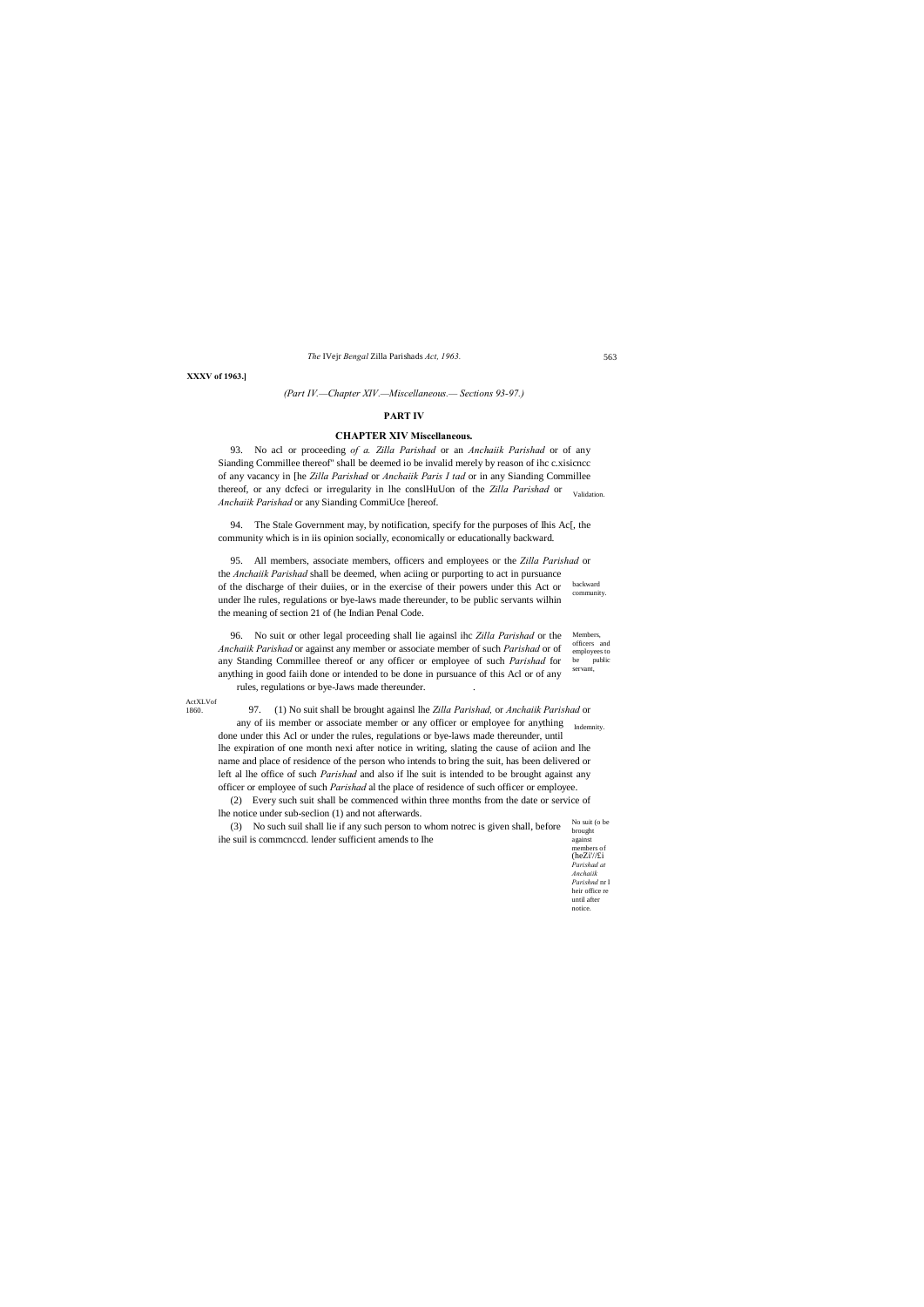$S \, S \, S$ SSS  $>$ S $^{\Lambda}$ L $^{\Lambda}$ A $^{\Lambda}$ \_I<sub>''\*</sub> $^{\Lambda}$ L $^{\Lambda}$  $>$ L $>$ » $^{\Lambda}$ S $^{\Lambda}$ ; \* $>>$  "^V^SSSSSSSSSS^S^S^S^6  $^1$ 

564

Pow er lo make compensa-tion out or *Zilla Pari shad* or *Anciitilii: Pari shad* Fund. Reference of dispute:,to *Anchalik Parishad.*

Reference of disputes to *Zilht Panshail.*

Reference of disputes lo Slaic Gove nunc n l.

*The West Bengal* **Zilla Parishads** *Act, 1963.*

# **(West BCD. Act**

*(Part IV.*—*Chapter XIV.—Miscellaneous.— Sections 9S-J02.)*

98. The *Zilla Parishad* or [he *Anchalik Parishad* may pay compensation out of the *Zilla Parishad* Fund or Llie *Anchalik Parishad* Fund, as the case may be, lo any person sustaining any damage by reason of llie exercisc of any of lhc powers conferred by this Act or the rules, regulations or byc-laws made thereunder.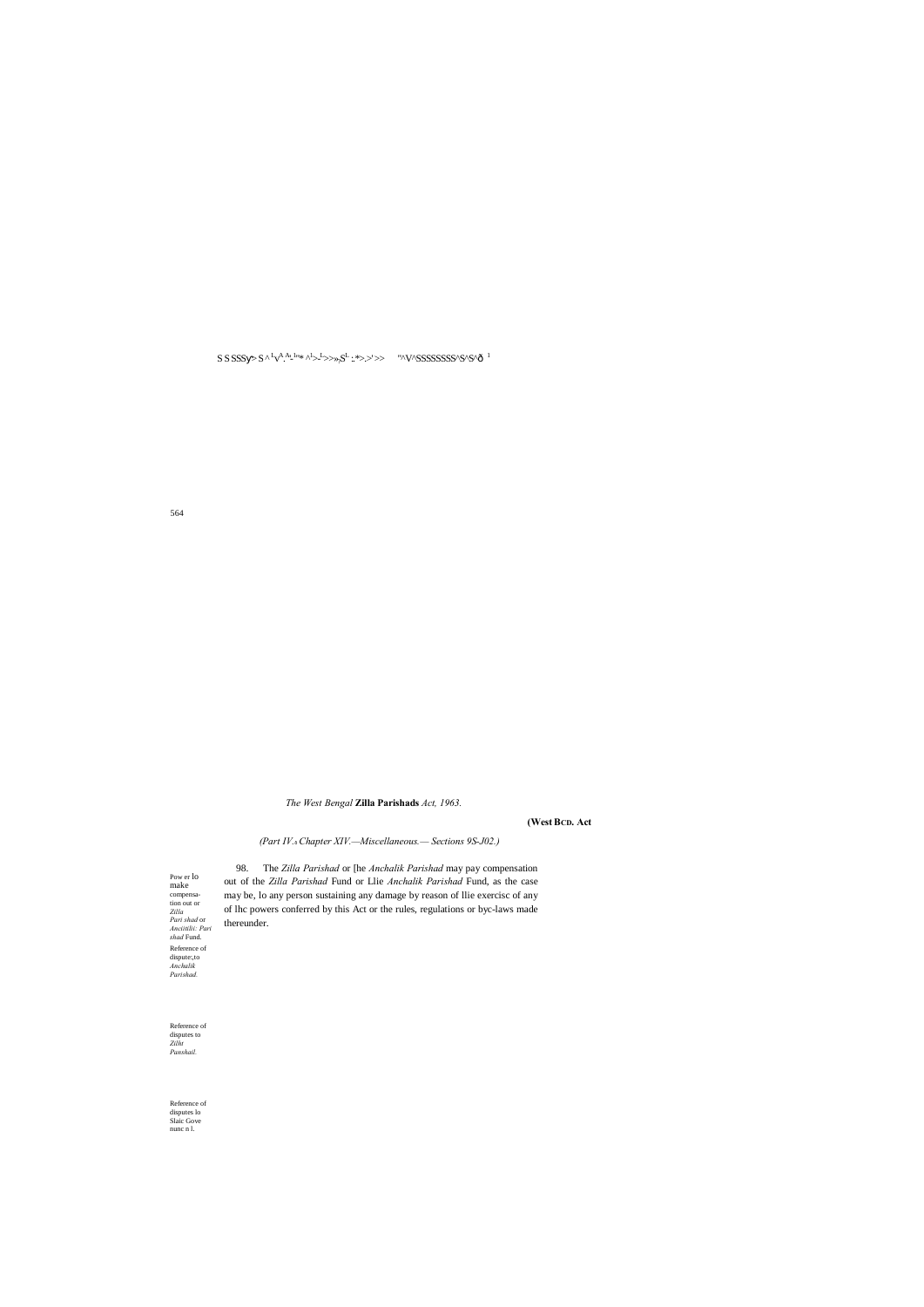99. ir any dispute arises between two or more *Anchal Panchayats* or between an *Anchal Panchayat* and any of its constituent *Gram Panchayat* within the jurisdiction of the same *Anchalik Parishad,* it shall be referred lo lhc *Anchalik Parishad* by any party to the dispute. The decision of ihe *Anchalik Parishad* on such dispute shall be final.

100. If any dispute arises between an *Anchal Panchayat* and an *Anchalik Parishad* or between two or more *Anchalik Parishads* within the jurisdiction oF the same *Zilla Parishad,* it shall be referred to the *Zilla Parishad* by any party to the dispute. The decision of the *Zilla Parishad* on such dispute shall be final.

101. If any dispute arises between two or more *Zilla Parishads* or between a *Zilla Parishad* and an *Anchalik Parishad* within its jurisdiction, ii shall be referred lo the State Government by any parly lo the dispute. The decision of the Slale Government on such dispute shall be final.

Disputes at 102. (I) If any dispute arises as lo lhc validity of an election under Selection.  $\cdot$ , ,

this Act, any person entitled to voic at such election may, wilhin thirty days after the date of the declaration or ihe result of such election, file a petition, culling in question such election, before lhc District Judge of the district wilhin which the election has been held and shall al ihe same lime deposit rupees two hundred in court as security for the costs likely **lo be incused:**

Provided that the District Judge may transfer such petition to any judicial officer subordinate to him and not below the rank of Subordinate Judge, and the District Judge or such judicial officer (hereinafter referred 10 as the Judge) may hold such inquiry as he deems necessary.

(2) The procedure to be followed by Che Judge including all matters relating to lhc filing of such petition shall be such as may be prescribed.

(3) The Judge shall have all the powers of a Civil Courl for ihe purposes of receiving evidence, administering oath, enforcing llie attendance of witnerses an compelling the discovery and production of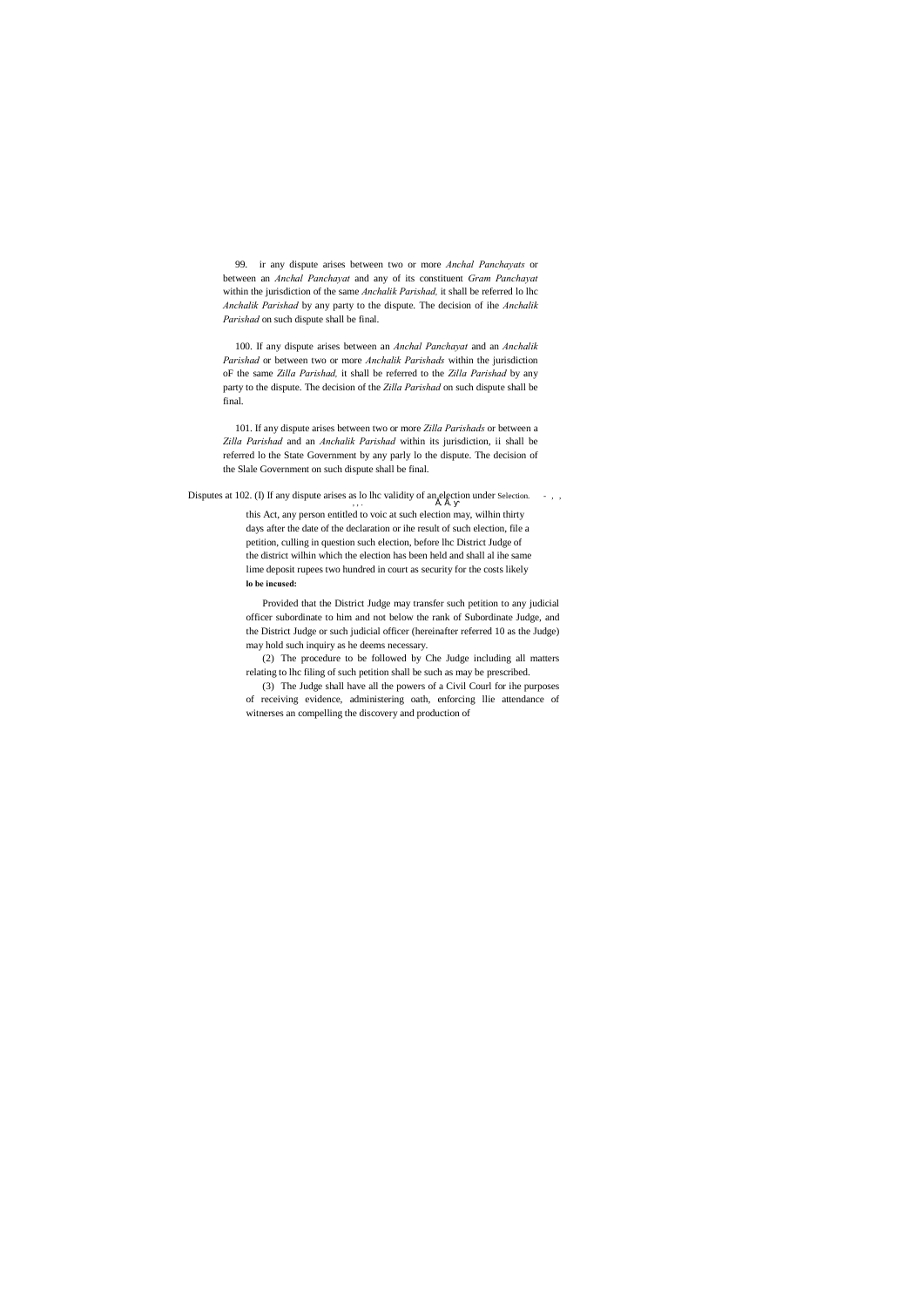Transfer of institution and works.

*The West Bengal* **Zilla Parishads** *Acl, J 963.* 565

XXXV of 1963.]

#### *(Pari IV.—Chapter XIV.—Miscellaneous.— Sections 103-106.)*

(4) The decision or the Judge shall be final and shall not be called in question in any court.

Power of Sine Government Officers lo attend mee 103. Any officer of the Stale Government authorised by lhe Stale Government in this behalf, shall be entitled to attend meetings of lhe *Zilla Parishad* **or** the *Anchaiik Parishad,* as lhe case may be, and of any Standing Committee thereof, for lhe purpose of furnishing facts, information, and technical advice hut shall not be entitled **Lo** vote at any such meeting.

104. (1) The Commissioner or any other officer noL below the rank of a Deputy lings. Collector, authorised by the Slate Government in this behalf, may at any limeô

- Inspection by (a) call for and inspect any document which may be in the possession of a *Zilla Parishad* or an *Anchaiik Parishad;*
- [lie Cotnmissionct (b) require a *Zilla Parishad* or an *Anchaiik Parishad* lo furnish such information as he may think necessary;
- (c) inspect the office of a *Zilla Parishad* or an *Anchaiik Parishad* or any institution maintained by or under Lhe control of a *Zilla Parishad* or an *Anchaiik Parishad,* and also inspect any records, registers or any other document maintained by such institution.

Parishad, Anchal Panchayat or *Grain Panchayat*, subject lo such conditions, limitaiions <sub>Delegation,</sub> 106. (1) The State Government may transfer any institution or work under its management or control to a *Zilla Parishad* or an *Anchaiik Parishad,* and a *Zilla Parishad* may transfer any institution or work under its management or control to any *Anchaiik*  and restrictions as may be agreed upon.

(2) When any institution is transferred under sub-scction  $(1)\hat{o}$ 

(2) When an inspection is undertaken under clause (c) of subsection (1), a report of such inspection shall be submitted lo the Siale Government.

105. The Stale Government may, by notification, delegate subject **Lo** such conditions as it may specify all or any of iis powers under this Act except lhe powers mentioned in sections 9, 12, 57, 60, 107, 108, 112, 116 and 117 to any person or authority subordinate lo il.

(a) by the Stale Government io a *Zilla Parishad* or lo *an Anchaiik Parishad,* or

(b) by a *Zilla Parishad* to *any Anchaiik Parishad, Anchal ' Panchayat* or

*Gram Panchayat,*

persons employed by lhe Slate Government, or the *Zilla Parishad* in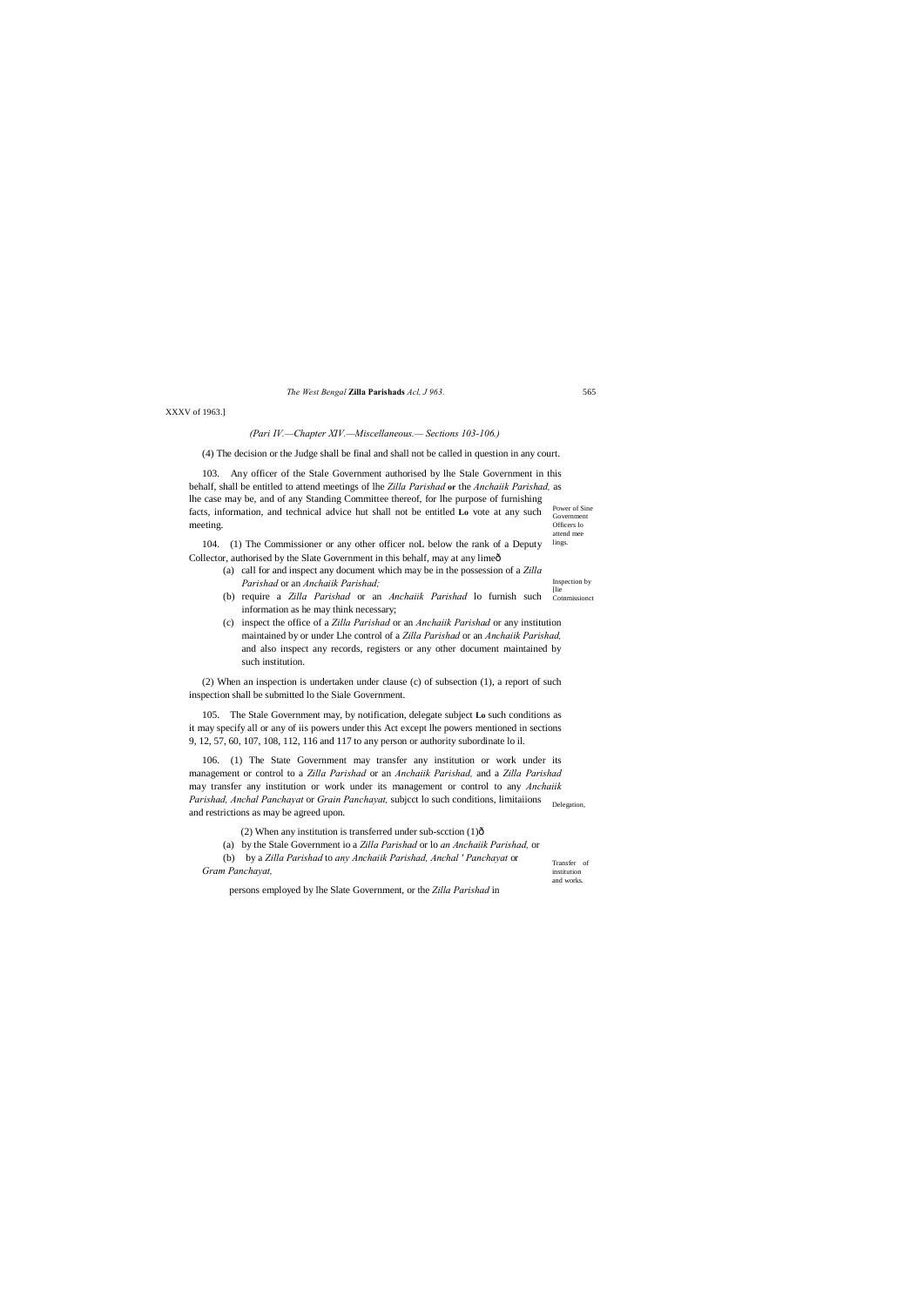*Parishad* or any S landing Commillec.

Power of 5I3IC Govern men l la supersede *Zil la f'tiriihad* or *Audialik Parishad.*

s of supersession.

#### 566 *The* We,sr *Bengal* Zilla Parishads *Act, 1963.*

#### **[West Ben. Act**

107. (I) The Slate Government may by order in writing rescind any resolution passed by *a Zilla Parishad* or an *Anchalik Parishad* or any Standing Committee thereof, if in its opinion such resolutionô

#### *(Part IV.—Chapter XIV.—Miscellaneous.— Sections 107-109.)*

deemed to be employed by lhc Z*ilia Parishad* or *Anchalik Parishad* or *Anchal Panchayat* or *Grain Panchayat.* lo which such insliUilion is transferred, on icrms and conditions, not *less* advantageous Lhan what they were entitled to immediately before such transfer.

| Power of Si        | (a) has not been legally passed, or                                              |
|--------------------|----------------------------------------------------------------------------------|
| ale                | (b) is in excess or abuse of the powers conferred by or under this Acl or        |
| Govern mem         | any rules made thereunder, or                                                    |
| to rescind         |                                                                                  |
| resolutions of     | (c) is likely lo cause, if executed, danger to human life, health, or safety     |
| jZilla             | or is likely lo lead to a breach of the peace.                                   |
| Parishad or        |                                                                                  |
| an <i>Anchalik</i> | $(2)$ The Stale Government shall before taking any action under subsection $(1)$ |

(a) has not been legally passed, or

109. (1) When an order of supersession has been passed under seclion 108 then wilh effect from ihe dale of the orderô

(2) The Stale Government shall, before taking any action under subsection (I), give the *Zilla Parishad* or the *Anchalik Parishad,* as the case may be, an opponunily of making any representation against the proposed order.

108. (1) If, in the opinion of the State Government, a *Zilla Parishad* or an *Anchalik Parishad—*

(a) has shown ils incompetence lo perform or has persistently made default in the performance of the duties or exercise of the functions imposed on it by or under this Acl or by any other law, or

(b) has exceeded or abused its powers,

the State Government may by an order lo be published in the *Official Gazette* stating ihe reasons therefor, supersede the *Zilla Parishad* or the *Anchalik Parishad,* as the case may be, for such period, not exceeding the maximum period of two years, as may be specified in the order:

Provided thai the State Government shall before taking any action under sub-section (1) give the *Zilla Parishad* or the *Anchalik Parishad,* as the case may be, an opportunity of making any representation against the proposed order.

(2) The State Government may, by order to be published in the *Official Gazette,* subject to the maximum period of two years mentioned in sub-section (1), extend or modify the period of supersession if it considers it necessary so to do,

(a) all ihe members and associate members of the *Zilla Parishad* or the *Anchalik Parishad,* as the case may be, and all the members of the Standine Committee thereof shall vacate their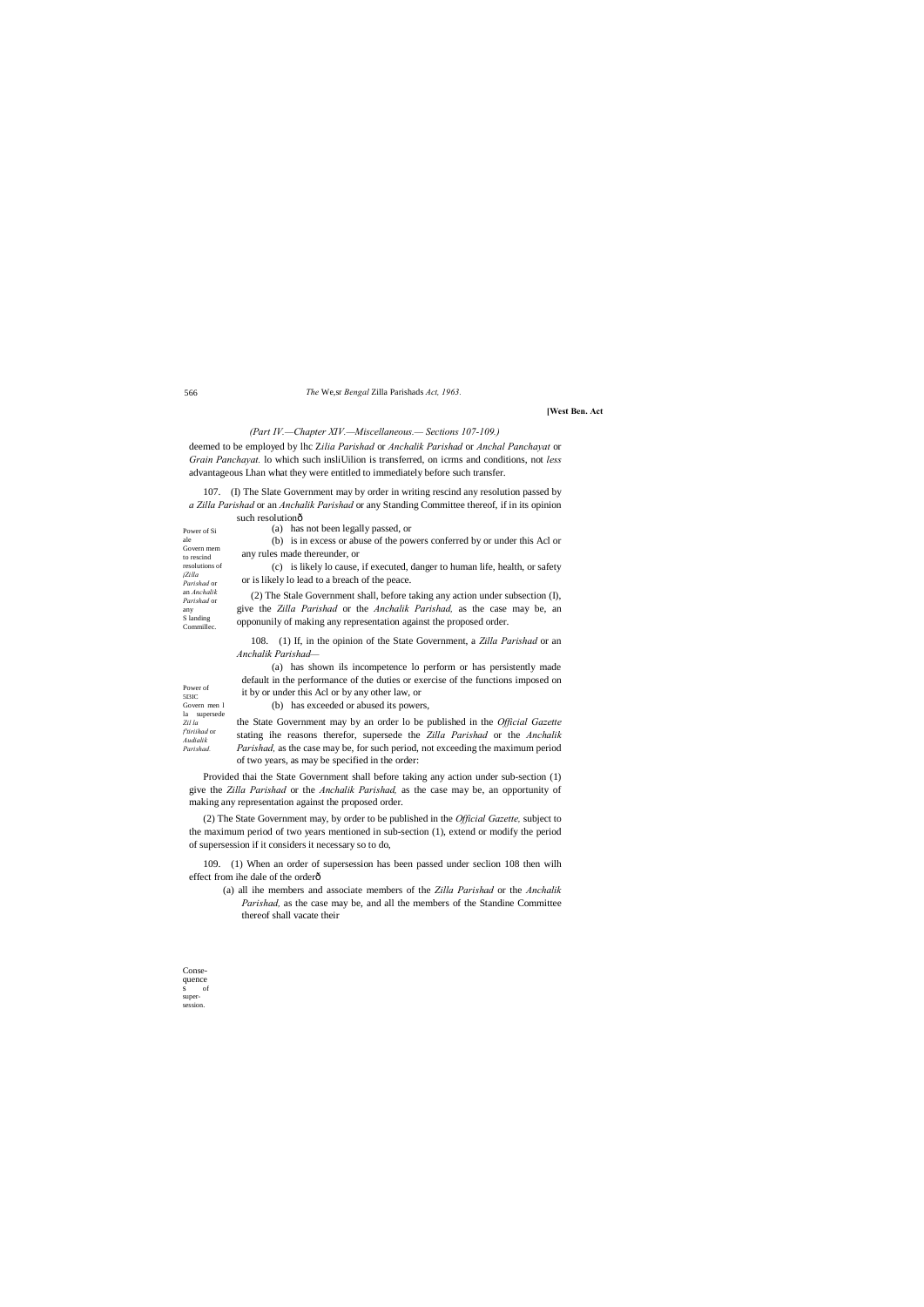Appointmen Administrator *where Ziltu Parishad* or *Anchaiik Piirishad*  unable lo function for dcfecl of constitution, clc.

# *The West Bengal* Zilla Parishads *Act, 1963.* 567

#### **XXXV of 1963.]**

# *(Pari IV.—Chapter XJV.—Miscellaneous.— Seciion I09A.)*

Provided that such Administrator may delegate any of his powers, duties or functions to any officer or other employee of lhe *Zilla Parishad* or the *Anchaiik Parishad, a5 tftc case may be,* 

(b) all the powers, duties and functions which, under lhe provisions of this Actor any rule, bye-law or regulation made ihercunder or any law for the time being in forcc, may be exercised, discharged or performed by lhe *Zilla Parishad* or the *Anchaiik Parishad* or any Standing Committee thereof, shall be exercised, discharged or performed by such person, to be called the Administrator, as may be appointed by the Slate Government in this behalf:

(2) The State Government shall fix lhe remuneration of the Administrator and may direct that such remuneration shall be paid from the *Zilla Parishad* Fund or the *Anchaiik Parishad* Fund, as the case may be.

of an <sup>1</sup>109 *A.* (1) Where by reason of any judgment, decree or order of a competent Court holding the constitution of a *Zilla Parishad* or an *Anchaiik Parishad* to have bccomc defective or for any other reason a *Zilla Parishad* or an *Anchaiik Parishad* is unable to function uniil il is reconstituted in accordance with the provisions of this Act, the Stale Government may, by order, appoint a person 10 act as the Administrator for the *Zilla Parishad* or the *Anchaiik Parishad,* as the ease may he.

(3) All property vested in *such Zilla Parishad or Anchaiik Parishad,* as the case may be, shall vest in lhe Stale Government during the period of supersession.

(4) The State Government may by order lo be published in lhe *Official Gazette* re-establish the *Zilla Parishad* or the *Anchaiik Parishad,* as the case may be.

(5) On the expiry of the period or supersession lhe Administrator shall cease lo exorcise his functions.

(6) Nothing contained in the foregoing provisions of this sections shall affect the provisions of section 38 and the District School Board shall continue to function as the Primary Education Committee of the *Zilla Parishad.*

'Section 109A was inserted by s. 2 of lhe West Bengal *Zitlu Parishads* (Amendment)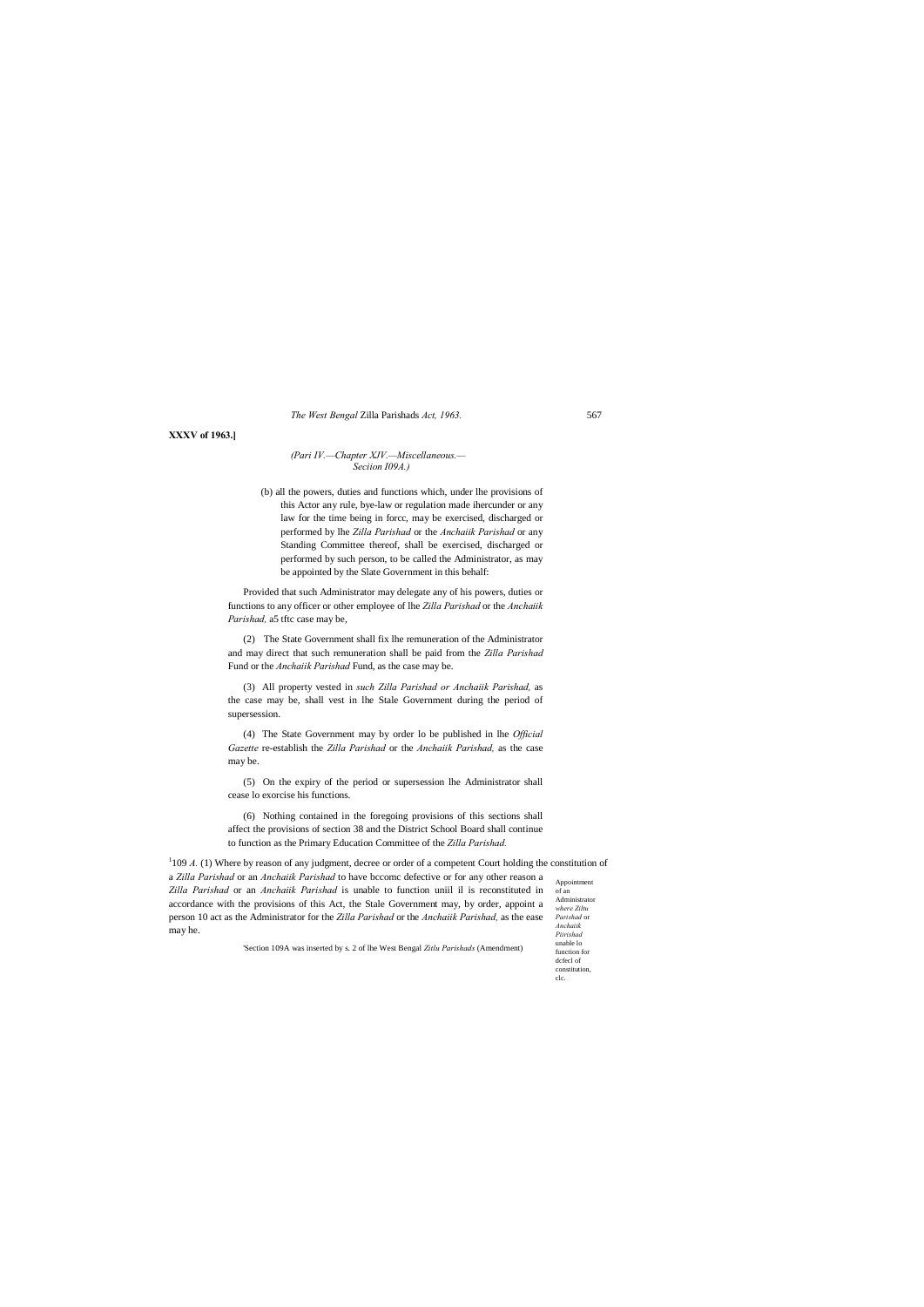568

IX of 1908.

to h<sup>\*</sup> rlnrlc hv rhp / *TI hi Pnrivhnd* nT rb<sup>\*</sup>> . $\hat{H}$  1 c rv-r

Ben. Acl HI of 1 BBS.

(2) When an order has been made under sub-seclion (1) appointing an Administrator in rcspecl of a *Zilla Pali shad* or an *Anchalik Parishad,* then with effect from ihe dale of the orderô

^ ^SY^vvvvw^v^SSSV^^

#### *The West Bengal* Zilla Parishads *Act, 1963.*

**[West Ben. Acl**

*(Part IV.—Chapter XIV.—Miscellaneous.— Sections 110, III.)*

- (a) all members and associate members of the *Zilla Parishad* or the *Anchalik Parishad* and members oT lhc Standing Committees thereof shall vacate their respeelivc offices;
- (b) all ihe powers, duties and functions which may by or under this Acl or any oiher law for ihe time being in force, be exercised and performed by lhc *Zilla Parishad* or *Ihe Anchalik Parishad* or any Standing Committee thereof or by the Chairman or Vice-Chairman of the *Zilla Parishad* or the President or Vice-President of the *Anchalik Parishad* shall be exercised and performed by lhc Administrator in such manner and under such conditions as the State Government may direct.

Period of hmimiiun Tar suits by *Zilla I'tirishad*  or *Anchalik I'nrisltiii l.* Repenl and<br>vexing. property vested in such *Parishad* from which it has been dispossessed or of which it has ccased lo have possession shall be sixty years from the date of dispossession or discontinuance. 111. Wilh effect from ihe date specified in the notification issued under sub-scclion (1) of section 3, in the district referred to in the said notificationô (a) ihe Bengal Local Self-Government Act of 1885 shall stand repealed; (b) all properties, movable or immovable, and all assets of ihe District Board, shall vest in the *Zilla Parishad of* the district; (c) **all rights acquired, all debts and obligations incurred, all matters and** 

(3) The appointment of an Administrator under sub-scclion (1) in respeci of a *Zilla Parishad* or an *Anchalik Parishad* shall icrminalc on ihe completion of the reconsiitution of the *Zilla Parishad* or the *Anchalik Parishad,* as the case may be.

(4) The State Government may fix a remuneration for the Adminisirator appointed under sub-scclion (1) and direct that such remuneration shall be paid from the *Zilla Parishad* Fund or the *Anchalik Parishad* Fund, as the case may be.

110. Notwithstanding anything contained in the Indian Limitation Act, 1908, the period of limitation for the institution of any suil by or on behalf of a *Zil let Parishad* or an *Anchalik Parishad* for the possession of any immovable

> **things engaged to be done, before ihe establishment of ihe** *Zilla Parishad,* **by Lhc District Board shall be deemed lo have been acquired, incurred or engaged**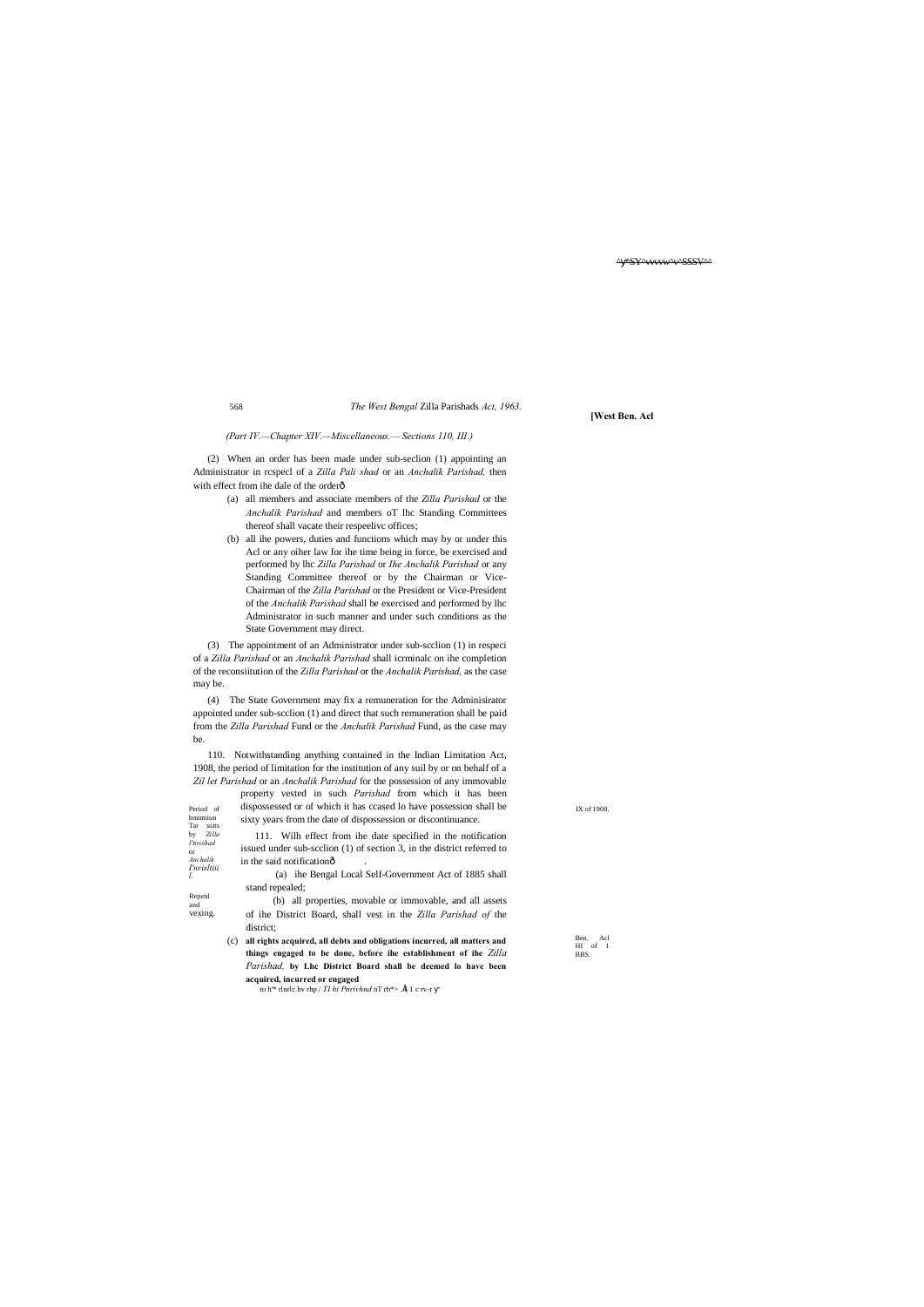ofl8K5.

# WSS^WS^^SWWSV<sub>.</sub>WV^i-SSSSWV-\VWAWW^J<sup>J</sup>.W>!-!!!<sup>l</sup>J'.<sup>u</sup>.^^S<S<sup>J</sup>SSSW^r-\*

# *The West Bengal* **Zilla Parishads** *Act, J 963.* **569**

**XXXV OF 1963.]**

*(Pari IV.—Chapter XIV.—Miscellaneous.— Section 112.)*

- (d) all suits or other legal proceedings instiluted or which might bui for the etablishmcnt of the *Zilla Parishad* have been instituted by or against the District Board may be continued or instituted by or againsl the *Zilla Parishad* of the district and in all such suits or other legal proceedings pending immediately before such establishment, the *Zilla Parishad* shall stand substituted in place of the District Board;
- (e) any scheme prepared by or anything done or any action taken by or in favour of the District Board shall be deemed to have been prepared by or done or taken by or in favour of the *Zilla Parishad* of the district;
- (0 persons employed by the Dislricl Board and continuing in office immediately before the establishment of the *Zilla Parishad* shall be deemed lo be employed by the *Zilla Parishad* of lhe district on such terms and conditions, noi being less advantageous than what ihey were entitled to immediately before such establishment, as may be determined by the *Zilla Parishad;*
- (g) all rules, orders, bye-laws and notifications made or issued Ben. Aci III from time to lime under the provisions of lhe Bengal Local

- (c) the manner of giving notice of resignation by the Chairman, Vice-Chairman or a member of the *Zilla Parishad* and the President, Vice-President or a member of the *Anchaiik Parishad;*
- (d) q u a I ifi cati ons, rec rui tment, seal es of pay, c ondi I i o ns o f service of all or any of the categories of officers or other employees *nf flif<sup>1</sup>* 7*yitn Prfrrrhnsl or A nrhnltlr Pnrivh/7ff<sup>m</sup>*

Self-Govcrnmcnt Acl of 1885, applicable to the District Board and continuing in force immediately before the establishment of the *Zilla Parishad* shall, after such establishment, continue in force in so far as ihey are nol inconsislenl with the provisions of this Acl until they are repealed or amended.

112. (1) The State Government may, after previous publication, make Rules, rules for carrying out the purposes of this Act.

- (2) In particular and without prejudice to the generality of lhe foregoing power, such rules may provide for all or any of the following mailers, namely: $\hat{o}$ 
	- (a) any matter for which power lo make provision is conferred expressly or by implication on the Stale Government by this Acl;

(b) the establishment of the *Zilla Parishad* and the *Anchaiik Parishad',*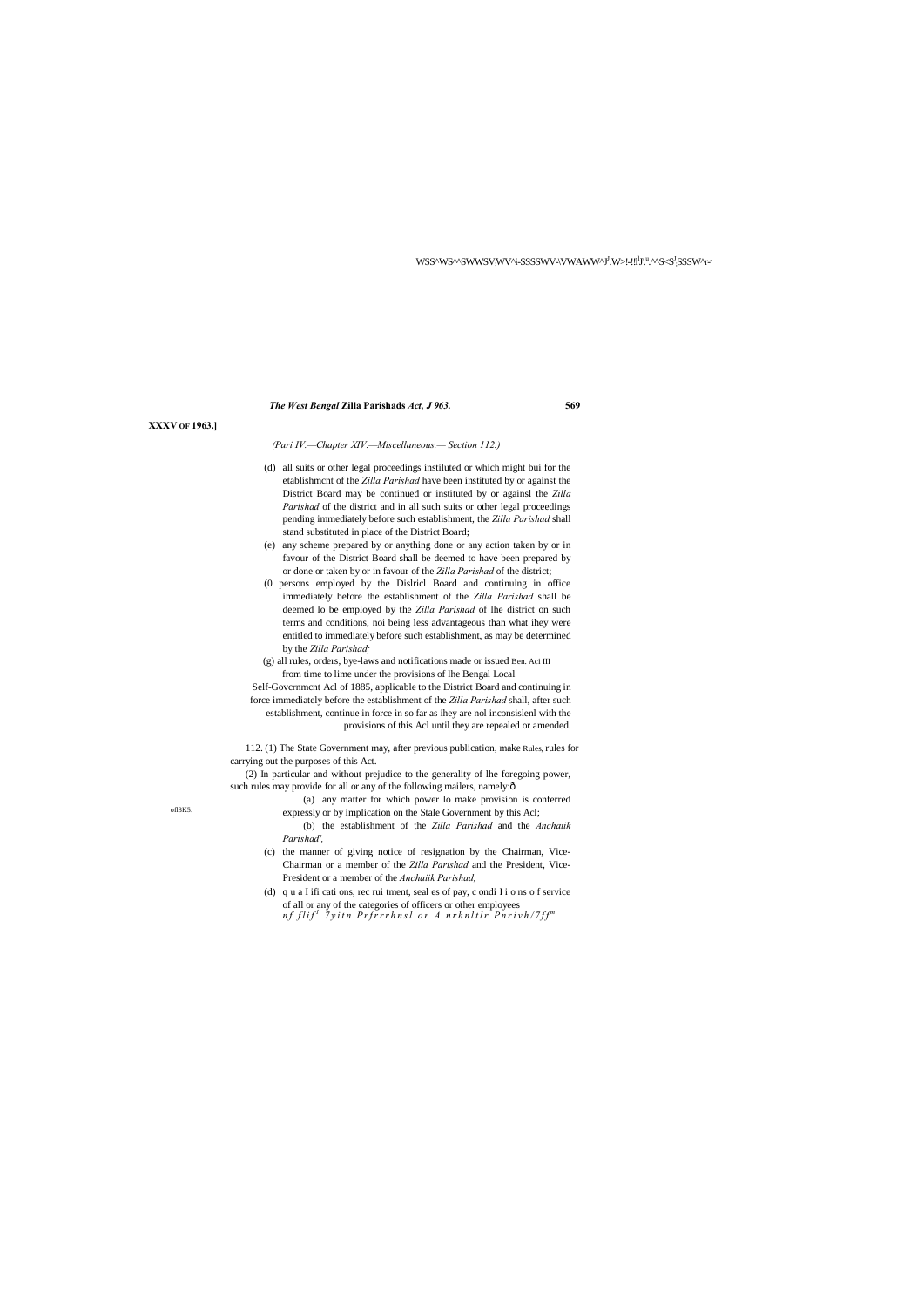# WWW!

#### 570 *The West Bengal* Zilla Parishads *Act. J963.*

#### [West Ben. Act

# *(Part IV.—Chapter XIV.—Miscellaneous.— Seciion 113.)*

- . (c) the framing of budget of [he *Zilla Parishad* and of ihc *Anchaiik Parishad:*
- (1) ihe keeping of accounts of the *Zilla Parishad* and of (he *Anchaiik Paris hud',*
- (g) the raising of loans;
- (h) lhe calling and holding of meetings of (he *Zilla Parishad* or the *Anchaiik Parishad* and the conduct of business at such meeiings; and
- (i) lhe payment of allowances, if any, (o the Chairman, Vice-Chairman and members of the *Zilla Parishad* and io ihc President, Vicc-Presidenl and members of the *Anchaiik Parishad;* '(]) any other matter which may be, or is required to be, prescribed.
- (3) Ail rules made under this Aci shall be published in lhe *Official*

Regulations 113. (1) A *Zilla Parishad* or an *Anchaiik Parishad* may, with lhe bye-laws. previous approval of the Slate Government, make regulations which may provide Torô

*Gazette* and shall, unless some later date is appointed by lhe Siaie Government, come into force on the dale of such publication.

(4) All rules made under this Act shall be laid for not less than fourteen days before the State Legislature as soon as possible after Ihey ore made and shall be subject io such modifieaiion as lhe State Legislature may make during ihc session in which they arc so laid. Any modification of lhe said rules made by the State Legislature shall be published in the *Official Gazette,* and shall, unless some later dale is appointed by [he State Government, comc into force on ihe date of such publication.

- (a) lhe calling and holding of meeiings of the *ZUIa Parishad* or lhe *Anchaiik Parishad,* lhe procedure io be followed in lhe meetings and the conduct of business at meetings;
- (b) qualifications of officers and employees and the methods of rccruilmenl, conditions of scrvice and discipline of such officers and employees including provisions for Provident Fund, gratuity and advances to lhe employees.

(2) *A Zilla Parishad* or an *Anchaiik Parishad* may, with the previous approval of the State Government, make byc-laws for carrying out the purposes of this Act other lhan those mentioned in clauses (a) and {b) or **subsection (I).**

(3) The Siaie Government may, by notification, rescind any regulation or bye-law and thereupon such regulation or bye-law shall ceasc to have effect.

'Clause (j) was inserted by s. 3( 18) or ihc Vital Bengal *Panclwyat* and 2/7fn *Parishadi*  (Amendment) Acl, 1965 (West Ben. Acl XXVII of 1965).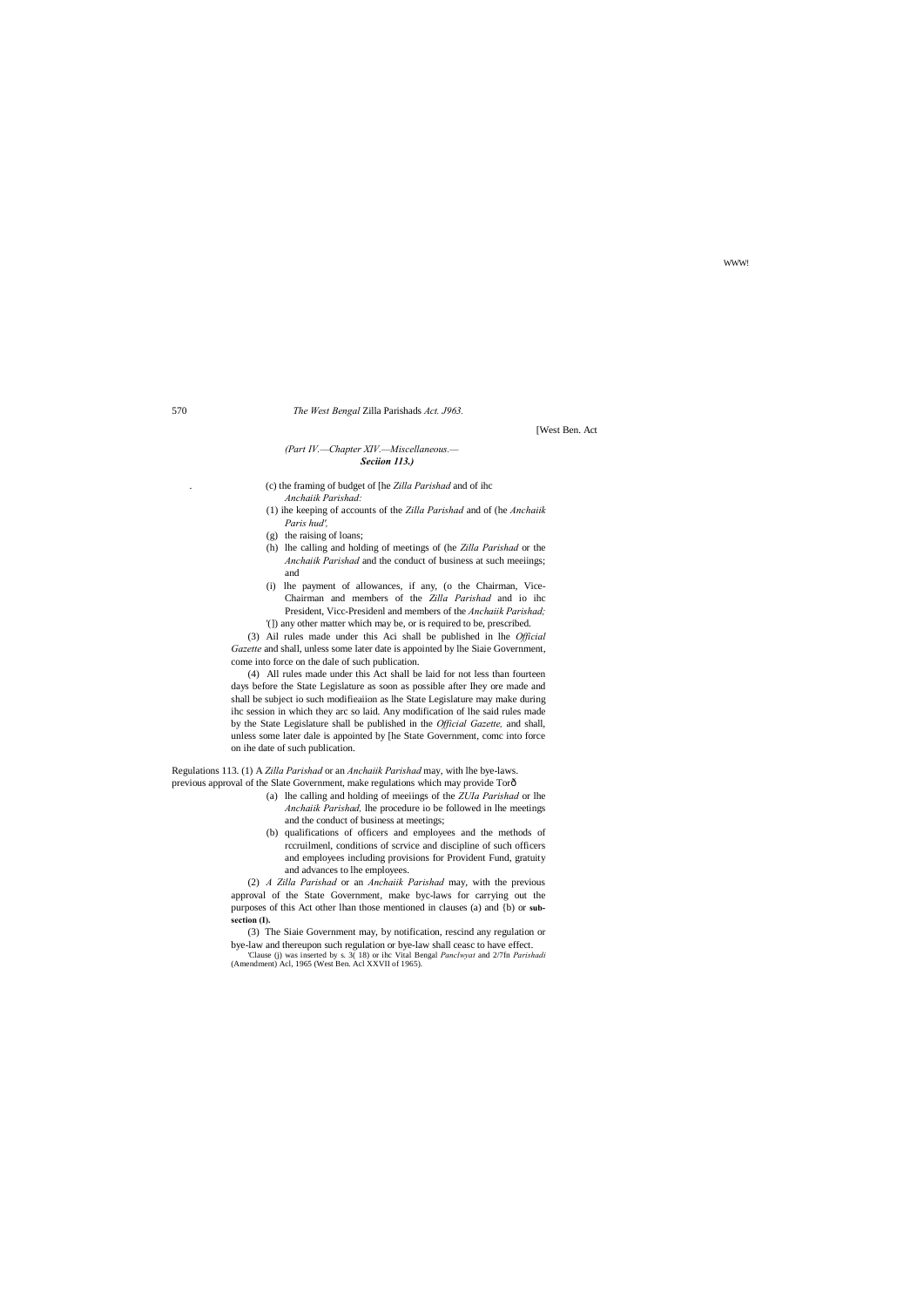#### 571

Rl'iI JVlT}' of <sup>^UTC.ITi.</sup>

Directions by Stale Cowmnn-'nt.

Provision for amoving diffkullv.

Amend nun I of lhc Cess Aci. 18S0 and i hi Be nasi (Ruml) Primary Ethical ion

Act, 1930.

#### *The* litjf *Bengal* Zilla Parishads *Act, 1963.*

#### XXXV of 1963.]

# *(Part IV.—Chapter XIV.—Miscellaneous.—Sections 114-1 IS and First Schedule.)*

Prosecution. 114. Prosecutions under litis An for breach of byc-laws may be instituted by a *Zilla Parishad* or an *Anchalik Parishad* or by any person authorised by such *Parishad* in this behalf.

(4) In making a bye-law under sub-seclion (2), a *Zilla Parishad* or an *Anchalik Parishad* may provide that a breach of the same sluilI be punished wilh Vine which may extend lo rupees one hundred, and in lhc case of a continuing breach with a further line which may extend lo rupees ten for every day during which ihe brcach is continued after lhc offender has been convicted of such breach.

115. All arrears of lolls, and rates leviable by a *Zilla Parishad* or an *Anchalik Parishad* under this Act shall, without prejudice to any other mode of recovery, be recoverable as arrears of land revenue.

I, A. B,, being an *ex-officia* member or having been  $_{a}P_{PQ} \sim j$  <sup>clecied</sup> member of ihe ....................... *ZiUa Parishad* do -<sup>swear ,n lhc name of God</sup> solemnly affirm lhal 1 will bear irue faith and a I leg i ante to the Constitution of India as by law

116, In the discharge of their functions the *Zilla Parishad* and the *Anchalik Parishad* shall be guided by such instructions or directions as may be given lo ihem by lhc Slate Government from lime lei time.

117. If any difficulty arises in giving effect to the provisions of ihis Aci, the State Government may take such steps or issue such orders, noi inconsistent wilh the provisions of ihis Acl, as may appear lo il to be nceessary or expedient for the purpose of removing such difficulty.

118. On the establishment of a *Zilla Parishad* in any district ihe enactments specified in column 3 of the Second Schedule shall stand amended within the territorial limits of the said district to the extern and in Lhc manner specified in column 4 (hereof

# FIRST SCHEDULE.

#### *(See* section 14.J

**Form of oath or affirmation (o be made by a member of a** *Zilla Parishad.*

established, and thai I will faithfully discharge the duties upon which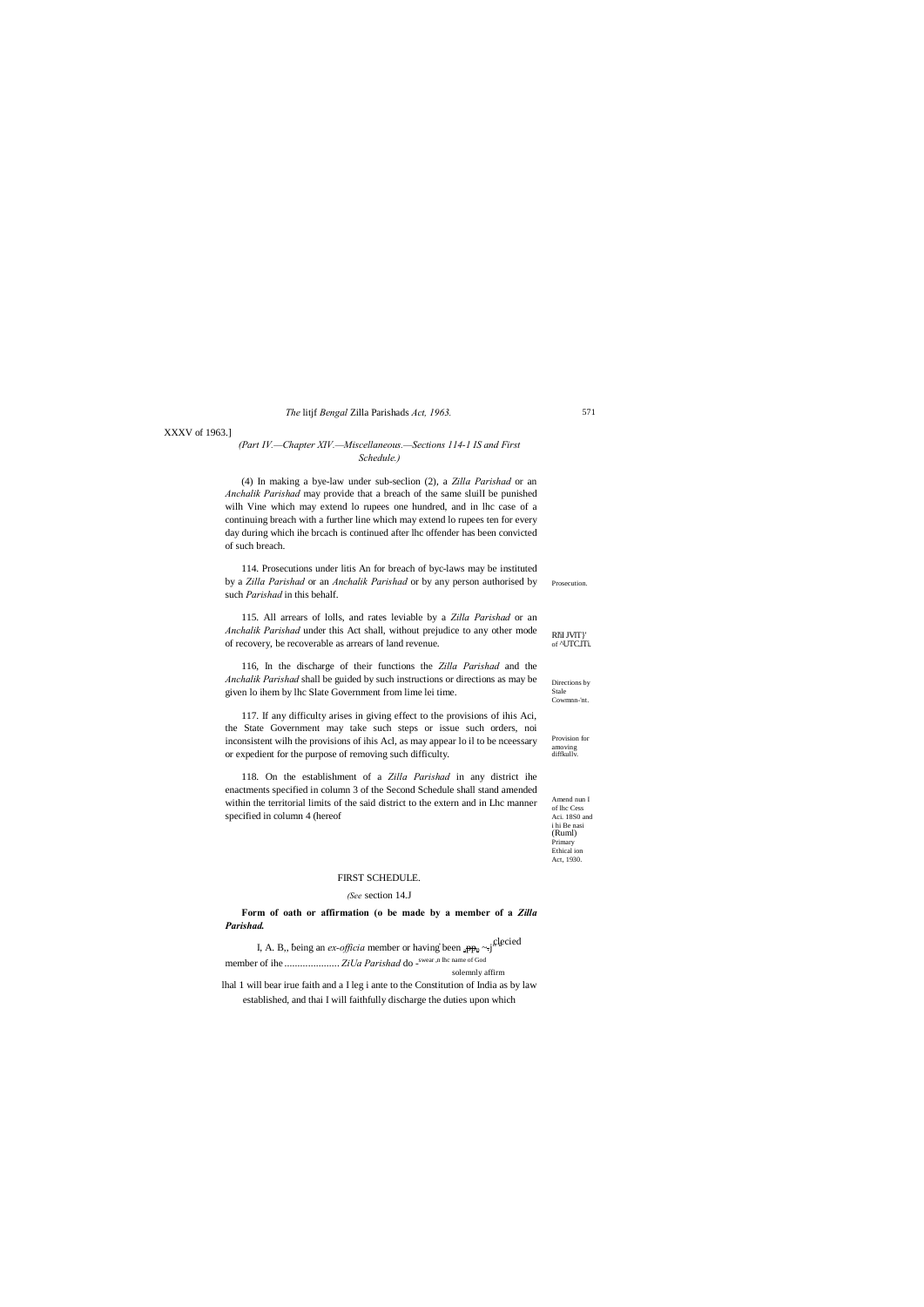# 572 *Thd* U'e.?/ *Bengal* Zilla Parishads *Act, J963.*

# **[West Ben. Act XXXV of 1963.]** *(Second Schedule.)*

# SECOND

# SCHEDULE, **i Enactments amended.** *( S e c* **seciion 118.)**

# Year. No. Short title. Extent of amendment.  $12 \t 3 \t 4$

1880 IX .. The Cess Act, 1880. 1. In seciion *4,—*

# (a) the definitions of "District Board" and "District Fund" shall he omitted,

3. For the second paragraph of elausc *secondly* of seciion 109, lhe following paragraph shall be subsliluted, namely: $\hat{o}$ 

# (b) after the definition of "Year", the following definitions shall be added, namely:ô *'"Zilla Parishad"* means a

*Zilla Parishad* established under section 3 of lhe West Bengal *Zilla Parishads* Acl, 1963.

*"Zilla Parishad* Fund" means the fund constituted

under section 40 of the Wesl Bengal *Zilla Parishads* Act,

1963.'.

2. For the words "District Board", wherever ihey occur, the words *"Zilla Parishad"* shall be substituted.

"And the balance, afler payment ofsuch expenses, shall be credited to the *Zilla Parishad* 

Fund of the district.", 1930 VII . , The Bengal (Rural) 1. For the words "Dislricl Primary Educaiion

> Board",wherever ihey occur, Acl, 1930. the words *"Zilla Parishad"*

#### shall be substituted.

#### 2. Seciion 20 shall be omitted.

'For ihc Statement of Objccls an J Reasons of the Bill and the Financial Memorandum accompanying it, *see* the *Calcutta Giiiaic, Extraordinary,* of the 13th December. 1962, Port 1VA. page 3862; ihc report of the Joint Committee of the West Bengal Legislature was published in the *Calcutta Gazelle, Extraordinary',* of the 17th July, 1963, Pan IVA, pages 10-19-2104; for proceedings of the West Bengal Legislative Assembly, *see* the proceedings or (he meetings or thai Assembly held an the 7th January, 24 th. 25th. 26 th.